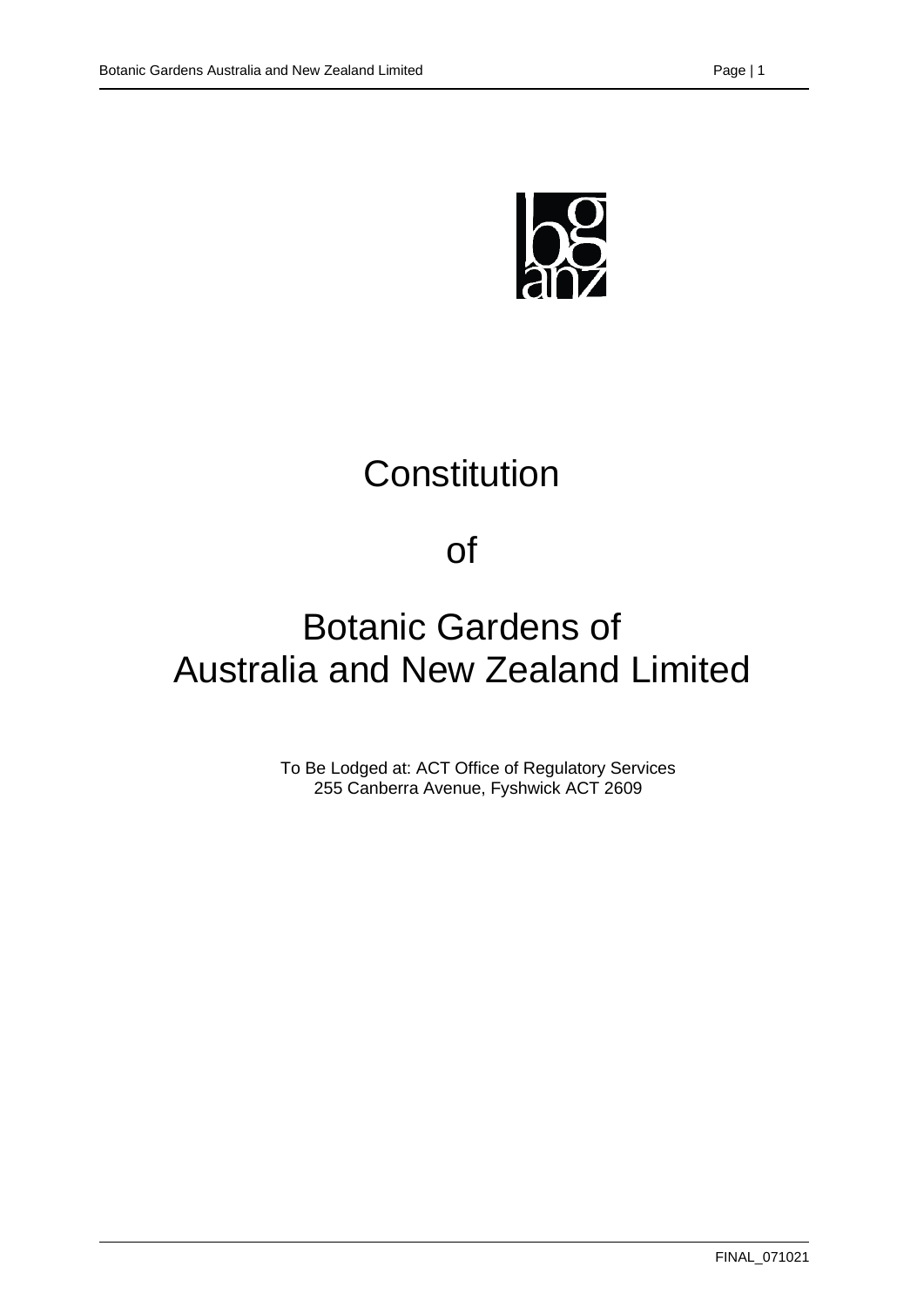## **Contents**

#### [PRELIMINARY](#page-5-0) 1

- 1. [Definitions and interpretation](#page-5-1) 1
- 2. [Exclusion of replaceable rules](#page-8-0) 4

#### [NATURE OF THE COMPANY](#page-8-1) 4

- 3. [Structure](#page-8-2) 4
- 4. [Objects](#page-8-3) 4
- 5. [Powers](#page-9-0) 5
- 6. [Income and property](#page-10-0) 6

#### [THE CONSTITUTION](#page-10-1) 6

7. [Amending the Constitution](#page-10-2) 6

#### [MEMBERSHIP](#page-10-3) 6

- 8. [Members6](#page-10-4)
- 9. [Register of Members](#page-11-0) 7
- 10. [Admission](#page-12-0) 8
- 11. [Membership Fees](#page-12-1) 8
- 12. Ceasing to [be a member](#page-13-0) 9
- 13. [Expulsion of Members](#page-13-1) 9
- 14. [Powers of attorney](#page-14-0) 10
- 15. [Representatives](#page-14-1) 10

[GENERAL MEETINGS](#page-15-0) 11

- 16. [Annual General Meeting](#page-15-1) 11
- 17. [General Meetings Called by Board](#page-15-2) 11
- 18. [General Meetings Called by Members12](#page-16-0)
- 19. [Notice of General Meeting](#page-16-1) 12
- 20. [Holding General Meetings](#page-17-0) 13
- 21. [Business of Annual General Meetings14](#page-18-0)
- 22. [Auditor's right to attend meetings](#page-18-1) 14

#### [MEMBERS' RESOLUTIONS](#page-19-0) 15

- 23. [Members' Resolutions and Statements](#page-19-1) 15
- 24. [Circular Resolutions of Members](#page-20-0) 16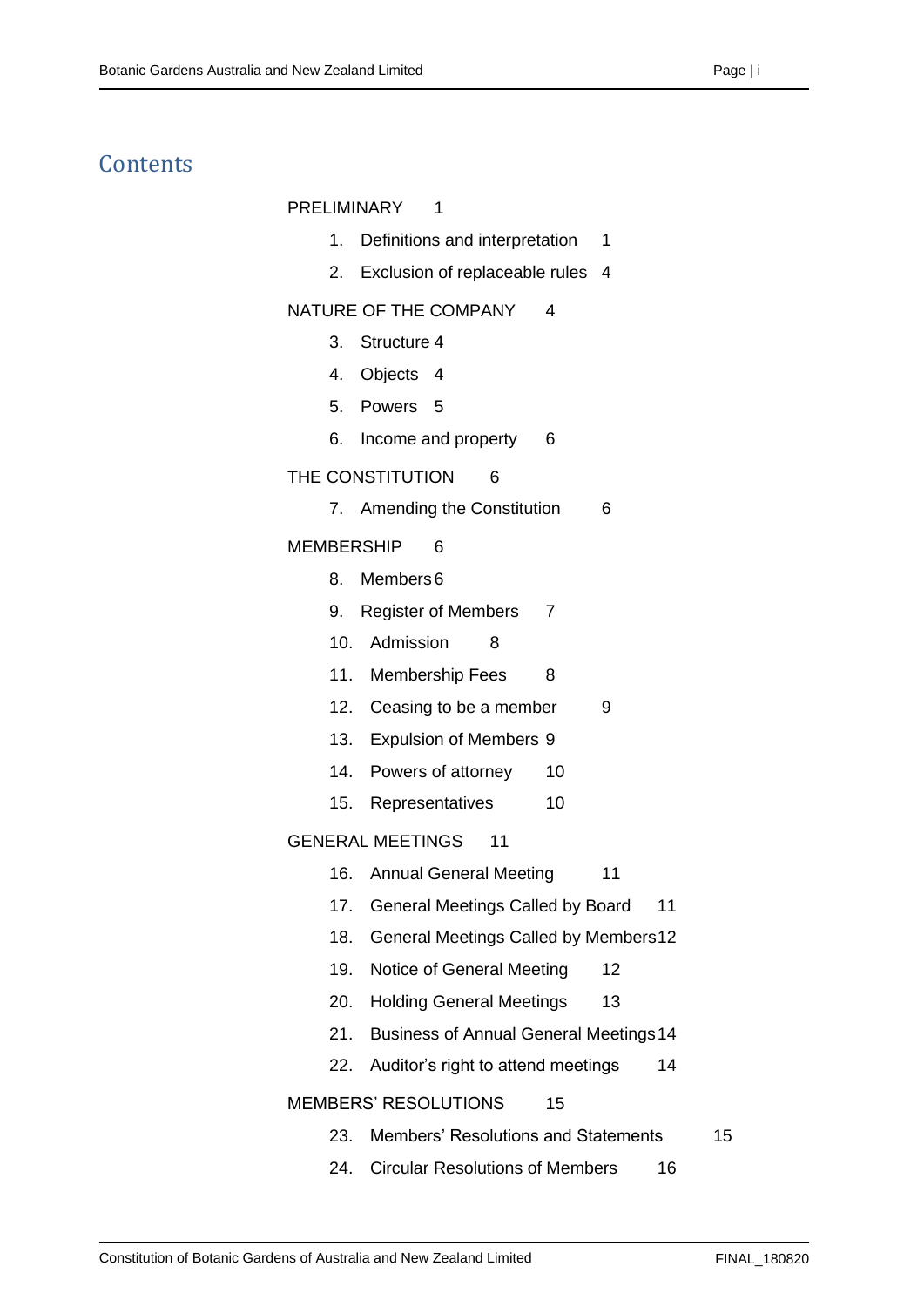|            |     | PROCEEDINGS AT GENERAL MEETINGS                                             |    |    |    | 16 |    |
|------------|-----|-----------------------------------------------------------------------------|----|----|----|----|----|
|            | 25. | Member                                                                      | 16 |    |    |    |    |
|            | 26. | Quorum                                                                      | 16 |    |    |    |    |
|            |     | 27. Chairperson                                                             | 17 |    |    |    |    |
|            | 28. | Adjournment                                                                 | 17 |    |    |    |    |
|            | 29. | Decision on questions 18                                                    |    |    |    |    |    |
|            | 30. | Taking a poll                                                               | 18 |    |    |    |    |
|            | 31. | Offensive material                                                          |    | 19 |    |    |    |
|            | 32. | Electronic voting                                                           |    | 19 |    |    |    |
|            |     | <b>VOTES OF MEMBERS</b>                                                     | 19 |    |    |    |    |
|            | 33. | Entitlement to vote                                                         |    | 19 |    |    |    |
|            | 34. | Casting vote of chairperson                                                 |    |    | 19 |    |    |
|            | 35. | Objections                                                                  | 19 |    |    |    |    |
|            | 36. | <b>Election of Board Members</b>                                            |    |    | 20 |    |    |
| PROXIES 20 |     |                                                                             |    |    |    |    |    |
|            |     | 37. Appointment of proxy 20                                                 |    |    |    |    |    |
|            | 38. | <b>Rights of proxies</b>                                                    |    | 20 |    |    |    |
|            | 39. | Instrument appointing proxy 21                                              |    |    |    |    |    |
|            | 40. | Lodgement of proxy                                                          |    | 21 |    |    |    |
|            | 41. | Validity 21                                                                 |    |    |    |    |    |
|            |     | Board Members (DIRECTORS)                                                   |    | 22 |    |    |    |
|            | 42. | Number of Board Members (Directors)                                         |    |    |    |    | 22 |
|            | 43. | Composition of the Board                                                    |    |    | 22 |    |    |
|            | 44. | <b>Initial Board</b>                                                        | 22 |    |    |    |    |
|            | 45. | Eligibility                                                                 | 23 |    |    |    |    |
|            | 46. | Nomination for election23                                                   |    |    |    |    |    |
|            | 47. | Term of Office of Board Members generally 23                                |    |    |    |    |    |
|            | 48. | Office held until end of meeting                                            |    |    |    | 24 |    |
|            | 49. | Member Elected Board Members elected at an Annual<br><b>General Meeting</b> | 24 |    |    |    |    |
|            | 50. | Maximum term of office for Board Members 24                                 |    |    |    |    |    |
|            | 51. | Casual vacancy in ranks of Elected Board Members 24                         |    |    |    |    |    |
|            | 52. | <b>Board-Appointed Board Members</b>                                        |    |    |    | 25 |    |
|            |     |                                                                             |    |    |    |    |    |

53. [Remuneration of Board Members](#page-29-1) 25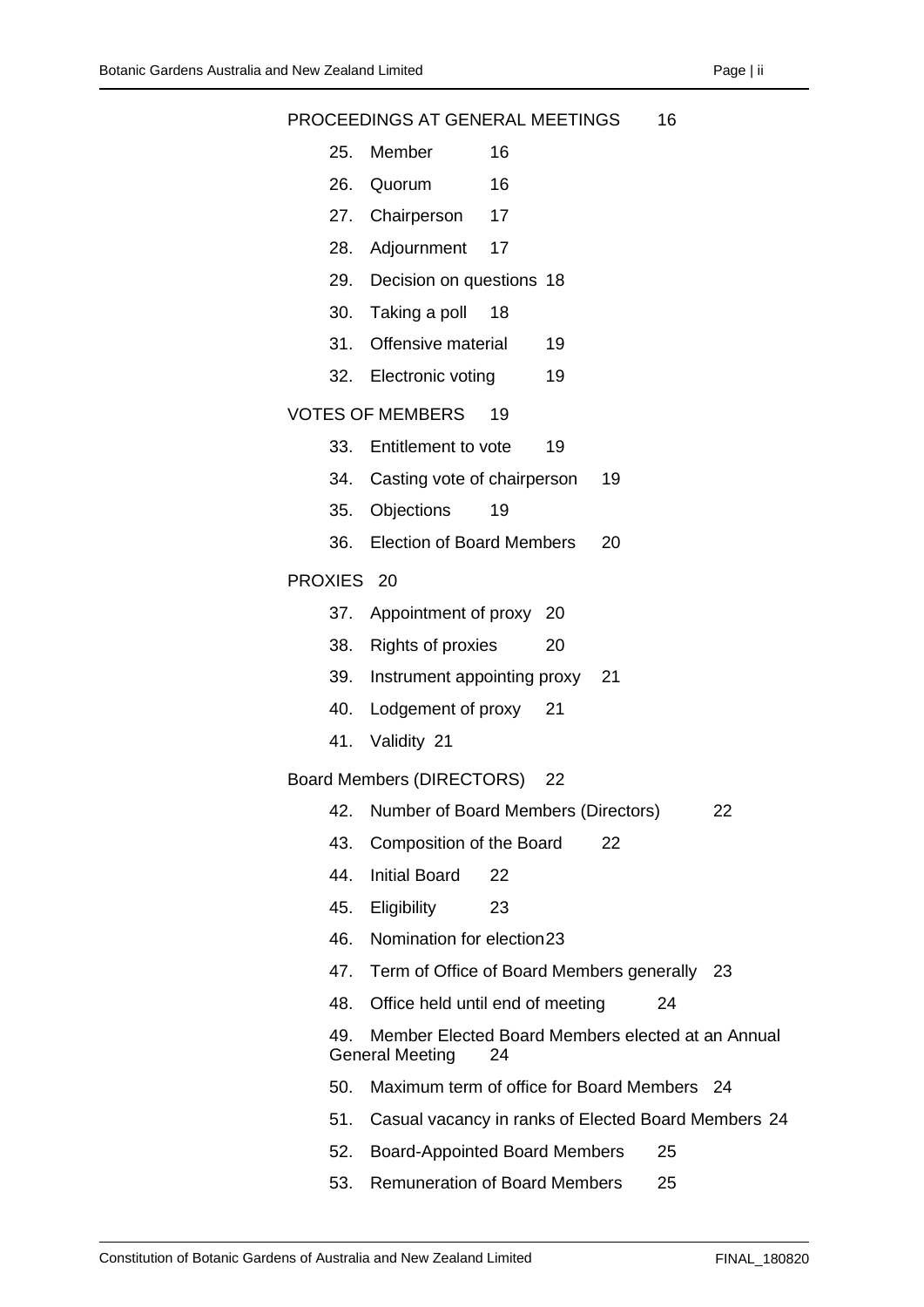|                              | 54. Removal of Board Members           |    | 25 |    |
|------------------------------|----------------------------------------|----|----|----|
|                              | 55. Vacation of office                 | 26 |    |    |
|                              | 56. Chair and Deputy Chair             |    | 26 |    |
|                              | 57. Alternate Board Member             |    | 26 |    |
|                              | POWERS AND DUTIES OF Board Members     |    |    | 26 |
|                              | 58. Powers of Board                    | 26 |    |    |
| 59.                          | Duties of Board Members                |    | 27 |    |
|                              | 60. Governance Policies                | 28 |    |    |
|                              | PROCEEDINGS OF BOARD                   | 28 |    |    |
| 61.                          | Board meetings 28                      |    |    |    |
| 62.                          | Chairperson<br>28                      |    |    |    |
|                              | 63. Decision on questions 29           |    |    |    |
|                              | 64. Written resolutions                | 29 |    |    |
|                              | 65. Board Members' interests           |    | 29 |    |
|                              | 66. Remaining Board Members            |    | 30 |    |
|                              | 67. Validity of acts of Board Members  |    |    | 30 |
|                              | 68. Board Committees                   | 30 |    |    |
| 69.                          | Minutes and registers 31               |    |    |    |
| 70.                          | Appointment of attorneys and agents 31 |    |    |    |
|                              | CHIEF EXECUTIVE OFFICER 32             |    |    |    |
|                              | 71. Chief Executive Officer            |    | 32 |    |
|                              | SECRETARY AND OTHER OFFICERS 32        |    |    |    |
|                              | 72. Secretary<br>32                    |    |    |    |
|                              | 73. Other officers 33                  |    |    |    |
| <b>SEALS</b>                 | 33                                     |    |    |    |
|                              | 74. Common Seal 33                     |    |    |    |
|                              | 75. Duplicate Seal 33                  |    |    |    |
|                              | <b>INSPECTION OF RECORDS</b>           | 33 |    |    |
|                              | 76. Times for inspection               | 33 |    |    |
| <b>ACCOUNTS AND AUDIT 34</b> |                                        |    |    |    |
|                              | 77. Accounts and audit                 | 34 |    |    |

[FINANCIAL YEAR](#page-38-2) 34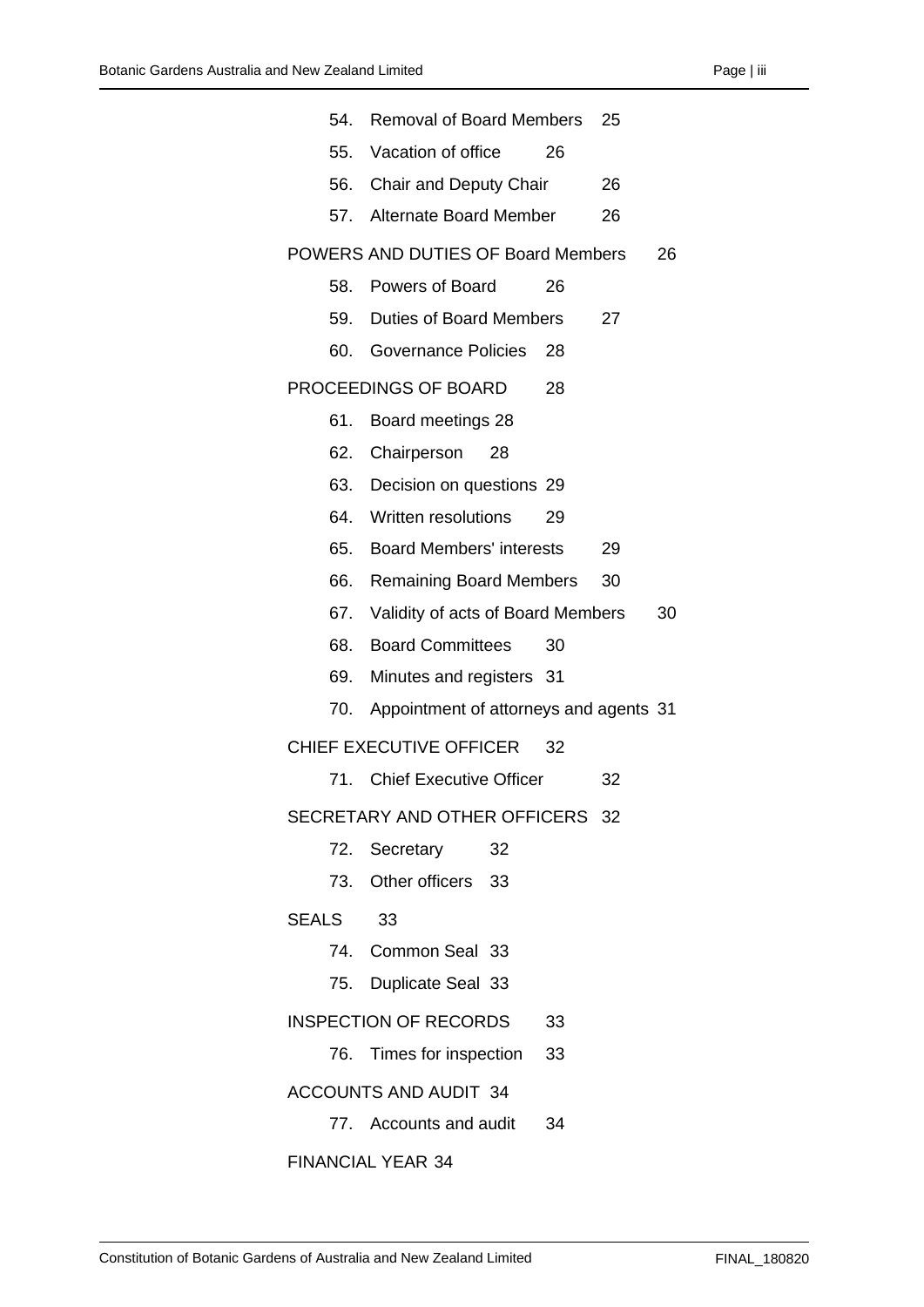|                                        | 78. Company's financial year      |    |    |  |
|----------------------------------------|-----------------------------------|----|----|--|
| NOTICES 34                             |                                   |    |    |  |
|                                        | 79. Service of notices<br>34      |    |    |  |
|                                        | 80. Persons entitled to notice    |    |    |  |
| INDEMNITY AND INSURANCE 35             |                                   |    |    |  |
|                                        | 81. Indemnity and insurance       |    |    |  |
| <b>WINDING UP</b>                      | 36                                |    |    |  |
|                                        | 82. Contributions of Members      |    | 36 |  |
|                                        | 83. Excess Property               | 36 |    |  |
|                                        | 84. Environmental Organisation 36 |    |    |  |
| SCHEDULE 1 39                          |                                   |    |    |  |
| <b>First Board Members DRAFT</b><br>39 |                                   |    |    |  |
| Schedule 2 - Public Fund Rules<br>40   |                                   |    |    |  |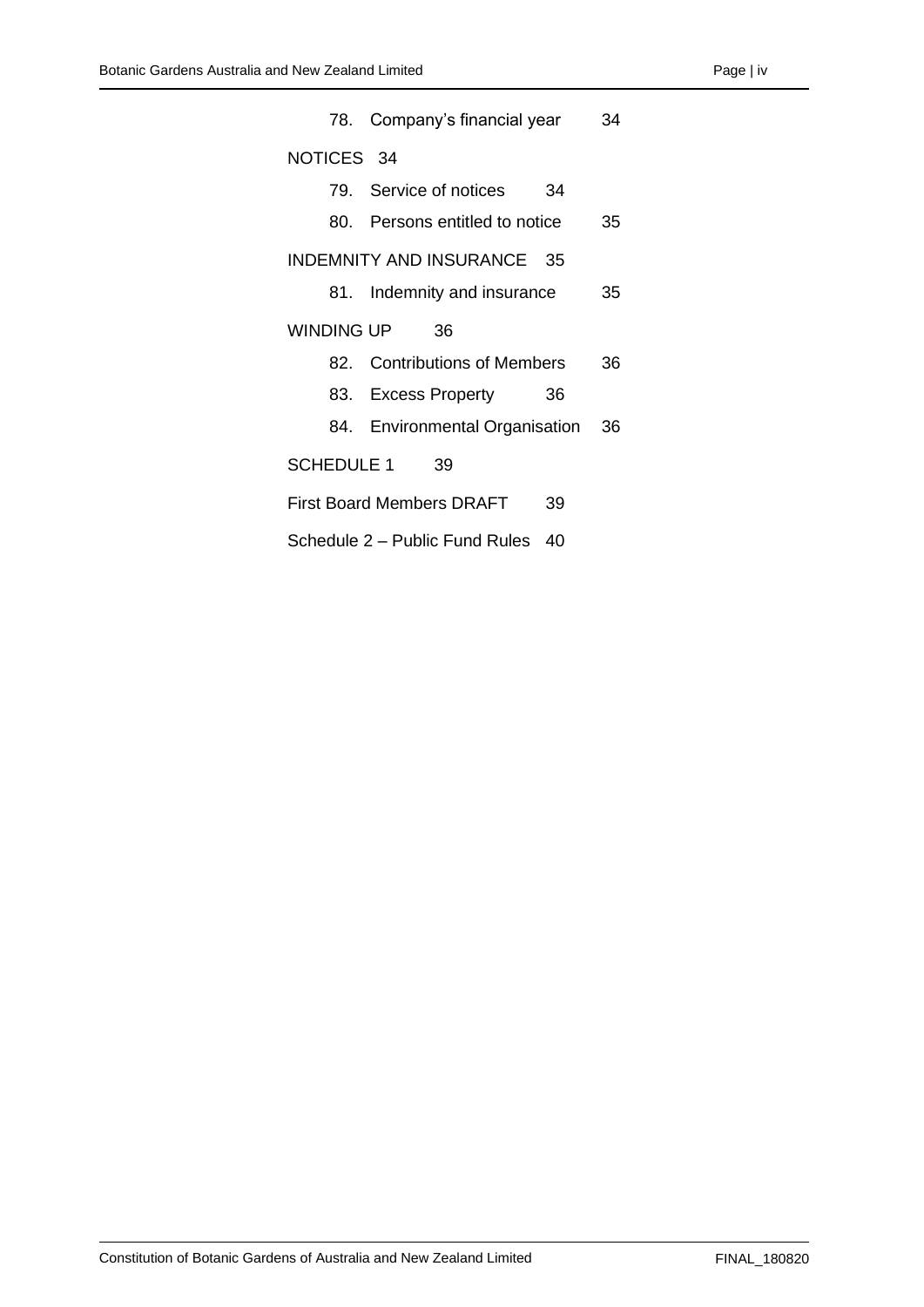## *Corporations Act* **2001 COMPANY LIMITED BY GUARANTEE**

## **CONSTITUTION OF Botanic Gardens Australia and New Zealand LIMITED**

The extent permitted by law the replaceable rules in the Corporations Act shall not apply to the **Company** 

## <span id="page-5-0"></span>**PRELIMINARY**

#### <span id="page-5-1"></span>**1. Definitions and interpretation**

1.1 In this Constitution, unless the contrary intention appears:

*ACNC* means the Australian Charities and Not-for-profits Commission

*Auditor* means the Company's auditor (if any).

*ACNC* Act means the *Australian Charities and Not-for-profits Commission Act 2012* (Cth) as amended from time to time and includes any regulations made under that Act and any exemption or modification to that Act applying to the Company.

*Annual Membership Fee* means the annual fee payable by a Member in accordance with rule 11.

*Appointed Board Member* means Board Members appointed by the Board

*ATO* means the Australian Taxation Office

*BGANZ Ltd* means Botanic Gardens Australia and New Zealand Limited Company

*Botanic Garden* means gardens open to the public which grow plants for public enjoyment, scientific, horticultural, conservation, or educational purposes, and which have local, national or international roles;

*Board* means all or some of the Board Members acting as a board.

*Elected Board Member* means Board Member elected from BGANZ membership

*Business day* has the same meaning as in the Corporations Act.

**Chair** means the person appointed as chair of the Company under rule 56.1.

*Chief Executive Officer* means the person for the time being appointed as chief executive officer of the Company under rule 71 (if any), where no such person holds that office, the Public Officer of the Company;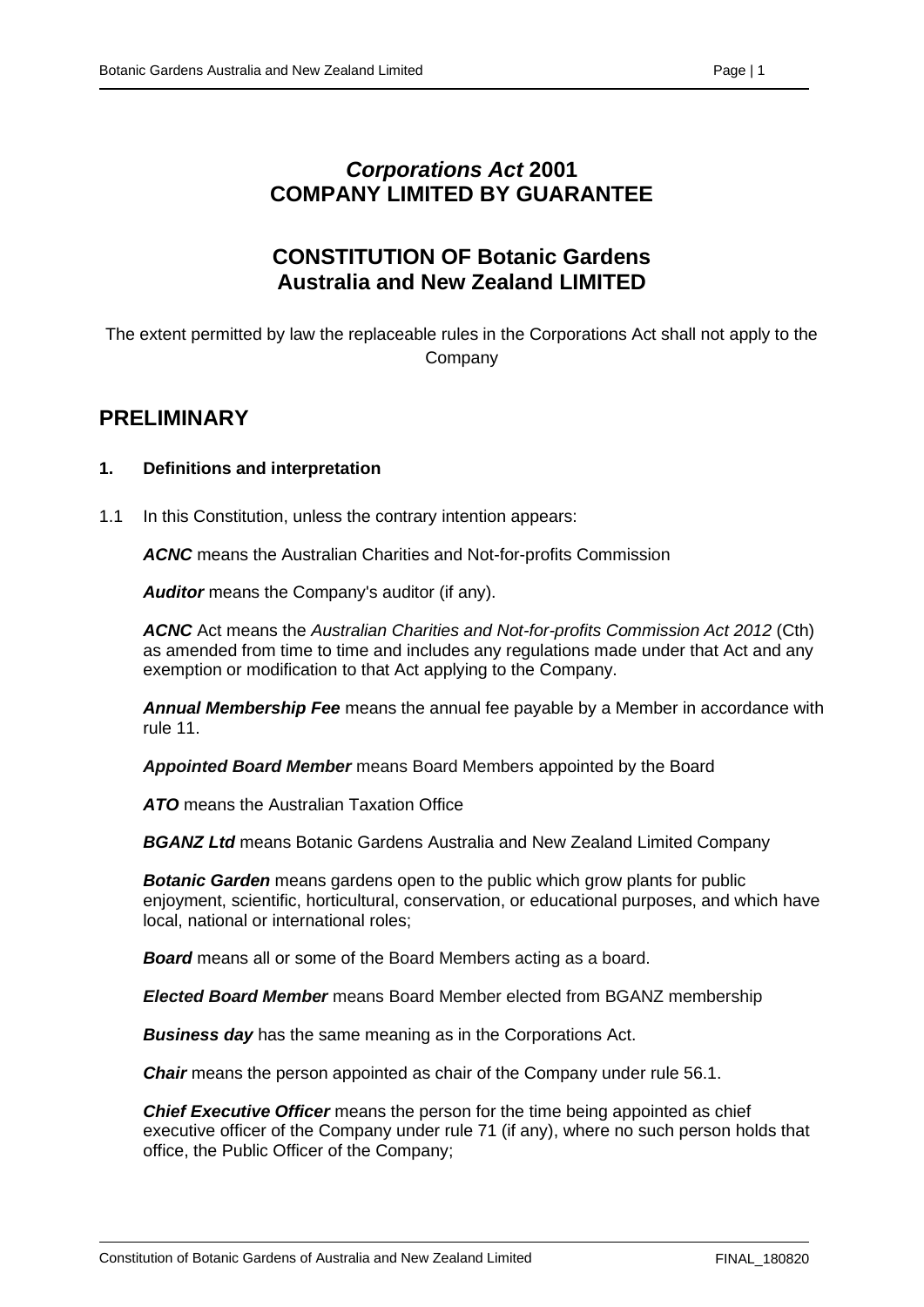*Company* means Botanic Gardens Australia and New Zealand Limited (ACN).

*Competition and Consumer Act* means the Competition and Consumer Act 2010 (Cth).

**Constitution** means the constitution of the Company as amended from time to time.

*Corporations Act* means the Corporations Act 2001 (Cth) as amended from time to time and includes any regulations made under that Act and any exemption or modification to that Act applying to the Company.

*Corporate Member* means a Member being a firm, corporation or other body involved in the supply of goods or services for botanic gardens or related field

*Department* means the Commonwealth Department of Environment and Energy

*Deputy Chair* means the person appointed as deputy chair of the Company under rule 56.2.

**Director** term is replaced by Board Member.

*Board Member term* includes any person occupying the position of Board Members of the Company.

**Eligible Recipient** means a fund, authority or institution in Australia that:

- (a) has one or more objects or purposes similar to the Objects and that agrees to use any distribution or transfer of funds provided by the Company to further such objects or purposes;
- (b) is registered as a charity with the Australian Charities and Not-for- profits Commission; and
- (c) by law or its constituent rules, is prohibited from distributing, and does not distribute, its income and property amongst its members (either while it is operating or on winding up) to an extent at least as great as is imposed on the Company.

*Electronic Address* means email address or any other available mode of conveying an electronic message or document;

*Financial Year* means the year ending on June 30 in any given year;

*General Meeting* means a meeting of the Members of the Company and includes an Annual General Meeting.

*Governance Policy* means a policy made under this Constitution.

*Honorary Member* means an Ordinary Member, Corporate Member or Organisation Member that the Board or its delegate determines to be an honorary member for such period as determined by the Board or its delegate.

*Individual Member* means a member who is a natural person.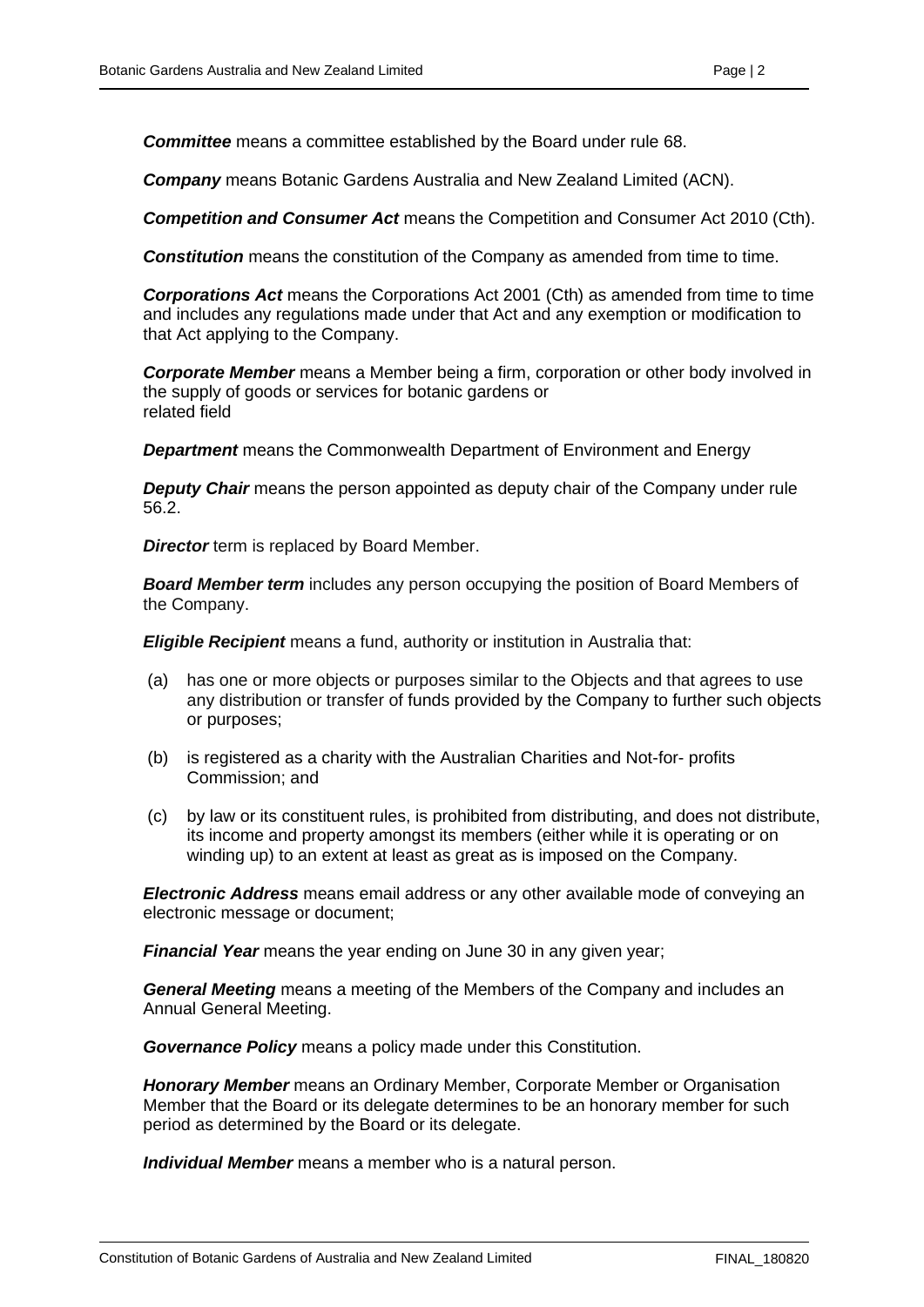*Institutional Member* means a Member being an advocacy, special interest or community group whether or not incorporated.

*In Writing* means printed, typewritten and any other means of reproducing words in a visible form, including words on paper transmitted by facsimile and other electronic means;

*Life Member* means an Ordinary Member that the Board determines to be a life member in recognition of their longstanding and valued contribution or service in respect of the Objects.

*Member* means a member of the Company pursuant to rule 8.

*Minister* means any Commonwealth Minister responsible for environmental matters

*Month* means calendar month.

*Objects* means the objects of the Company as described in rule 4.1.

**Public Fund** means the public fund referred to in clause 4.1 and Schedule 2

*Regional Group* means a group of the Organisations from a particular geographic area established under the provisions of clause 20A

*Register* means the register of Members of the Company.

*Registered Address* means the last known address of a Member as noted in the Register.

*Registered Charity* means a charity that is registered under the ACNC Act.

*Related body corporate* has the meaning given to that term in the Corporations Act.

*REO* means the Register of Environmental Organisations

*Representative* means a representative appointed by an Organisation Member or Corporate Member under rule 8.5 (as the case may be).

**Seal** means the Company's common seal (if any).

*Secretary* means any person appointed by the Board to perform any of the duties of a secretary of the Company and if there are joint secretaries, any one or more of those joint secretaries.

*Special Resolution* means a resolution:

- (d) of which notice has been given under rule 19; and
- (e) that has been passed by at least seventy-five percent (75%) of the votes cast by members entitled to vote on the resolution.

*Tax Act* means the Income Tax Assessment Act 1997 (Cth).

1.2 In this Constitution, unless the contrary intention appears: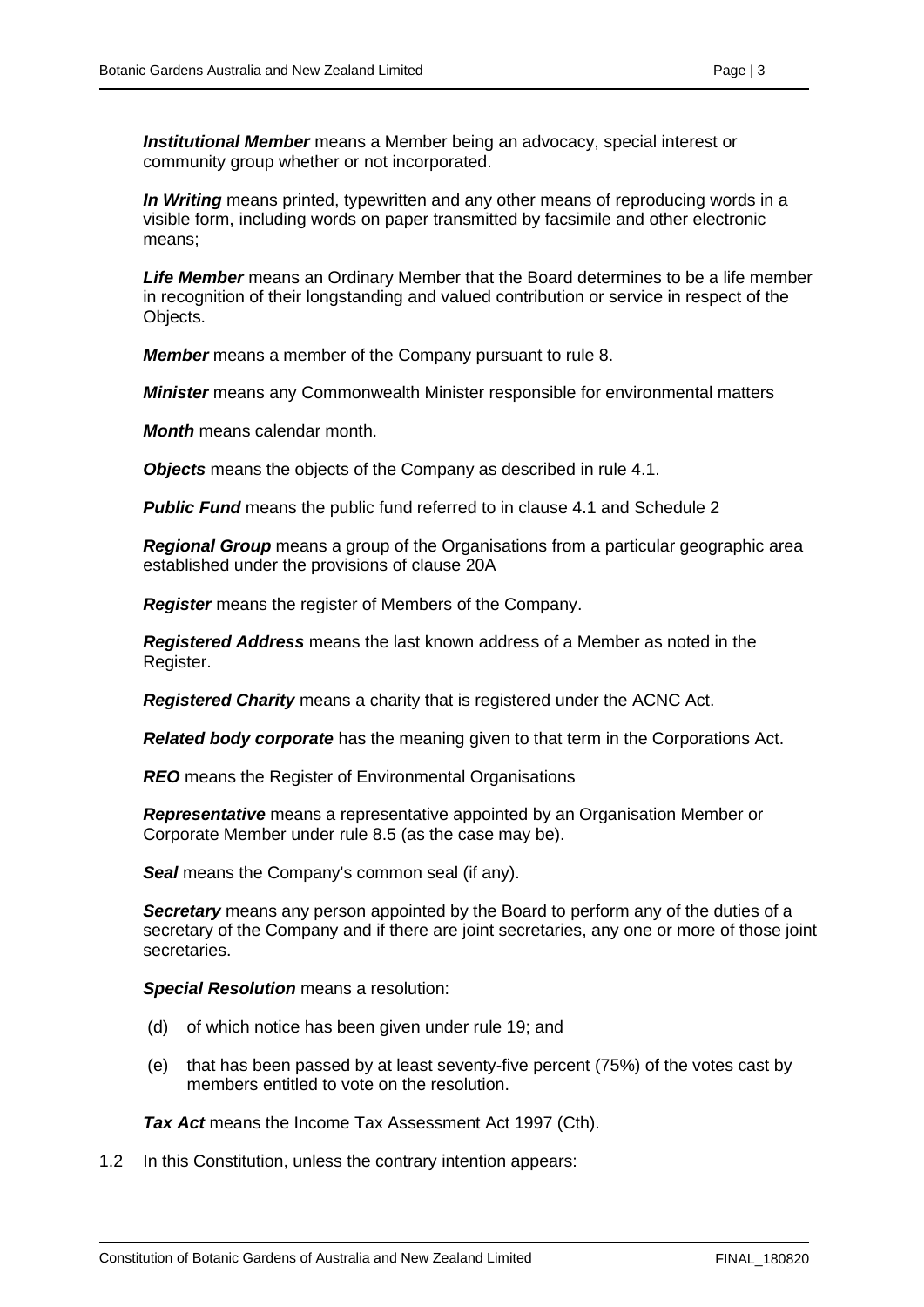- (a) an expression in a rule in this Constitution has the same meaning as in a provision of the Corporations Act that deals with the same matter as the rule;
- (b) while the Company is a Registered Charity, the ACNC Act and the Corporations Act override any rule in this constitution which are inconsistent with those Acts;
- (c) if the Company is not a registered charity (even if it remains a charity), the Corporations Act overrides any rule in this constitution which is inconsistent with that Act.

#### **1.3 In this Constitution, unless the contrary intention appears:**

- (a) the singular includes the plural and vice versa and words importing a gender include other genders;
- (b) words importing natural persons include corporations;
- (c) words and expressions defined in the Corporations Act, or used in that Act and covering the same subject, have the same meaning in this Constitution; and
- (d) headings are for ease of reference only and do not affect the construction of this Constitution; and
- (e) a reference to dollar or \$ is to Australian currency.

#### <span id="page-8-0"></span>**2. Exclusion of replaceable rules**

2.1 To the extent permitted by law, the replaceable rules in the Corporations Act shall not apply to the Company.

## <span id="page-8-1"></span>**NATURE OF THE COMPANY**

#### <span id="page-8-2"></span>**3. Structure**

- 3.1 The name of the Company is Botanic Gardens Australia and New Zealand Limited.
- 3.2 The Company is a not-for-profit public company limited by guarantee which is established to be, and to continue as, a charity.
- 3.3 The liability of Members is limited to the contribution under rule 83.1.
- 3.4 Upon the adoption of this constitution, the Company will apply to the ATO and the ACNC for the endorsement of the Company as an income tax exempt charity for advancing the natural environment.
- 3.5 The public will be invited to contribute gifts of money or property to the Company.

#### <span id="page-8-3"></span>**4. Objects**

- 4.1 The Company's principal purpose is to:
	- (a) protect and enhance a significant aspect of the natural environment;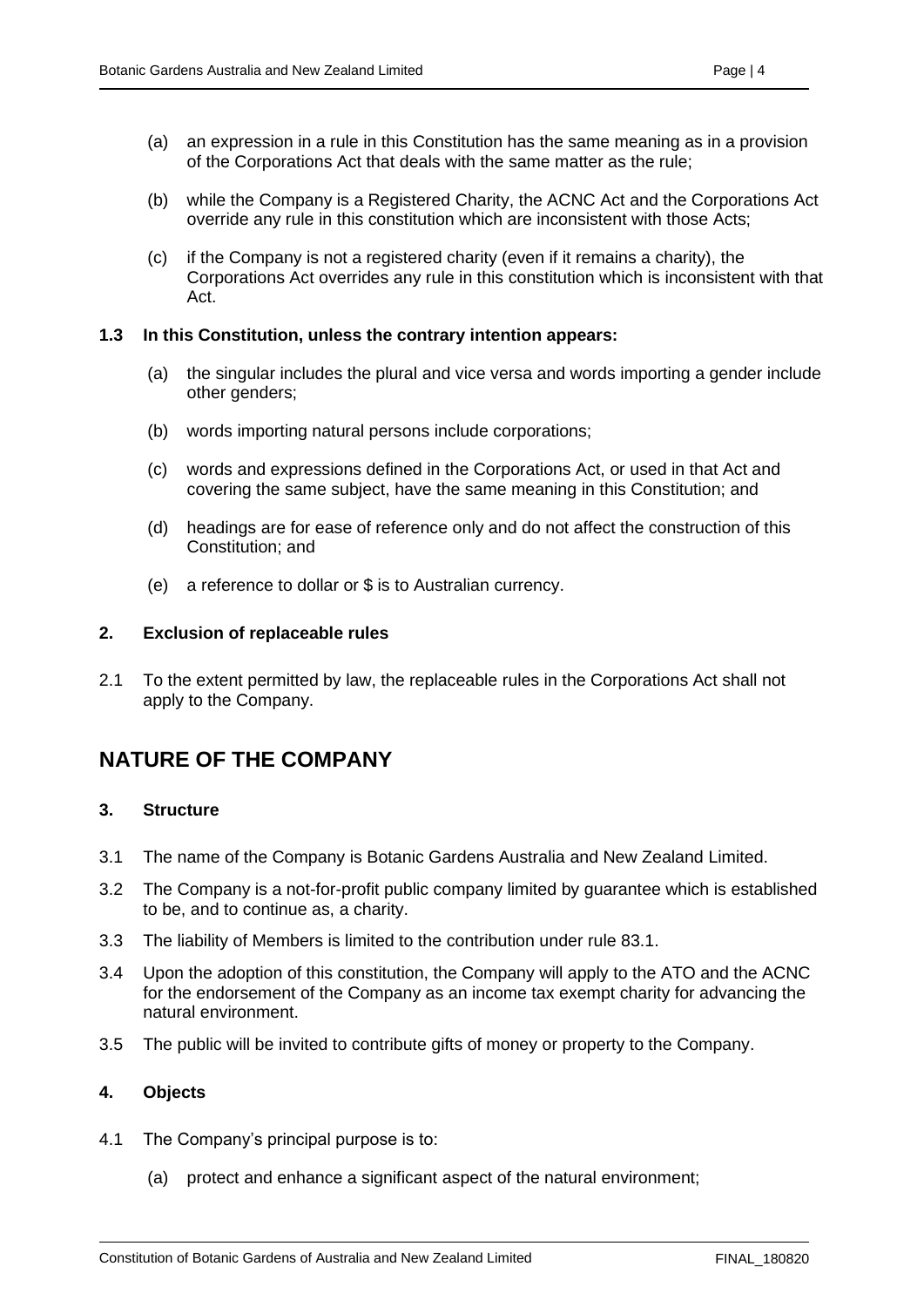- (b) provide information and education in relation to a significant aspect of the natural environment;
- (c) operate as a charity endorsed by the ACNC; and
- (d) establish and maintain a Public Fund.
- 4.2 The Company is in particular, without limiting the generality of clause 4.1, established for the purpose of:
	- (a) the protection, conservation and enhancement of plants and their ecosystems; and
	- (b) the provision of information and education and undertaking research about plants and plant communities, through working with botanic gardens and other institutions to achieve the following objects:
		- (i) supporting and carrying out research into the diversity, conservation and ecosystem values of plants and their communities;
		- (ii) supporting the ex situ and in situ conservation of threatened plants, including through the development and use of seed banks;
		- (iii) promoting knowledge sharing about plants and plant communities;
		- (iv) promoting education about plants and plant communities; and
		- (v) providing a forum to enhance and promote the botanical, horticultural, educational and environmental work of botanic gardens.
- 4.3 The Company will achieve the goals set out in this clause 4 by creating and coordinating a viable, dynamic and resilient network of botanic gardens in Australia and New Zealand that is focused on establishing, promoting and supporting programs, activities and educational initiatives that protect and enhance the natural environment.
- 4.4 In support of the objects set out in this clause 4, the Company will ensure that a leadership network is established for botanic gardens in Australia and New Zealand that is inclusive, skilled, committed and collaborative, and understood, valued and supported by government, business, and philanthropic and other organisations.
- 4.5 The Company will raise funds in support of the objects set out in this clause 4.

#### <span id="page-9-0"></span>**5. Powers**

- 5.1 The Company shall have the rights, powers and privileges of a natural person, together with the powers in section 124(1) of the Corporations Act, which may only be used to:
	- (a) pursue, promote or carry out the purposes or Objects of the Company as set out in this Constitution; and
	- (b) do all things incidental or convenient in relation to the exercise of power under paragraph (a).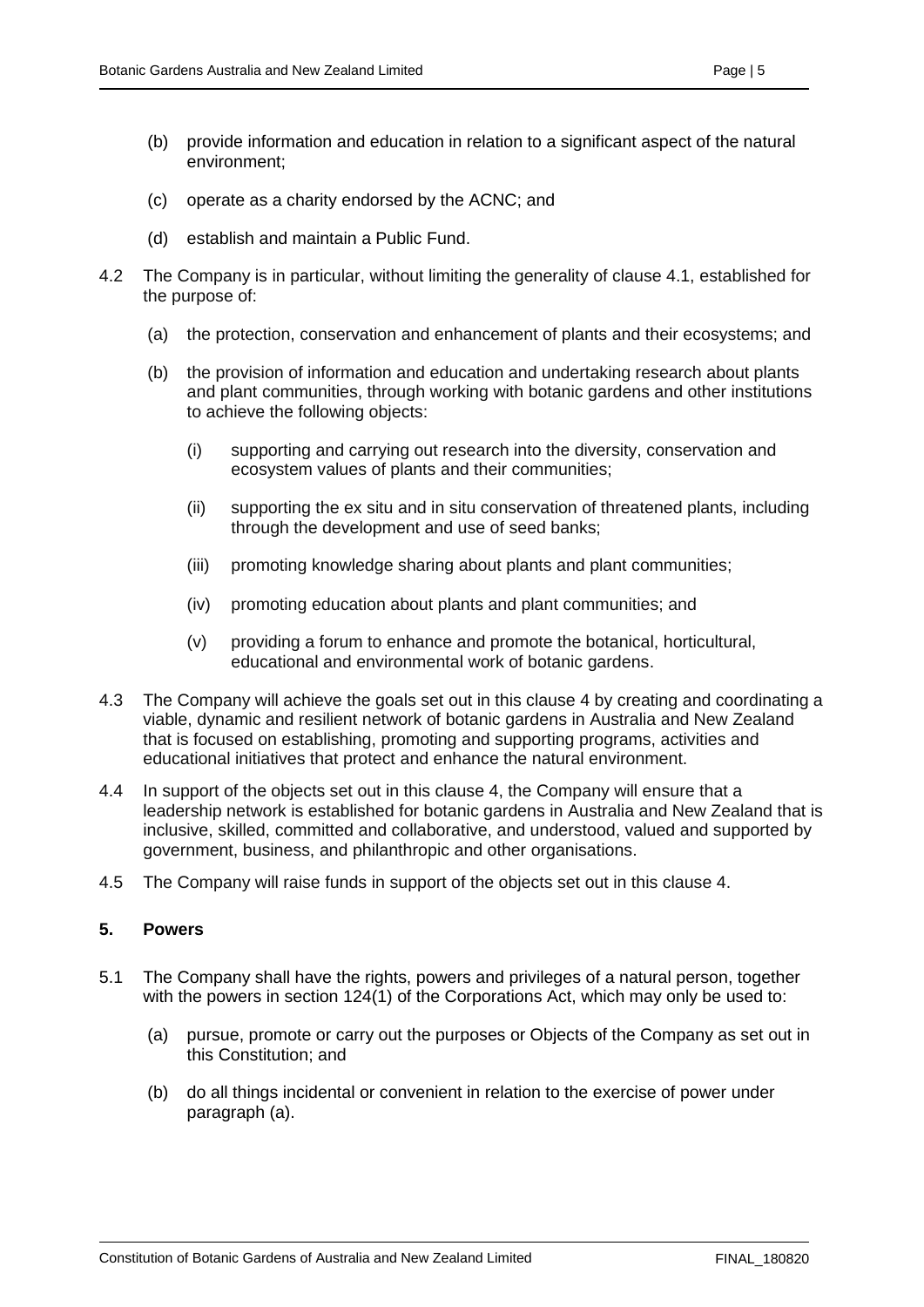- <span id="page-10-0"></span>6.1 The income and property of the Company shall only be applied towards promotion of the purposes and Objects of the Company as set out in this Constitution.
- 6.2 No income or property of the Company shall be paid or transferred directly or indirectly to any Member except for payment in good faith to any Member:
	- (a) for services actually rendered to the Company whether as an employee or otherwise;
	- (b) for goods supplied to the Company in the ordinary and usual course of business;
	- (c) of interest or like amounts, at a rate not exceeding the current overdraft rates of the Company's bank, on money borrowed from any Member;
	- (d) of reasonable and proper rent or like amounts for premises demised or let by any Member;
	- (e) for any out-of-pocket expenses incurred by the Member on behalf of the Company.

## <span id="page-10-1"></span>**THE CONSTITUTION**

#### <span id="page-10-2"></span>**7. Amending the Constitution**

- 7.1 Subject to rule 7.2, the Members may amend, alter, modify or repeal this Constitution, or adopt a new constitution, by passing a Special Resolution.
- 7.2 The Members must not pass a Special Resolution that adopts a new constitution or amends, alters, modifies this Constitution if passing it causes the Company to no longer be a charity.
- 7.3 The ATO and the ACNC must be notified of any changes to this constitution or rules that affect the Company's objects, responsible persons, dissolution or its winding up provisions.

### <span id="page-10-3"></span>**MEMBERSHIP**

#### <span id="page-10-4"></span>**8. Members**

- 8.1 The number of Members with which the Company proposes to be registered is unlimited.
- 8.2 The Members of the Company are:
	- (a) Institutions (eg Botanic Gardens and Arboreta, other gardens) which are the Members of the Company as at the date of adoption of this Constitution; and
	- (b) any other individual persons, corporations or organisations which are admitted to membership in accordance with this Constitution,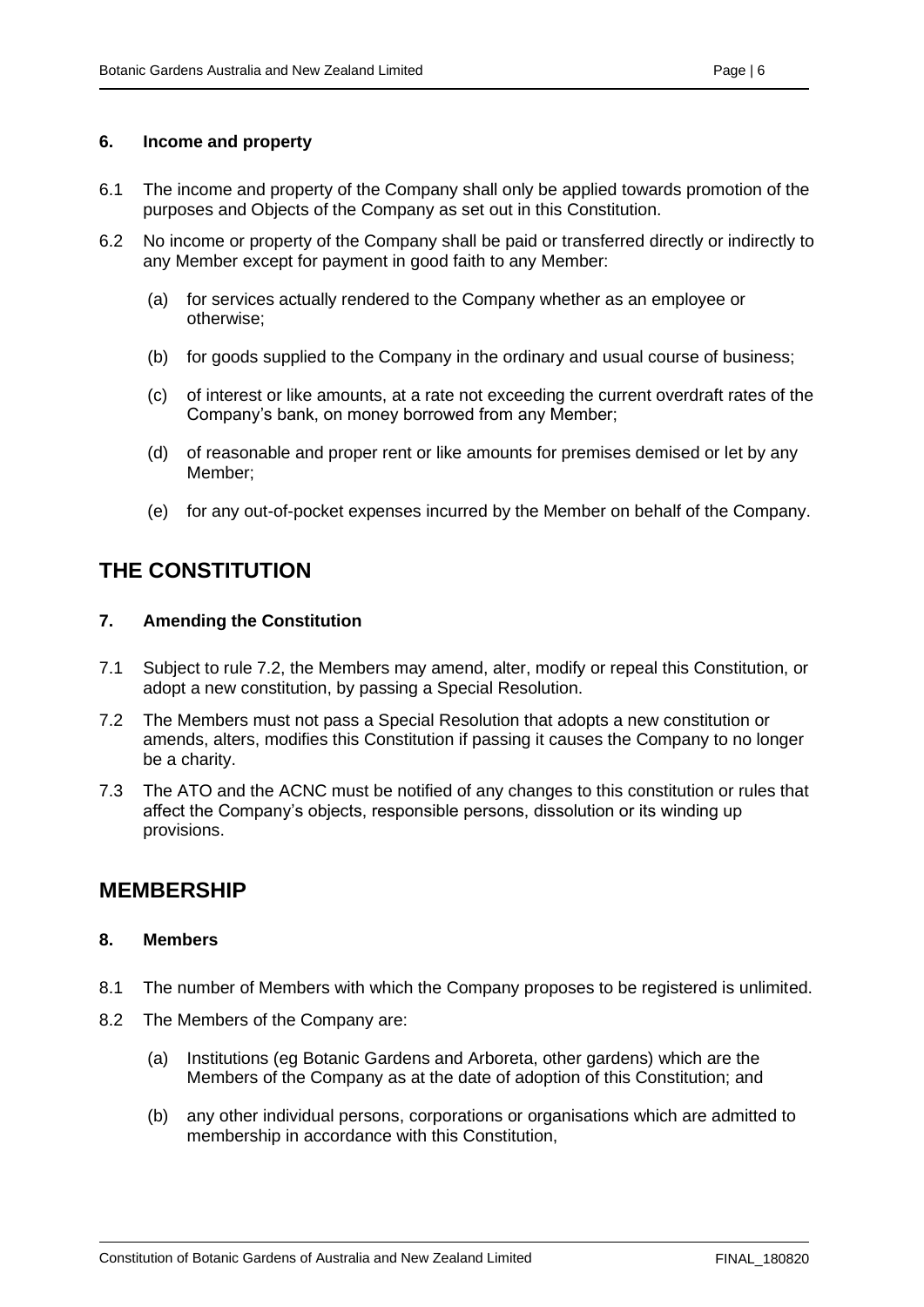subject to those persons, corporations or institutions ceasing to be a Member under rule 12.

- 8.3 No employee or officer of the Company shall be admitted as a Member of the Company.
- 8.4 Members of the Company shall fall into one of the following categories:
	- (a) Institutional (botanic gardens, arboreta, other gardens)
	- (b) Individual
	- (c) Corporate
	- (d) Associate (eg Friends Groups) and such other category of Members as may be created by the Board.
- 8.5 Upon becoming a Member each Corporate, Institution, and Associate Member shall forthwith appoint a Representative in accordance with rule 15.1(a).
- 8.6 The rights and privileges of a Member are personal to that Member and are not transferable by the Member's own act or by operation of law.

#### <span id="page-11-0"></span>**9. Register of Members**

- 9.1 The Company must establish and maintain a Register of Members. The Register must be kept by the Secretary and must contain:
	- (a) for each current Member:
		- (i) name;
		- (ii) address;
		- (iii) any alternative address nominated by the Member for the service of notices;
		- (iv) date the Member was entered on to the Register; and
		- (v) such other information as may be desirable to classify or identify Members.
	- (b) for each person who ceased being a Member in the last 7 years:
		- (i) name;
		- (ii) address;
		- (iii) any alternative address nominated by the Member for the service of notices; and
		- (iv) dates the membership started and ended.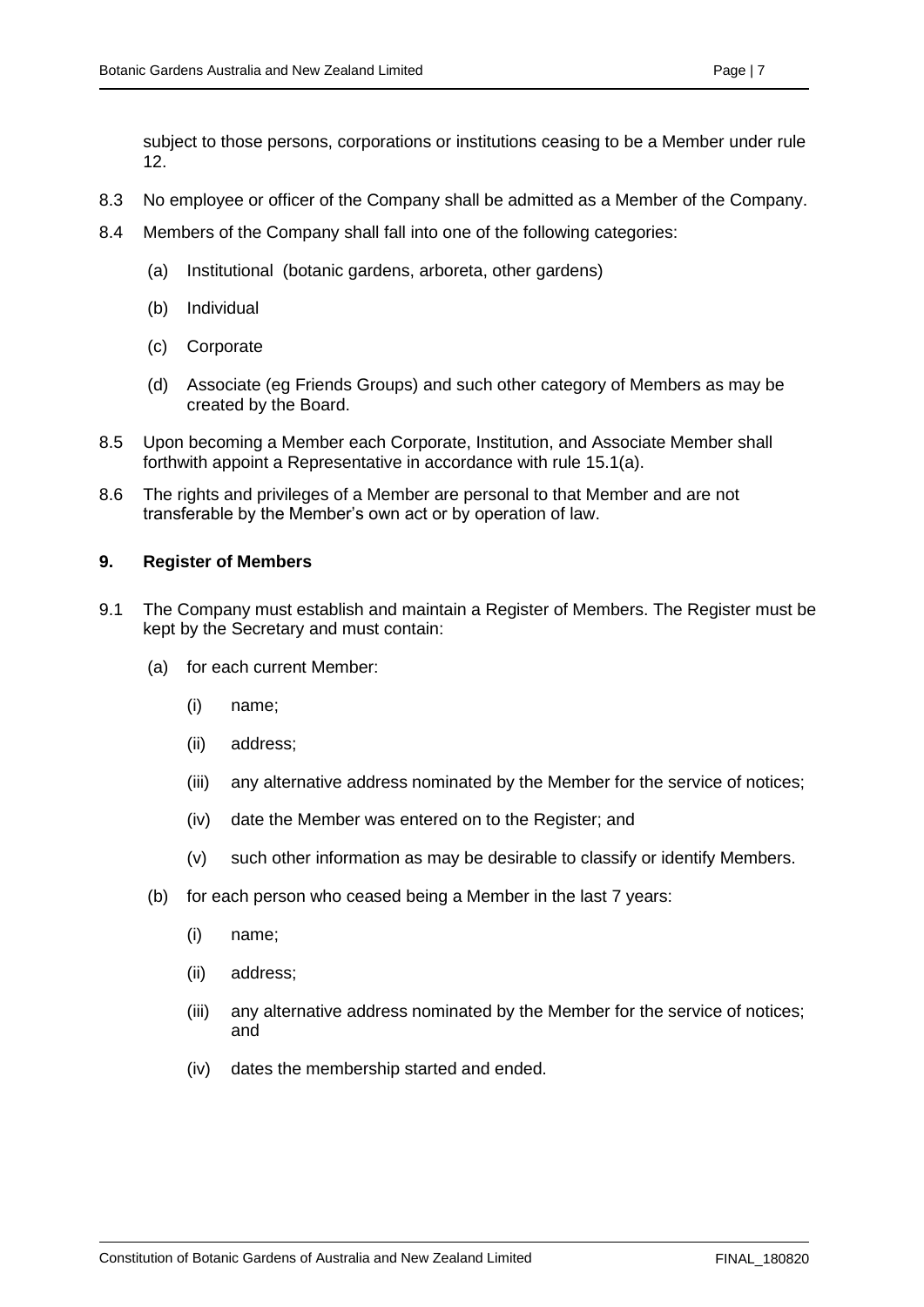#### <span id="page-12-0"></span>**10. Admission**

- 10.1 Every application for membership of the Company must be:
	- (a) in writing in a form approved by the Board;
	- (b) signed by the applicant;
	- (c) accompanied by such documents or evidence as to qualification for membership as the Board determines,

and must include:

- (d) a consent to become a Member; and
- (e) an agreement to be bound by the terms of the Constitution.
- 10.2 The Secretary or Chief Executive Officer must consider an application for membership of the Company as soon as practicable after its receipt and determine, in accordance with this Constitution or otherwise at their absolute discretion, whether to accept or reject the application.
- 10.3 If the Secretary or Chief Executive Officer determines to reject an application, then:
	- (a) it must seek approval of the Board; and
	- (b) it need give no reason to the applicant for the rejection of an application.
- 10.4 If an applicant is accepted for admission to membership:
	- (a) the Secretary or Chief Executive Officer must notify the applicant in writing of admission; and
	- (b) the name and details of the Member must be entered in the Member Register.
- 10.5 If an applicant is rejected for admission to membership the Secretary or Chief Executive Officer shall forthwith send to the applicant written notice of rejection together with a refund of any Annual Membership Fee paid by the applicant.
- 10.6 The Board retains the power to review any decision made by the Secretary in respect of the admission or rejection of any application for membership.
- 10.7 The Board may from time to time invite any person, corporation or institution to apply for membership of the Company if the Board is of the opinion that the membership of that person, corporation or institution would assist the Company to pursue, promote and carry out its purposes and Objects.

#### <span id="page-12-1"></span>**11. Membership Fees**

11.1 Each Member (other than Life Members and Honorary Members) undertakes to pay the Annual Membership Fee as determined by the Board from time to time. The Board may determine different Annual Membership Fees for different categories of Members or waive the Annual Membership Fee for any Member on the grounds of financial hardship or other compassionate grounds.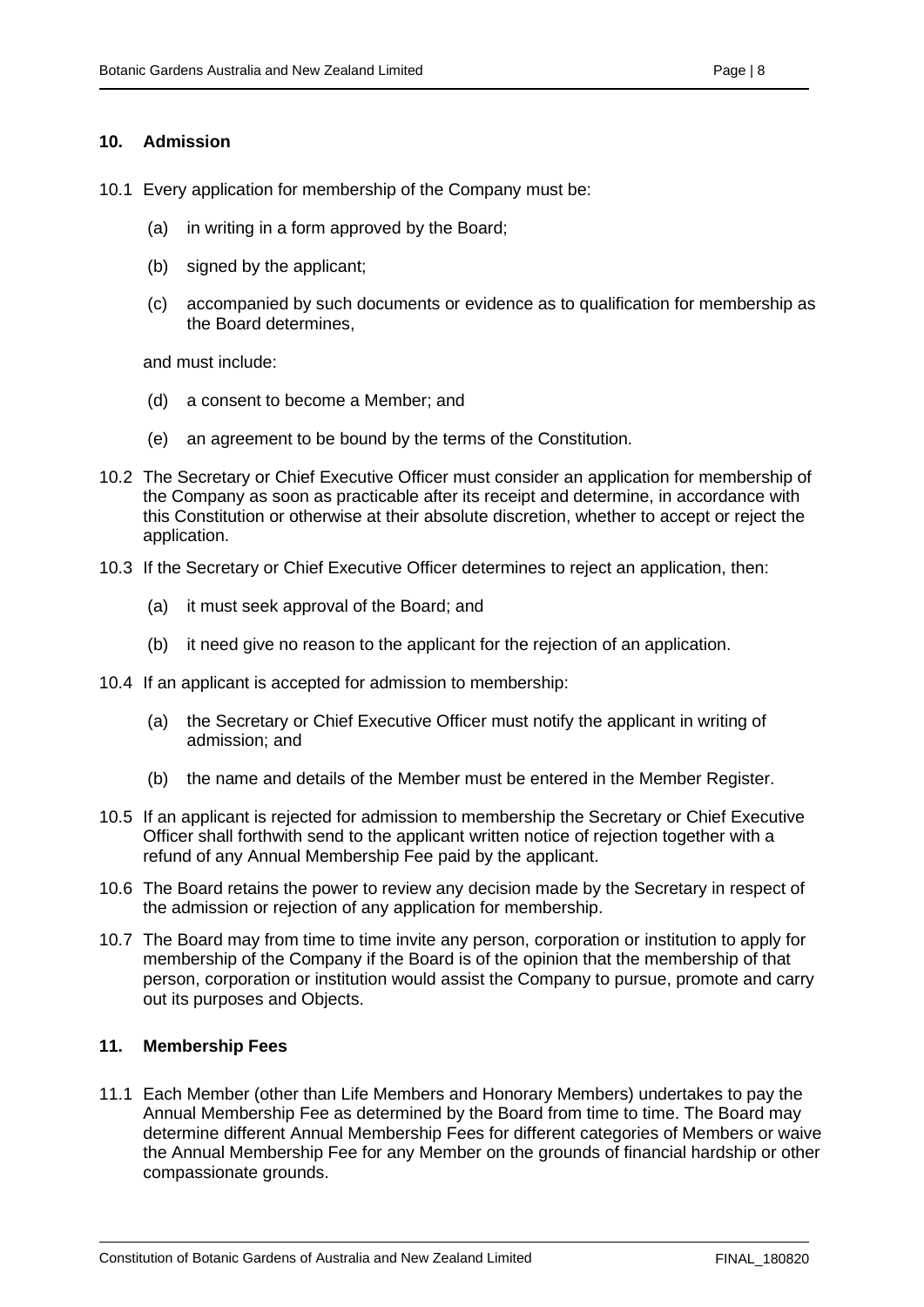- 11.2 The Annual Membership Fee shall become due and payable in advance on the 1st day of July every year, or such other date as determined by the Board.
- 11.3 The Board may also determine from time to time an amount payable by an applicant for membership or any other amount to be paid by each Member, or any category of Members, whether of a recurrent or any other nature.

#### <span id="page-13-0"></span>**12. Ceasing to be a member**

- 12.1 A Member's membership of the Company will cease:
	- (a) if the Member gives the Secretary written notice of resignation, which is deemed to take effect from the date of receipt of the notice or such later date as is specified in the notice; or
	- (b) if the Member is expelled under rule 13; or
	- (c) if the Member fails to renew its membership and pay its Annual Membership Fee within three months of the due date for payment; or
	- (d) in the case of a Member which is a natural person, if the Member:
		- (i) dies;
		- (ii) becomes of unsound mind or a person whose person or estate is liable to be dealt with in any way under the laws relating to mental health; or
		- (iii) becomes bankrupt of compounds with his or her creditors or assigns his estate for the benefit of his or her creditors; or
		- (iv) is or becomes an employee or officer of the Company; or
		- (v) in the case of a Member which is a corporation or organisation, if the Member is wound up or is otherwise dissolved or deregistered.
- 12.2 Any Member ceasing to be a Member:
	- (i) will not be entitled to any refund (or part refund) of its Annual Membership Fee; and
	- (ii) will remain liable for and will pay the Company all fees and moneys which are due as at the date of ceasing to be a Member.

#### <span id="page-13-1"></span>**13. Expulsion of Members**

- 13.1 In accordance with this rule 13, the Board may resolve to warn, suspend or expel a Member from the Company if the Board considers that:
	- (a) the Member has breached this Constitution; or
	- (b) the Member's behaviour or conduct is causing, has caused, or is likely to cause harm to the Company or is unbecoming of a Member or is prejudicial to the interests of the Company.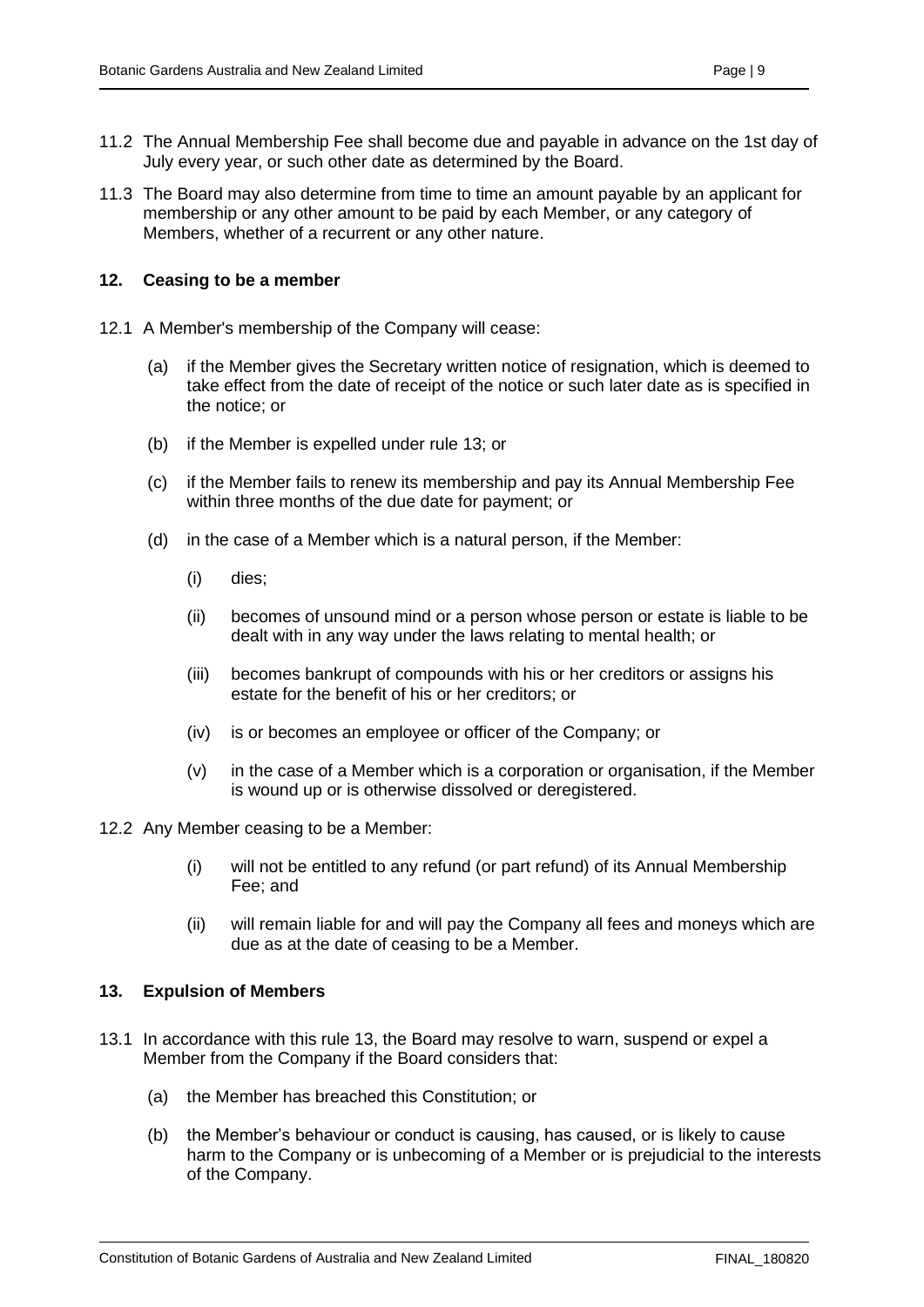- 13.3 After considering any explanation under clause 13.2, the Board may:
	- (a) take no further action;
	- (b) warn the Member;
	- (c) suspend the Member's rights as a member for a period of no more than 12 months;
	- (d) expel the Member;
	- (e) refer the decision to an unbiased, independent person on conditions that the Board considers appropriate (however, the person can only make a decision that the Board Members could have made under this clause); or
	- (f) require the matter to be determined at a General Meeting.
- 13.4 The Board cannot fine a member.
- 13.5 The Secretary must give written notice to the Member of the decision under clause 13.3 as soon as possible.
- 13.6 There will be no liability for any loss or injury suffered by the Member as a result of any decision made in good faith under this clause.
- 13.7 The Board may adopt a code of conduct for Members and periodically review and amend the code of conduct.

#### <span id="page-14-0"></span>**14. Powers of attorney**

- 14.1 If a Member executes or proposes to execute any document or do any act by or through an attorney which affects the Company or the Member's membership in the Company, that Member must deliver the instrument appointing the attorney to the Company for notation.
- 14.2 If the Company asks the Member to file with it a certified copy of the instrument for the Company to retain, the Member will promptly comply with that request.
- 14.3 The Company may ask for any evidence it thinks appropriate that proves the power of attorney is effective and continues to be in force.

#### <span id="page-14-1"></span>**15. Representatives**

- 15.1 Any corporation, associate member or institution which is a Member may by written notice to the Secretary:
	- (a) appoint a natural person to act as its Representative in all matters connected with the Company as permitted by the Corporations Act; and
	- (b) remove a Representative.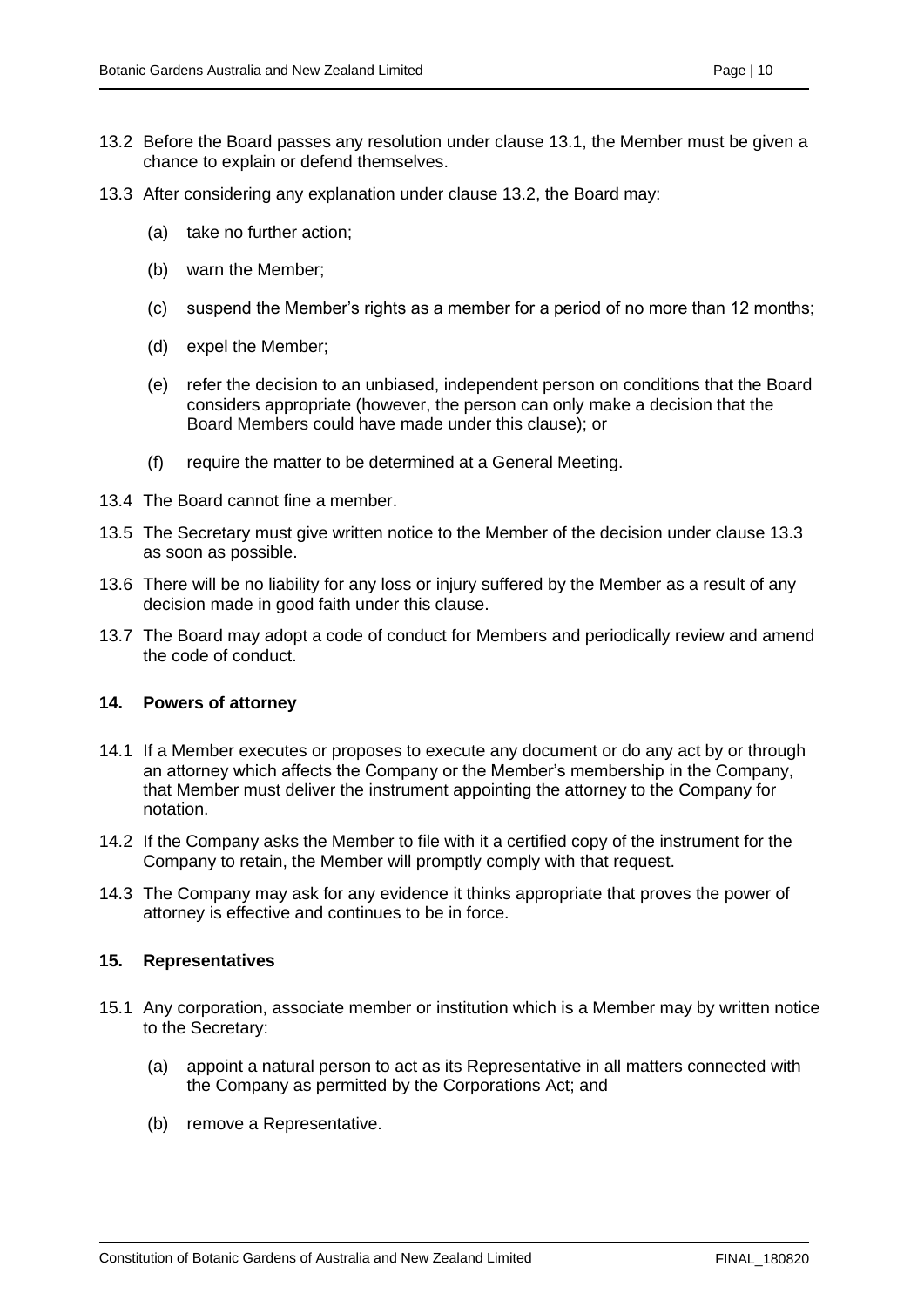- 15.2 A Representative is entitled to:
	- (a) exercise at a General Meeting all the powers which the corporation or institution which appointed him or her could exercise if it were a natural person:
	- (b) stand for election as an office bearer or Board Member; and
	- (c) be counted towards a quorum on the basis that the Corporate Member or Institution Member is to be considered personally present at a General Meeting by its Representative.
- 15.3 A certificate executed in accordance with the Corporations Act is rebuttable evidence of the appointment of the Representative, any restrictions on the Representative's powers or of the revocation of the appointment of the Representative.
- 15.4 The chairperson of a General Meeting may permit a person claiming to be a Representative to exercise his or her powers even if he or she has not produced a certificate evidencing his or her appointment, or may allow the Representative to vote on the condition that he or she subsequently establishes to the satisfaction of the chairperson of the General Meeting his or her status as a Representative within a period prescribed by the chairperson of the General Meeting.
- 15.5 The appointment of a Representative may set out restrictions on the Representative's powers.

## <span id="page-15-0"></span>**GENERAL MEETINGS**

#### <span id="page-15-1"></span>**16. Annual General Meeting**

- 16.1 A general meeting called the "Annual General Meeting" shall be held at least once every calendar year, within five (5) months after the end of the Company's financial year.
- 16.2 All meetings of Members, including the Annual General Meeting, shall be called General Meetings.

#### <span id="page-15-2"></span>**17. General Meetings Called by Board**

- 17.1 The Board may, at any time, call a General Meeting.
- 17.2 If Members with at least five percent (5%) of the votes that may be cast at a General Meeting make a written request to the Company for a General Meeting to be held, the Board must:
	- (a) within twenty-one (21) days of the Members' request, give all Members notice of a general meeting, and
	- (b) hold the General Meeting within two (2) months of the Members' request.
- 17.3 The percentage of votes that Members have (in rule 17.2) is to be worked out as at midnight before the Members request the meeting.
- 17.4 The Members who make the request for a General Meeting must: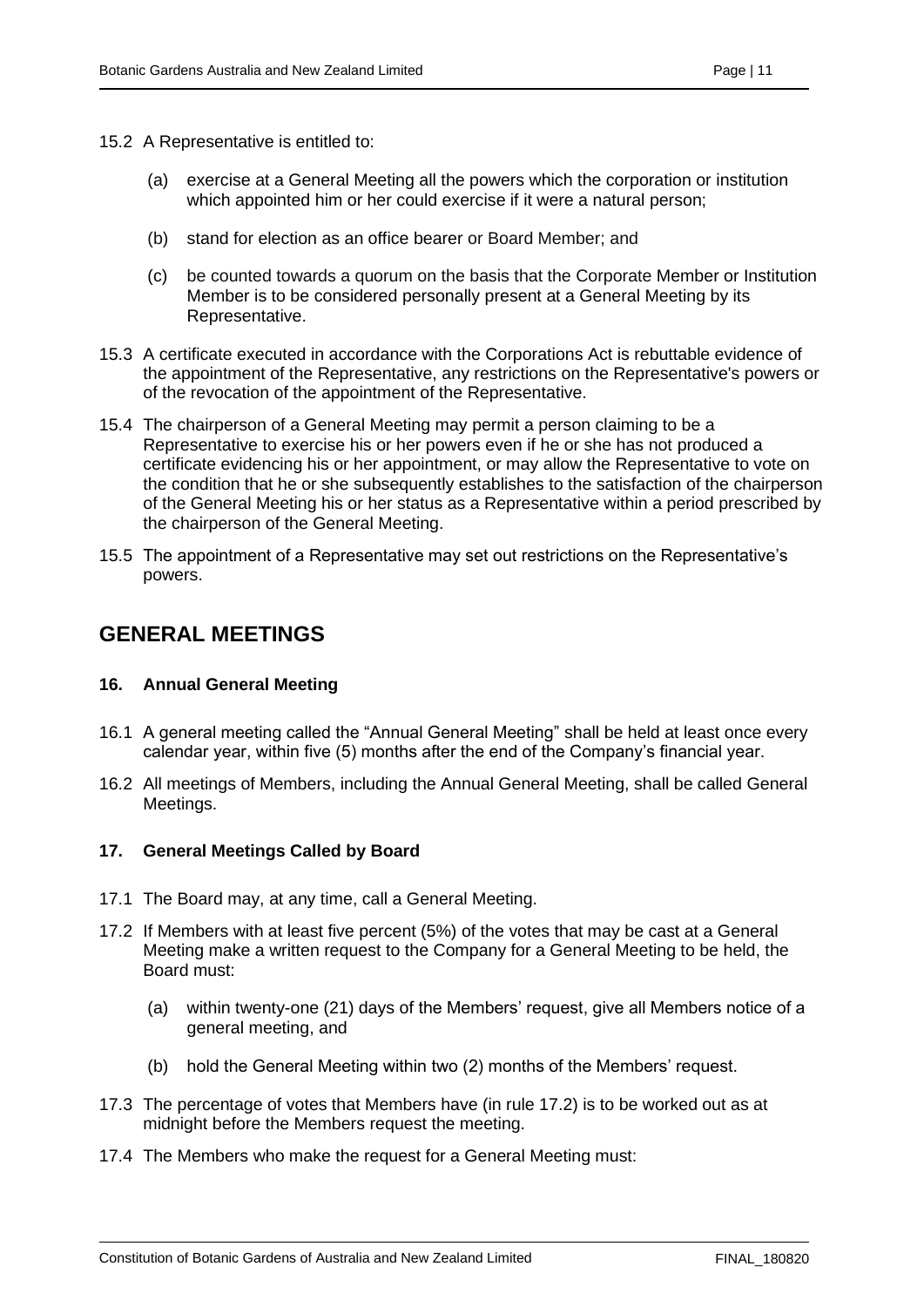- (a) state in the request any resolution to be proposed at the meeting;
- (b) sign the request, and
- (c) give the request to the Company.
- 17.5 Separate copies of a document setting out the request may be signed by Members if the wording of the request is the same in each copy.

#### <span id="page-16-0"></span>**18. General Meetings Called by Members**

- 18.1 If the Board does not call the meeting within twenty-one (21) days of being requested under rule 17.2, fifty percent (50%) or more of the Members who made the request may call and arrange to hold a General Meeting.
- 18.2 To call and hold a meeting under rule 18, the Members must:
	- (a) as far as possible, follow the procedures for General Meetings set out in this Constitution;
	- (b) call the meeting using the list of Members on the Register, which the Company must provide to the Members making the request at no cost; and
	- (c) hold the General Meeting within three (3) months after the request was given to the Company.

#### <span id="page-16-1"></span>**19. Notice of General Meeting**

- 19.1 Notice of a General Meeting must be provided in writing at least twenty-one (21) days before the meeting, unless shorter notice is permitted by rule 19.2.
- 19.2 Subject to rule 19.3, notice of a meeting may be provided less than 21 days before the meeting if:
	- (a) for an Annual General Meeting, all the Members entitled to attend and vote at the Annual General Meeting agree beforehand; or
	- (b) for any other General Meeting, Members with at least seventy-five percent (75%) of the votes that may be cast at the meeting agree beforehand.
- 19.3 Notice of a meeting cannot be provided less than twenty-one (21) days before the meeting if a resolution will be moved to:
	- (a) remove a Board Members;
	- (b) appoint a Board Members in order to replace a Board Members who was removed; or
	- (c) remove an Auditor.
- 19.4 A notice calling a General Meeting must:
	- (a) set out the place, date and time for the meeting (and, if the meeting is to be held in two (2) or more places, the technology that will be used to facilitate this in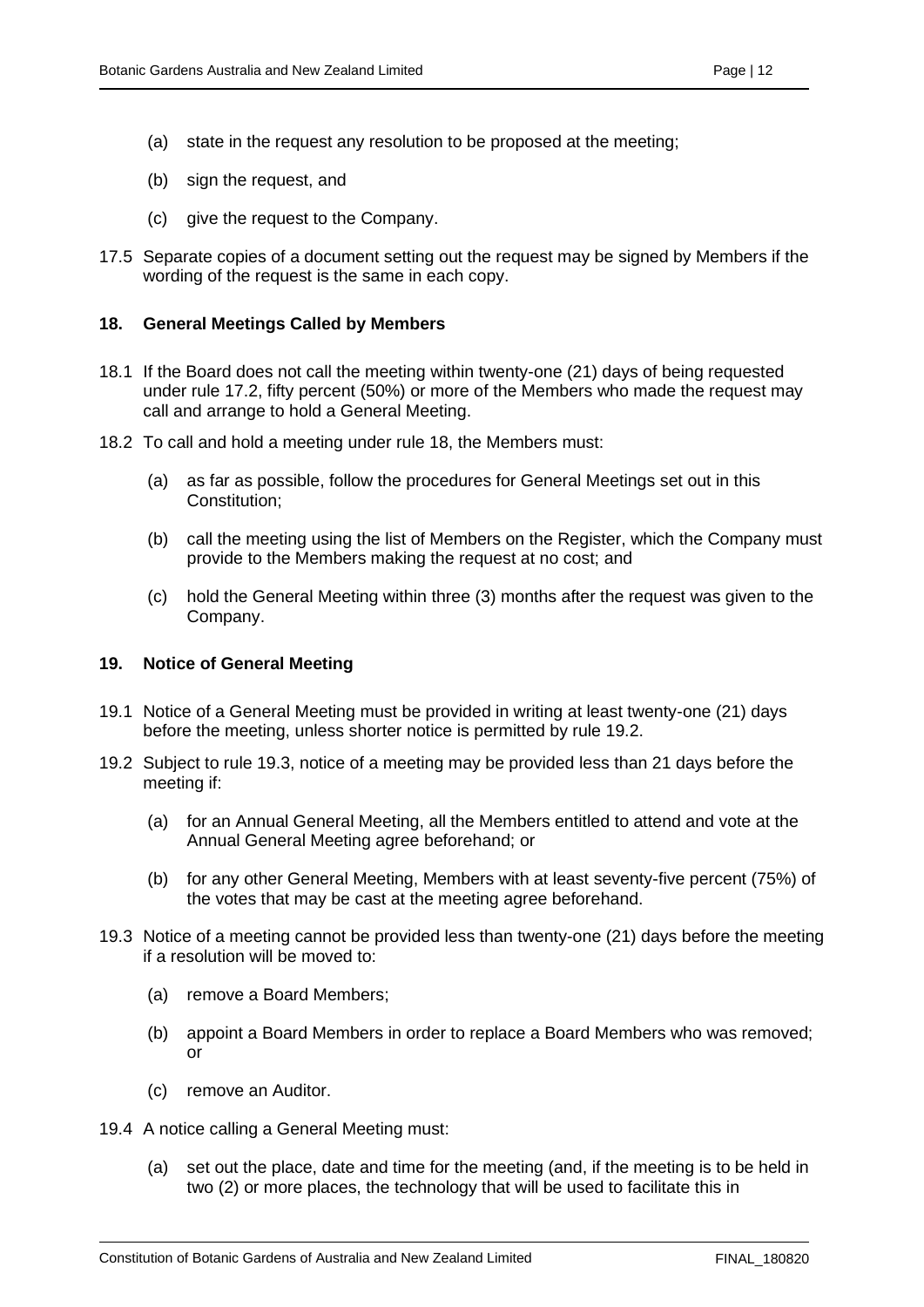accordance with rule 20); and

- (b) state the general nature of the business to be transacted at the meeting; and
- (c) if a Special Resolution is to be proposed at the meeting set out an intention to propose the Special Resolution and state the resolution; and
- (d) if a Member is entitled to appoint a proxy contain a statement setting out the following information:
	- (i) that the Member has a right to appoint a proxy;
	- (ii) the proxy form must be delivered to the Company at its registered address or the address (including an electronic address) specified in the notice of the meeting;
	- (iii) the proxy form must be delivered to the Company at least forty- eight (48) hours before the meeting; and
	- (iv) that a Member who is entitled to cast two (2) or more votes may appoint two (2) proxies and may specify the proportion or number of votes each proxy is appointed to exercise.
- 19.5 Even if these items are not set out in the notice of meeting, the business of an Annual General Meeting may include:
	- (a) a review of the Company's activities;
	- (b) a review of the Company's finances;
	- (c) any auditor's report;
	- (d) the election of Board Members, and
	- (e) the appointment and payment of auditors, if any.
- 19.6 The Board may postpone or cancel any General Meeting whenever they think fit (other than a meeting convened as the result of a request under rule 17.2). The Board must give notice of the postponement or cancellation to all persons entitled to receive notices from the Company.
- 19.7 The failure or accidental omission to send a notice of a General Meeting (including a proxy appointment form) to any Member or the non-receipt of a notice (or form) by any Member does not invalidate the proceedings at or any resolution passed at the General Meeting.

#### <span id="page-17-0"></span>**20. Holding General Meetings**

- 20.1 A General Meeting may be held at two (2) or more venues using any available technology that gives the Members as a whole a reasonable opportunity to participate.
- 20.2 The Members need not all be physically present in the same place for a General Meeting to be held.
- 20.3 A General Meeting held solely or partly using any available technology is treated as being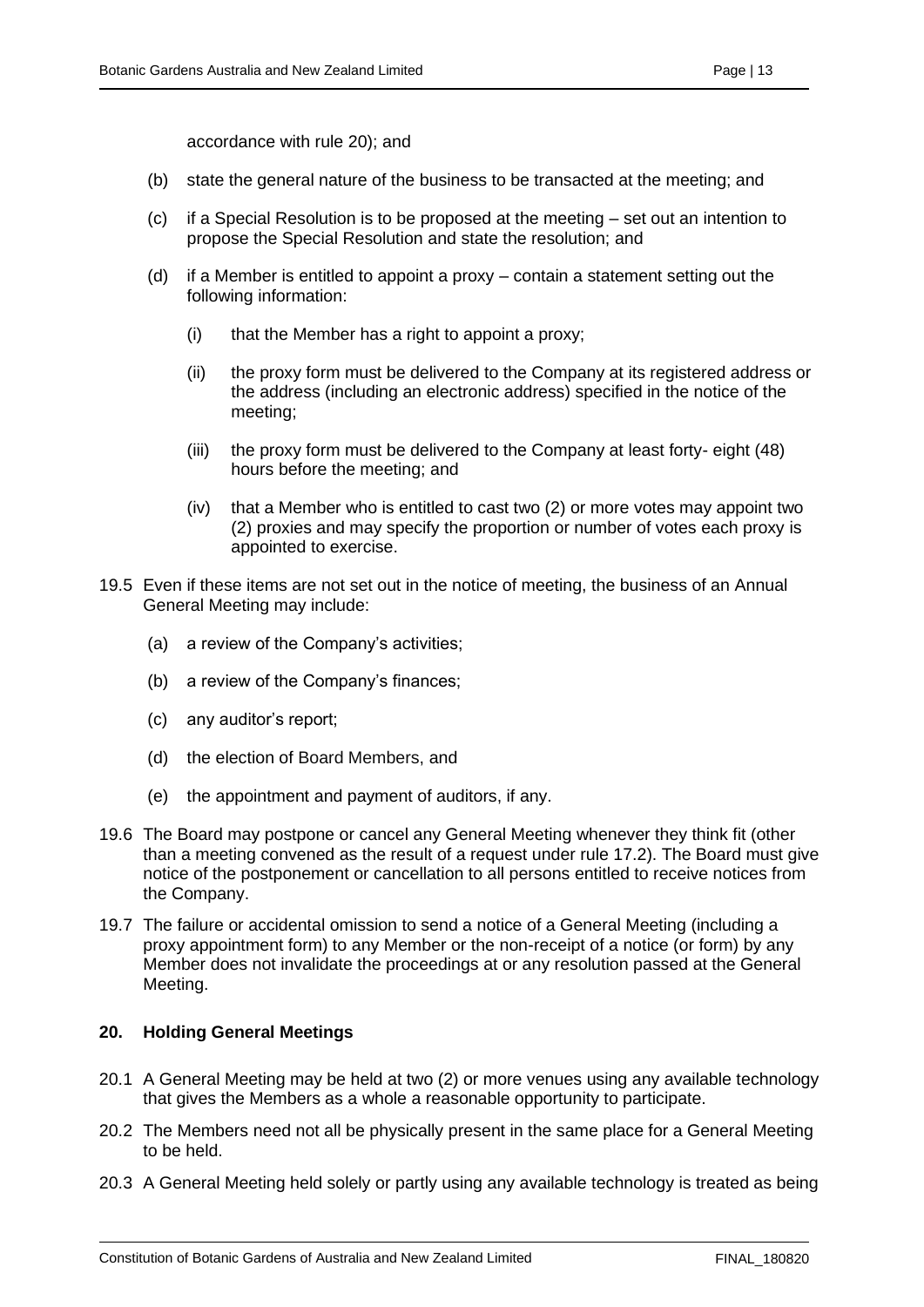held at the place at which the greatest number of Members present at the meeting is located or, if there is an equal number of Members located at two (2) or more places, at the place where the chairperson of the General Meeting is located.

- 20.4 The following provisions apply to a meeting that uses technology:
	- (a) each of the Members taking part in the meeting must be able to hear and be heard by each of the other Members taking part in the meeting; and
	- (b) a Member who participates in a meeting held in accordance with this rule 20 is taken:
		- (i) for all purposes, to be present in person at that meeting; and
		- (ii) if the Member is entitled to vote and votes at that meeting, to have voted in person;
- 20.5 For the purposes of this rule 20, a reference to a Member shall be taken to include any proxy, attorney or Representative appointed by a Member to attend the General Meeting on behalf of the Member.

#### <span id="page-18-0"></span>**21. Business of Annual General Meetings**

- 21.1 The business of an Annual General Meeting will include the following:
	- (a) to elect the Elected Board Members in accordance with this Constitution;
	- (b) to receive and consider the Company's financial statements and the reports of the Board and of the Auditor of the Company; and
	- (c) to transact any other business which, under the Corporations Act (if applicable) or this Constitution, is required to be transacted at any Annual General Meeting and any business which is brought under
	- (d) consideration by any reports of the Board issued with the notice convening the meeting.

#### <span id="page-18-1"></span>**22. Auditor's right to attend meetings**

- 22.1 The Auditor is entitled to attend any General Meeting and to be heard by the Members on any part of the business of the meeting which concerns him or her as Auditor.
- 22.2 The Company must give the Auditor any communications relating to the General Meeting that a Member of the Company is entitled to receive.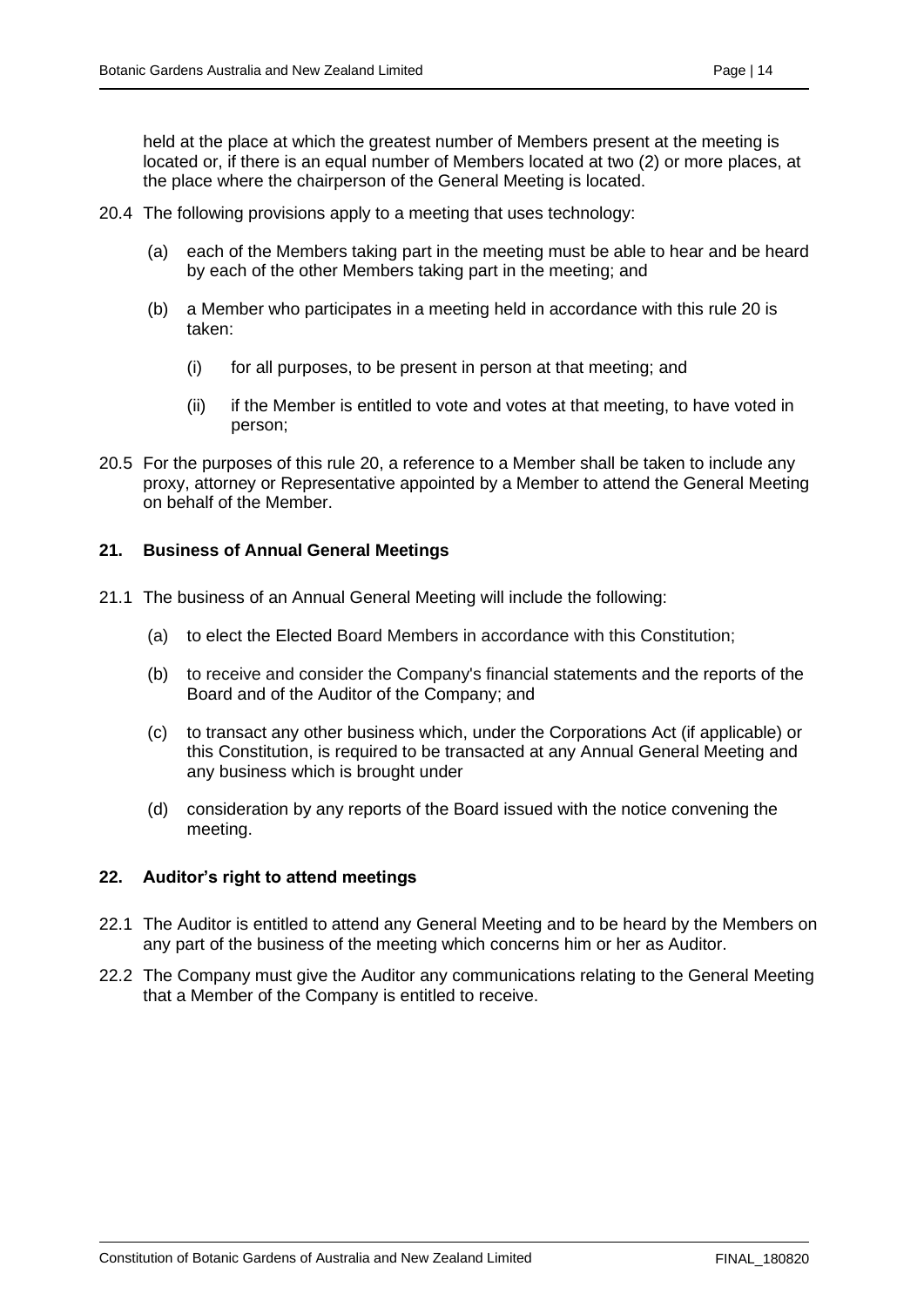## <span id="page-19-0"></span>**MEMBERS' RESOLUTIONS**

#### <span id="page-19-1"></span>**23. Members' Resolutions and Statements**

- 23.1 Members with at least five percent (5%) of the votes that may be cast on a resolution may give:
	- (a) written notice to the Company of a resolution they propose to move at a General Meeting (members' resolution); and/or
	- (b) a written request to the Company that the Company give all of its Members a statement about a proposed resolution or any other matter that may properly be considered at a General Meeting (members' statement).
- 23.2 A notice of a members' resolution must set out the wording of the proposed resolution and be signed by the Members proposing the resolution.
- 23.3 A request to distribute a members' statement must set out the statement to be distributed and be signed by the Members making the request.
- 23.4 Separate copies of a document setting out the notice or request may be signed by Members if the wording is the same in each copy.
- 23.5 The percentage of votes that Members have (as described in rule 23.1) is to be worked out as at midnight before the request or notice is given to the Company.
- 23.6 If the Company has been given notice of a members' resolution under rule 23.1(a), the resolution must be considered at the next General Meeting held more than two (2) months after the notice is given.
- 23.7 This rule 23 does not limit any other right that a Member has to propose a resolution at a General Meeting.
- 23.8 If the Company has been given a notice or request under rule 23.1:
	- (a) in time to send the notice of proposed members' resolution or a copy of the members' statement to Members with a notice of meeting, it must do so at the Company's cost; or
	- (b) too late to send the notice of proposed members' resolution or a copy of the members' statement to Members with a notice of meeting, then the Members who proposed the resolution or made the request must pay the expenses reasonably incurred by the Company in giving Members notice of the proposed members' resolution or a copy of the members' statement. However, at a General Meeting, the Members may pass a resolution that the Company will pay these expenses.
- 23.9 The Company does not need to send the notice of proposed members' resolution or a copy of the members' statement to Members if:
	- (a) it is more than 1000 words long;
	- (b) the Board consider it may be defamatory;
	- (c) rule 23.8(b) applies, and the Members who proposed the resolution or made the request have not paid the Company enough money to cover the cost of sending the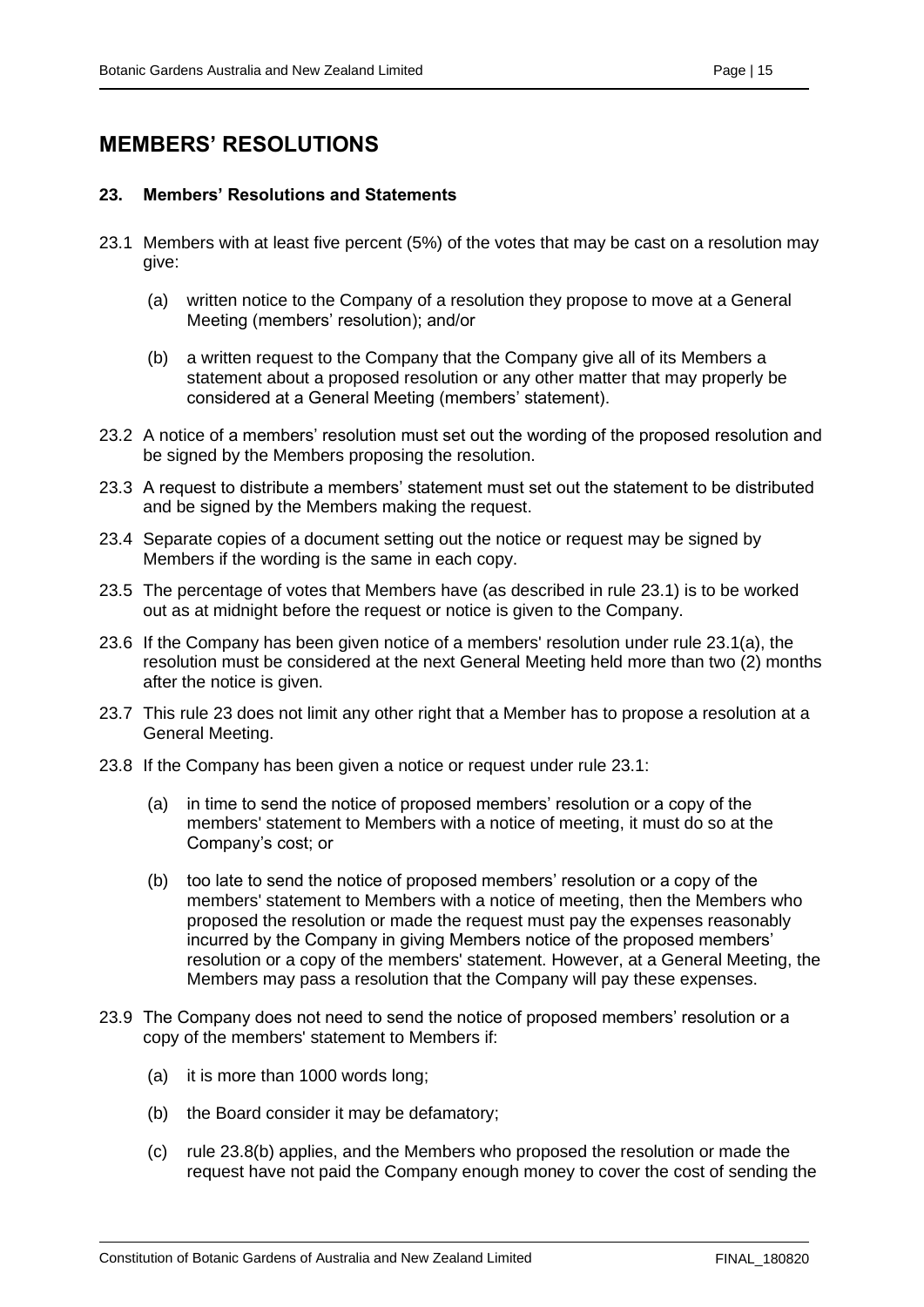notice of the proposed members' resolution or a copy of the members' statement to Members; or

(d) in the case of a proposed members' resolution, the resolution does not relate to a matter that may be properly considered at a General Meeting or is otherwise not a valid resolution able to be put to the Members.

#### <span id="page-20-0"></span>**24. Circular Resolutions of Members**

- 24.1 Subject to rule 24.3, the Board may put a resolution to the Members to pass a resolution without a General Meeting being held (a circular resolution).
- 24.2 The Board must notify the Auditor as soon as possible that a circular resolution has or will be put to Members and set out the wording of the resolution.
- 24.3 Circular resolutions cannot be used:
	- *(a)* for a resolution to remove an Auditor, appoint *a Board Members or remove a Board Members;*
	- (b) for passing a Special Resolution; or
	- (c) where the Corporations Act or this Constitution requires a meeting to be held.
- 24.4 A circular resolution is passed if all the Members entitled to vote on the resolution sign or agree to the circular resolution, in the manner set out in rule and rule 24.6.
- 24.5 Members may sign:
	- (a) a single document setting out the circular resolution and containing a statement that they agree to the resolution; or
	- (b) separate copies of that document, as long as the wording is the same in each copy.
- 24.6 The Company may send a circular resolution by email to Members and Members may agree by sending a reply email to that effect, including the text of the resolution in their reply.

## <span id="page-20-1"></span>**PROCEEDINGS AT GENERAL MEETINGS**

#### <span id="page-20-2"></span>**25. Member**

25.1 In rules 17.2, 18, 20, 26, 29 and 33, 'Member' includes a Member present in person or by proxy, attorney or Representative.

#### <span id="page-20-3"></span>**26. Quorum**

- 26.1 No business may be transacted at a General Meeting unless a quorum of Members is present when the meeting proceeds to business.
- 26.2 A quorum of Members is five percent (5%) of the Members or twenty (15) Members, whichever is the lesser number, present for the whole meeting.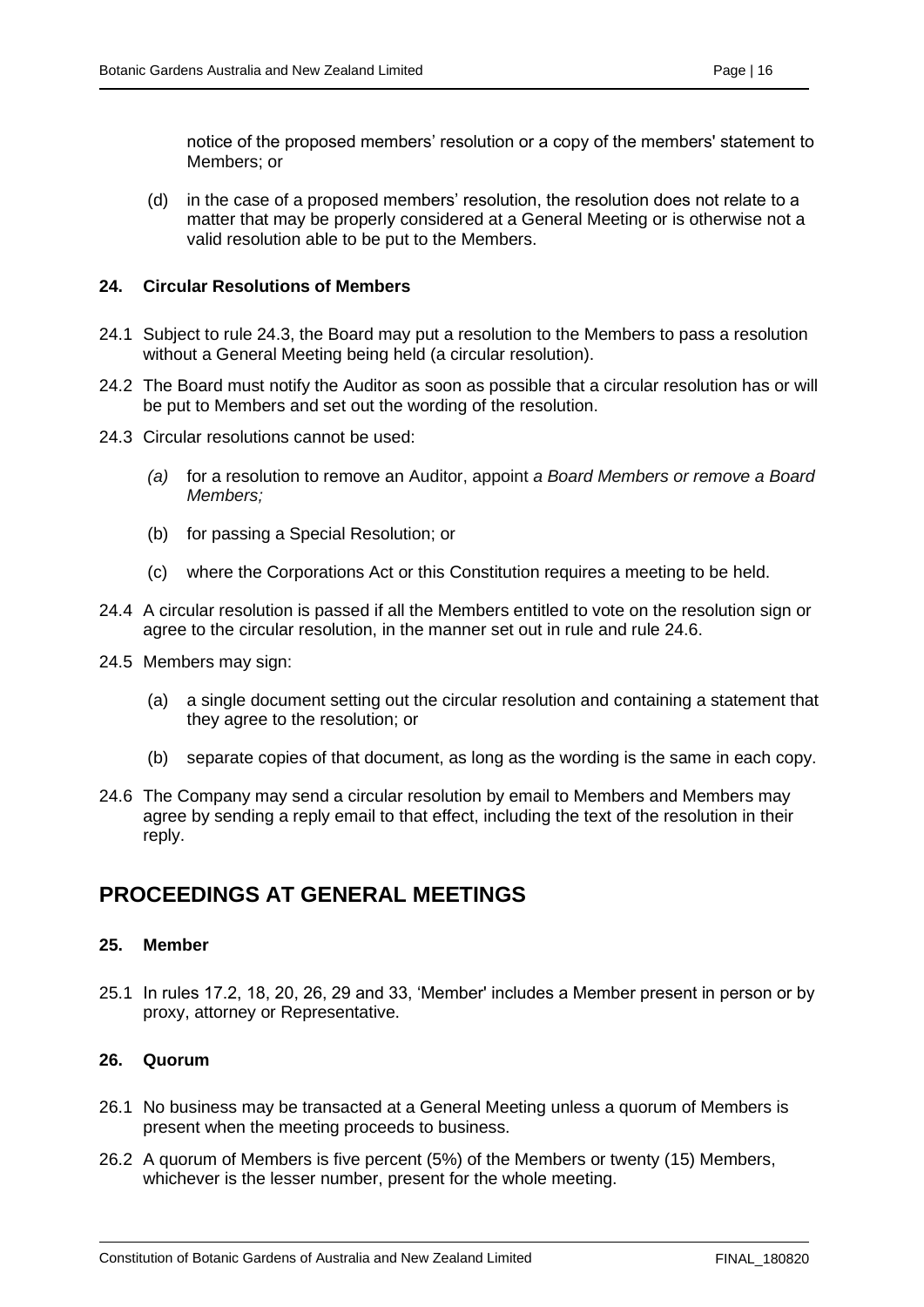- 26.3 If a quorum is not present within thirty (30) minutes after the time appointed for a General Meeting:
	- (a) if the General Meeting was called on the requisition of Members, it is automatically dissolved; or
	- (b) in any other case:
		- $(i)$  it will stand adjourned to the same time and place seven  $(7)$  days after the meeting, or to another day, time and place determined by the Board; and
		- (ii) if at the adjourned General Meeting a quorum is not present within thirty (30) minutes after the time appointed for the General Meeting, the Members present (being not less than two (2)) shall constitute a quorum.

#### <span id="page-21-0"></span>**27. Chairperson**

- 27.1 The Chair, or in the Chair's absence the Deputy Chair, will be the chairperson at every General Meeting.
- 27.2 The Board Members present may elect a chairperson if:
	- (a) there is no Chair or Deputy Chair; or
	- (b) neither the Chair nor Deputy Chair are present within fifteen (15) minutes after the time appointed for holding the General Meeting; or
	- (c) the Chair and Deputy Chair are unwilling to act as chairperson of the General Meeting.
- 27.3 If no election is made under rule 27.2, then
	- (a) the Members may elect one of the Board Members present as chairperson; or
	- (b) if no Board Members is present or is willing to take the chair, the Members may elect one of the Members present as chairperson.
- 27.4 If there is a dispute at a General Meeting about a question of procedure, the chairperson may determine the question.

#### <span id="page-21-1"></span>**28. Adjournment**

- 28.1 The chairperson of a General Meeting at which a quorum is present:
	- (a) in his or her discretion may adjourn the General Meeting with the meeting's consent; and
	- (b) must adjourn the General Meeting if a majority of Members present directs him or her to do so.
- 28.2 An adjourned General Meeting may take place at a different venue to the initial meeting.
- 28.3 The only business that can be transacted at an adjourned General Meeting is the unfinished business of the initial General Meeting.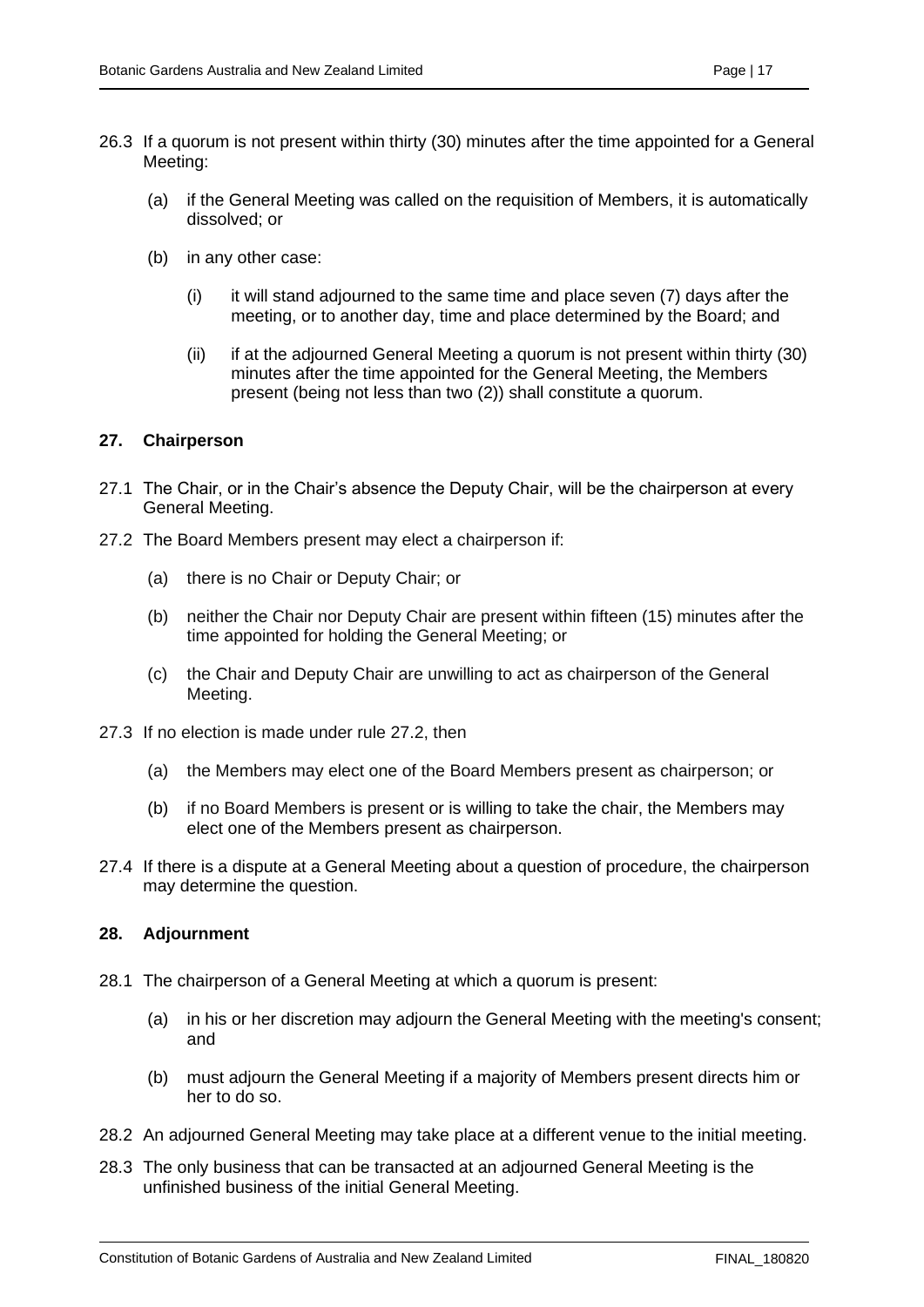28.4 Notice of an adjourned General Meeting need not be given in accordance with rule 19.4 unless the General Meeting has been adjourned for more than twenty-one (21) days.

#### <span id="page-22-0"></span>**29. Decision on questions**

- 29.1 Unless specified otherwise in this Constitution and subject to the provisions of the Corporations Act in relation to special resolutions, a resolution is carried if a majority of the votes cast on the resolution are in favour of the resolution.
- 29.2 A resolution put to the vote of a General Meeting is decided on a show of hands, unless a poll is demanded either before or on the declaration of the result of the show of hands by:
	- (a) the chairperson;
	- (b) at least five (5) Members entitled to vote on the resolution; or
	- (c) Members with at least five percent (5%) of the votes that may be cast on the resolution on a poll.
- 29.3 Before a vote is taken, the chairperson must state whether any proxy votes have been received and, if so, how the proxy votes will be cast.
- 29.4 Unless a poll is demanded:
	- (a) a declaration by the chairperson that a resolution has been carried, carried by a specified majority or lost; and
	- (b) an entry to that effect in the minutes of the meeting,

are conclusive evidence of the fact without proof of the number or proportion of the votes in favour of or against the resolution.

- 29.5 The demand for a poll may be withdrawn.
- 29.6 A decision of a General Meeting may not be impeached or invalidated on the ground that a person voting at the General Meeting was not entitled to do so.

#### <span id="page-22-1"></span>**30. Taking a poll**

- 30.1 A poll will be taken when and in the manner that the chairperson directs.
- 30.2 The result of the poll will be the resolution of the General Meeting at which the poll was demanded.
- 30.3 The chairperson may determine any dispute about the admission or rejection of a vote.
- 30.4 The chairperson's determination, if made in good faith, will be final and conclusive.
- 30.5 A poll demanded on the election of the chairperson or the adjournment of a General Meeting must be taken immediately.
- 30.6 After a poll has been demanded at a General Meeting, the General Meeting may continue for the transaction of business other than the question on which the poll was demanded.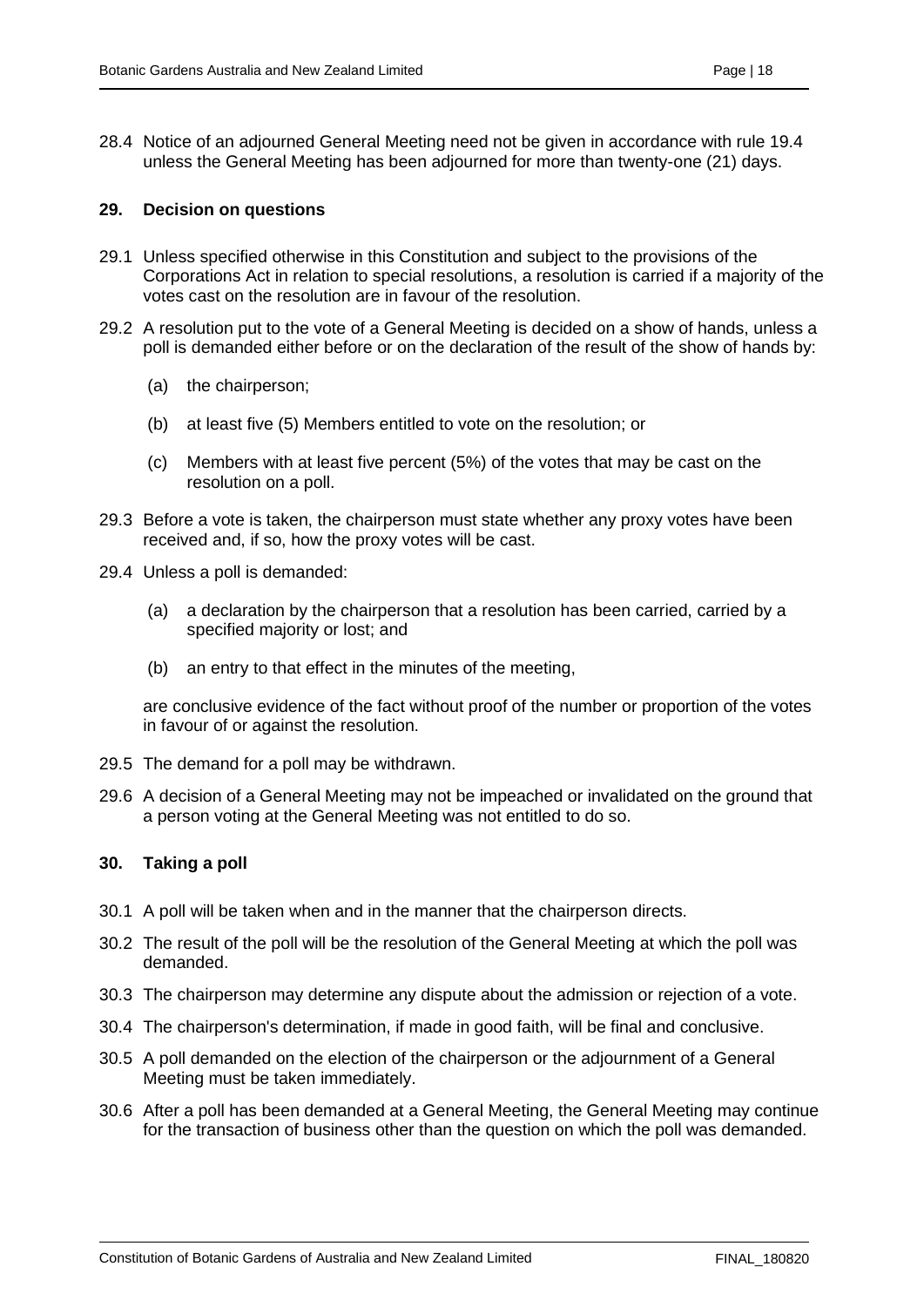#### <span id="page-23-0"></span>**31. Offensive material**

- 31.1 A person may be refused admission to, or required to leave and not return to, a General Meeting if the person is in possession of any:
	- (a) electronic or recording device;
	- (b) placard or banner; or
	- (c) other article,

which the chairperson considers to be dangerous, offensive or liable to cause disruption.

#### <span id="page-23-1"></span>**32. Electronic voting**

32.1 Voting by electronic communication at General Meetings may be permitted from time to time in such instances as the Board may determine and shall be held in accordance with procedures prescribed by the Board.

## <span id="page-23-2"></span>**VOTES OF MEMBERS**

#### <span id="page-23-3"></span>**33. Entitlement to vote**

- 33.1 Subject to this Constitution:
	- (a) An Institution, Corporate, or Associate member must designate a person to represent them in the affairs of the Company
	- (b) Representative of such members have the right to attend and to speak at general meetings of the Company.
	- (c) Representatives of Institutional members have the right to vote at general meetings of the Company.
	- (d) subject to rule 38.1(b), on a show of hands every Institution Member has one vote; and
	- (e) on a poll every Institutional Member has one vote.

#### <span id="page-23-4"></span>**34. Casting vote of chairperson**

34.1 The chairperson has a casting vote on a show of hands and on a poll in addition to the chairperson's votes as a Member, proxy, attorney or Representative.

#### <span id="page-23-5"></span>**35. Objections**

35.1 An objection to the qualification of a voter may only be raised at the General Meeting or adjourned General Meeting at which the voter tendered its vote.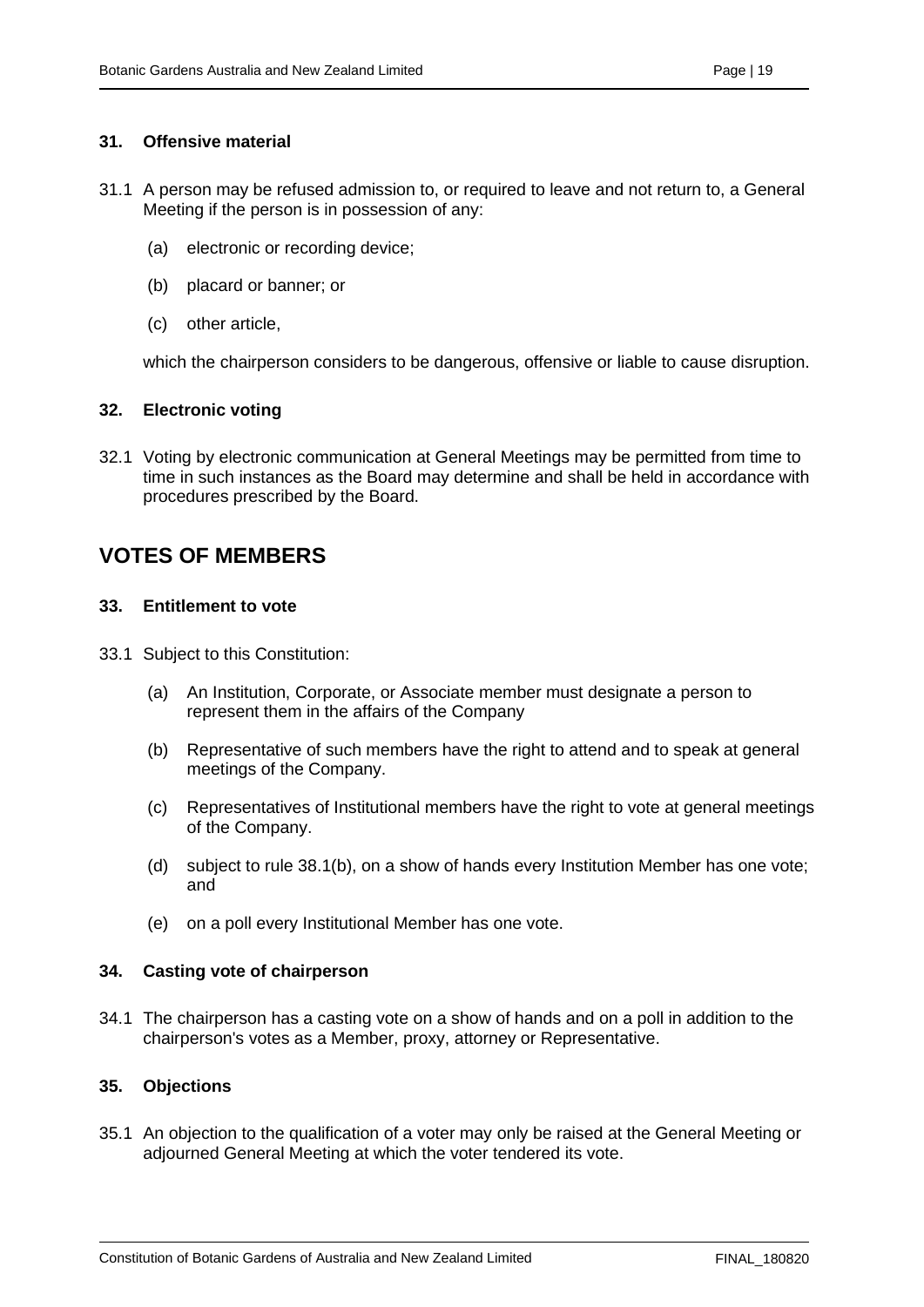- 35.2 An objection must be referred to the chairperson of the General Meeting, whose decision is final.
- 35.3 A vote which the chairperson does not disallow pursuant to an objection is valid for all purposes.

#### <span id="page-24-0"></span>**36. Election of Board Members**

- 36.1 Elections for Elected Board Member positions shall be by a 'first past the post' ballot in accordance with this rule 36 at the relevant General Meeting on papers prepared by the Chief Executive Officer as follows:
- 36.2 where the number of nominees received for Elected Board Member positions is equal to or less than the number of Elected Board Member positions to be filled:
	- (i) the nominees will be deemed to be elected, subject to a separate resolution being passed in favour of each individual nominee; and
	- (ii) any remaining positions, including any positions for which an ordinary resolution fails to pass in favour of a nominee, will be deemed a casual vacancy; or
- 36.3 in all other cases, a separate ballot will be conducted for each separate Elected Board Member position to be filled, with the eligible nominee who receives the highest number of votes to be elected to fill that Elected Board Member position. If two or more nominees receive the highest number of votes a further ballot will be conducted amongst only those tied nominees, with the nominee who receives the highest number of votes elected. This process will be repeated if there is a further tie amongst the nominees receiving the highest number of votes, until only two nominees remain. If there is a further tie where there are only two nominees in the ballot, the Chief Executive Officer will determine the successful nominee by lot.

### <span id="page-24-1"></span>**PROXIES**

#### <span id="page-24-2"></span>**37. Appointment of proxy**

- 37.1 A Member may appoint a person as the Member's proxy to attend and vote for the Member at a General Meeting.
- 37.2 A proxy must be a Member.

#### <span id="page-24-3"></span>**38. Rights of proxies**

- 38.1 A proxy appointed to attend and vote for a Member has the same rights as the Member:
	- (a) to attend and speak at the meeting;
	- (b) to vote (but only to the extent allowed by the appointment) provided that a proxy is not entitled to vote on a show of hands; and
	- (c) to demand or join in a demand for a poll.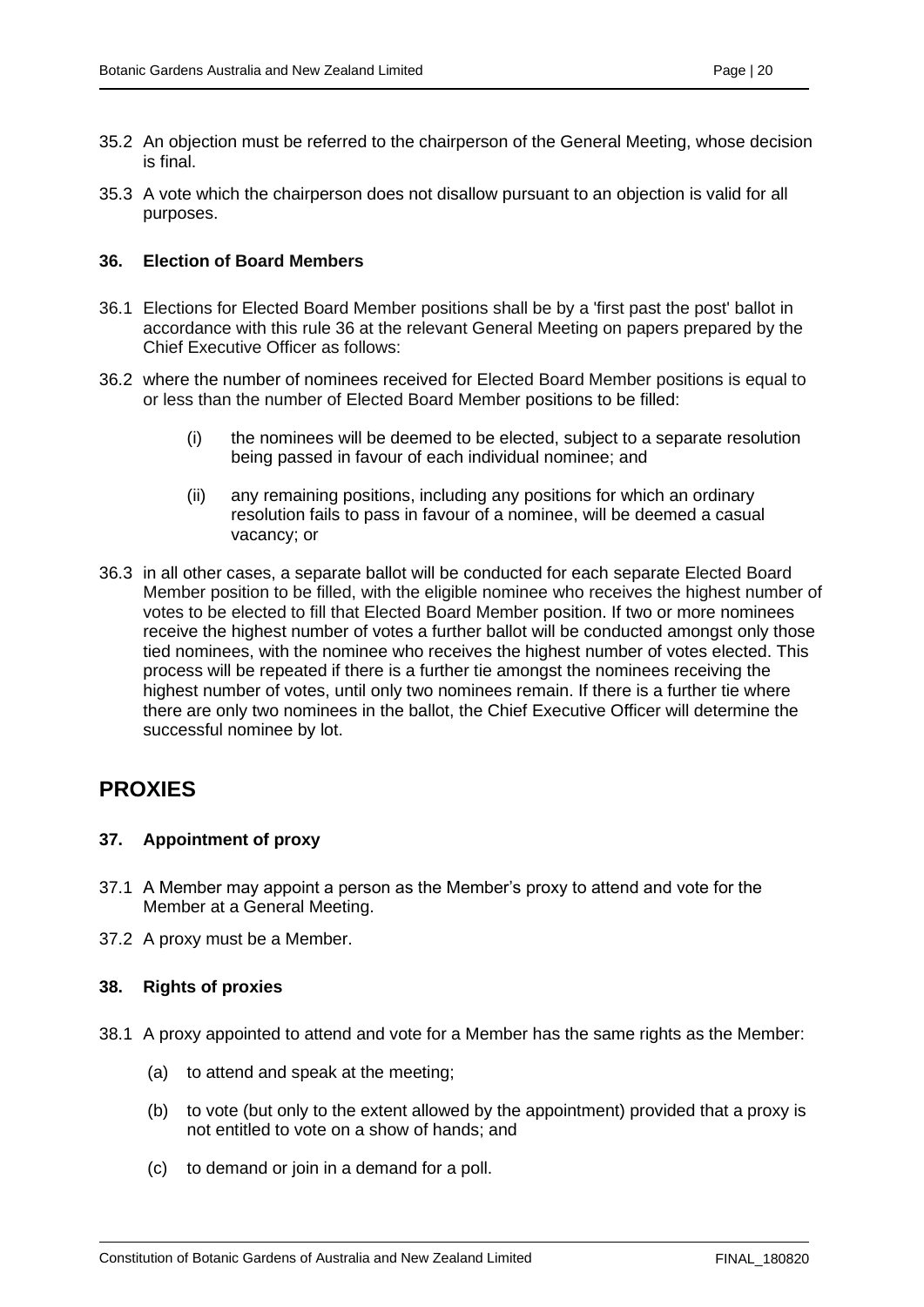- 38.2 A proxy may vote or abstain as he or she chooses except to the extent that an appointment of the proxy indicates the manner in which the proxy will vote on any resolution. The proxy must vote or abstain on a poll in accordance with any instructions on the appointment.
- 38.3 A proxy's authority to speak and vote for a Member at a meeting is suspended while the Member is present at the meeting.

#### <span id="page-25-0"></span>**39. Instrument appointing proxy**

- 39.1 An appointment of a proxy is valid if it is signed or otherwise authenticated in a manner prescribed under the Corporations Act by the Member making the appointment and contains the following information:
	- (a) the Member's name and address;
	- (b) the Company's name;
	- (c) the proxy's name or the name of the office held by the proxy; and
	- (d) the meetings at which the appointment may be used.
- 39.2 A proxy's appointment is valid at an adjourned General Meeting.
- 39.3 An appointment may be a standing one.
- 39.4 An undated appointment is taken to have been dated on the day it is given to the Company.
- 39.5 An appointment may specify the way the proxy is to vote on a particular resolution.
- 39.6 A later appointment revokes an earlier one.

#### <span id="page-25-1"></span>**40. Lodgement of proxy**

- 40.1 The written appointment of a proxy must be deposited at the Company's registered office, or another address nominated by the Company, not less than forty-eight (48) hours (unless otherwise specified in the notice of meeting to which the proxy relates) before:
	- (a) the time for holding the General Meeting or adjourned General Meeting at which the appointee proposes to vote; or
	- (b) the taking of a poll on which the appointee proposes to vote.
- 40.2 If the appointment purports to be executed under a power of attorney or other authority, then the original document, or an office copy or a notarially certified copy of it, must be deposited with the appointment.

#### <span id="page-25-2"></span>**41. Validity**

- 41.1 A vote cast in accordance with an appointment of proxy or power of attorney is valid even if before the vote was cast the appointor:
	- (a) died;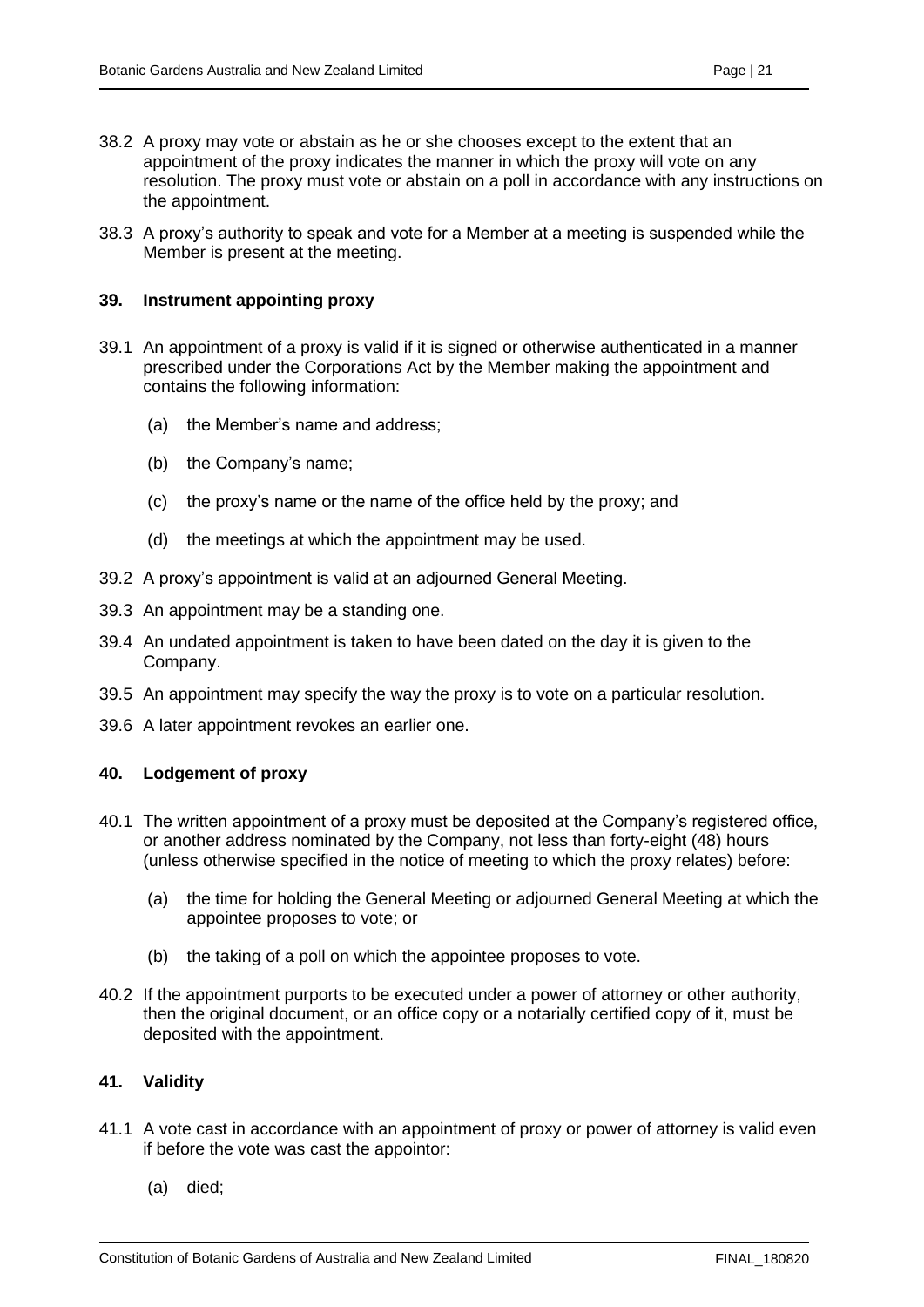- (b) became of unsound mind; or
- (c) revoked the proxy or power,

unless any written notification of the death, unsoundness of mind, or revocation was received at the Company's registered office before the relevant General Meeting or adjourned General Meeting.

## <span id="page-26-0"></span>**Board Members (DIRECTORS)**

#### <span id="page-26-1"></span>**42. Number of Board Members (Directors)**

- 42.1 There must be no fewer than five (5) Board Members and not more than nine (9) Board Members
- 42.2 The Company may by resolution in General Meeting increase or reduce the minimum or maximum number of Board Members, provided that the minimum number of Board Members may not be reduced below five (5).

#### <span id="page-26-2"></span>**43. Composition of the Board**

- 43.1 Subject to rule 42, not more than:
	- (a) four (4) Elected Board Members are to be elected by Members under rule 49 (Elected Board Member); and
	- (b) five (5) Appointed Board Members are to be appointed under rule 52 (Appointed Board Members).
- 43.2 Only Institutional Members can nominate Elected Board Members for election subject to the following conditions:
	- (a) The Board must be comprised of Board Members, at least 50% of which at any time are Members of the Company;
	- (b) For the four (4) Elected Board Member position, there is a maximum of 50% appointed from Australian Capital City Botanic Gardens;
	- (c) For Elected Board Members, there must be at least 1 New Zealand member; and
	- (d) To avoid any doubt, though not preferred, more than one Board Member (including Elected Board Members) can come from the same State, Territory or Garden.

#### <span id="page-26-3"></span>**44. Initial Board**

- 44.1 Notwithstanding any other rule in this Constitution, upon the adoption of this Constitution:
	- (a) there shall be an Initial Board of up to nine (9) Board Members (Initial Board Members);
	- (b) the Initial Board Members will be the persons specified in Item 1 Schedule 1;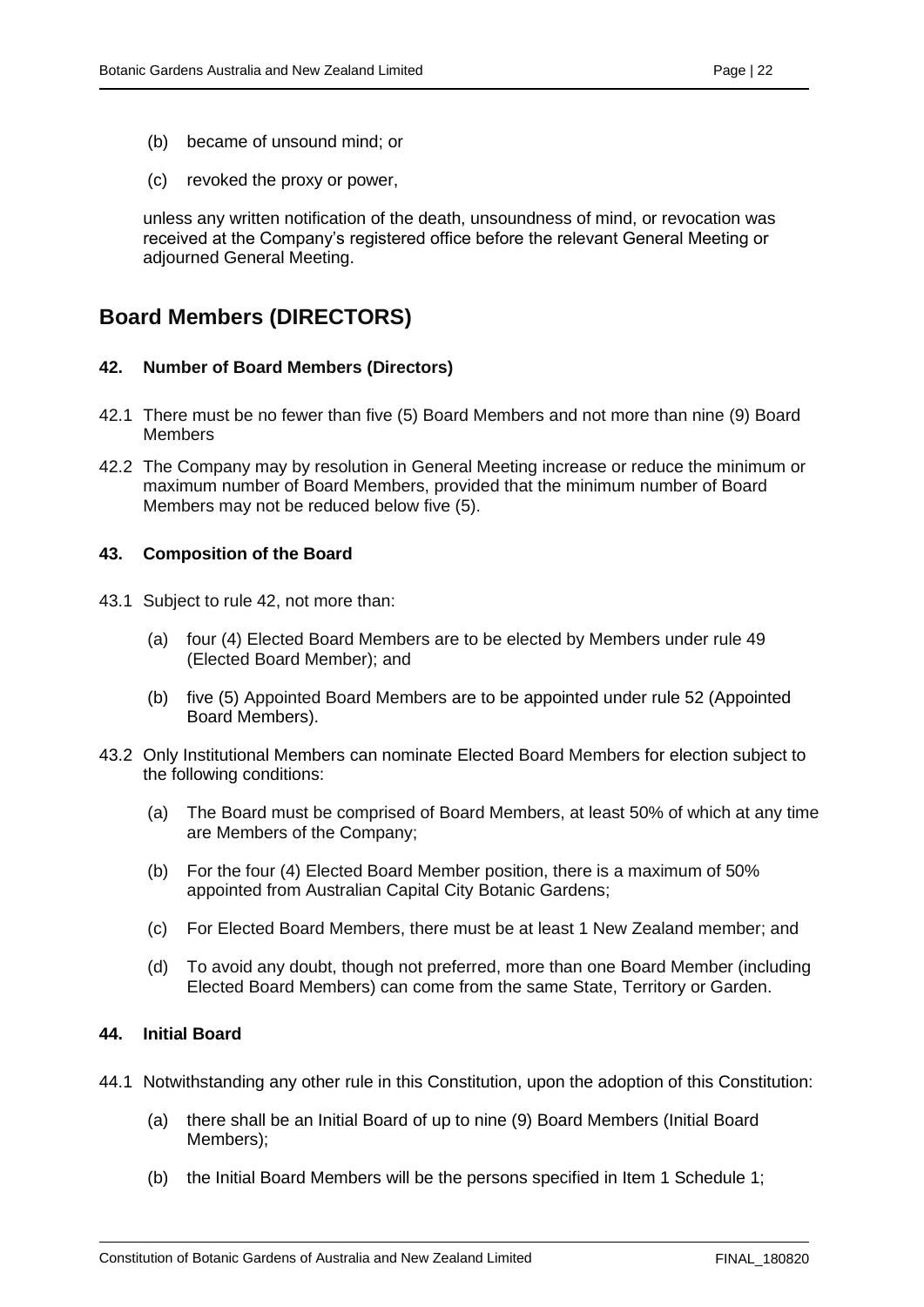- (c) the Initial Board Members will hold office for the applicable term specified in Item 2 of Schedule 1, and retire upon the expiration of that term; and
- (d) the Initial Board Members will be eligible for election or appointment as a Board Member as specified in Item 3 of Schedule 1.

#### <span id="page-27-0"></span>**45. Eligibility**

- 45.1 To be eligible to be elected or appointed as a Board Member, and to continue to hold office as a Board Member, a Board Member:
	- (a) must give the Company their signed consent to act as a Board Member of the Company;
	- (b) must not be ineligible to be a Board Member under this Constitution, the Corporations Act or the ACNC Act; and
	- (c) must not be an employee of the Company.

#### <span id="page-27-1"></span>**46. Nomination for election of Elected Board Members**

- 46.1 Board Members can only be nominated by BGANZ Members including Appointed and Elected Board Member.
- 46.2 At least forty-five (45) days prior to the proposed date of the Annual General Meeting at which a resolution or resolutions will be proposed to fill a vacancy in an Elected Board Member position, the Chief Executive Officer will request from Members nominations (which comply with this rule) for elections to positions falling vacant, which must be received no less than twenty-eight (28) days prior to the Annual General Meeting.
- 46.3 Any Member, Board Member or Committee may nominate a person to fill a vacancy in an Elected Board Member position that is to be the subject of an election at the next Annual General Meeting.
- 46.4 The nomination must:
	- (a) be in the form required by the Board; and
	- (b) signed by the nominator and nominee.
- 46.5 A nomination may be subject to review and approval by a Committee established by the Board under rule 68 to assess all nominees for Board Member vacancies.

#### <span id="page-27-2"></span>**47. Term of Office of Board Members generally**

- 47.1 Subject to rules 49 and 50, an Elected Board Member will hold office for a term of two (2) years with the right to re-nominate for two (2) more terms of two (2) years each.
- 47.2 Subject to rules 50 and 54, an Appointed Board Member hold office for a two (2) year term and are then able to be reappointed for two (2) more terms of two (2) years each by way of resolution of the other Board Members, or on such other terms as the Board determines.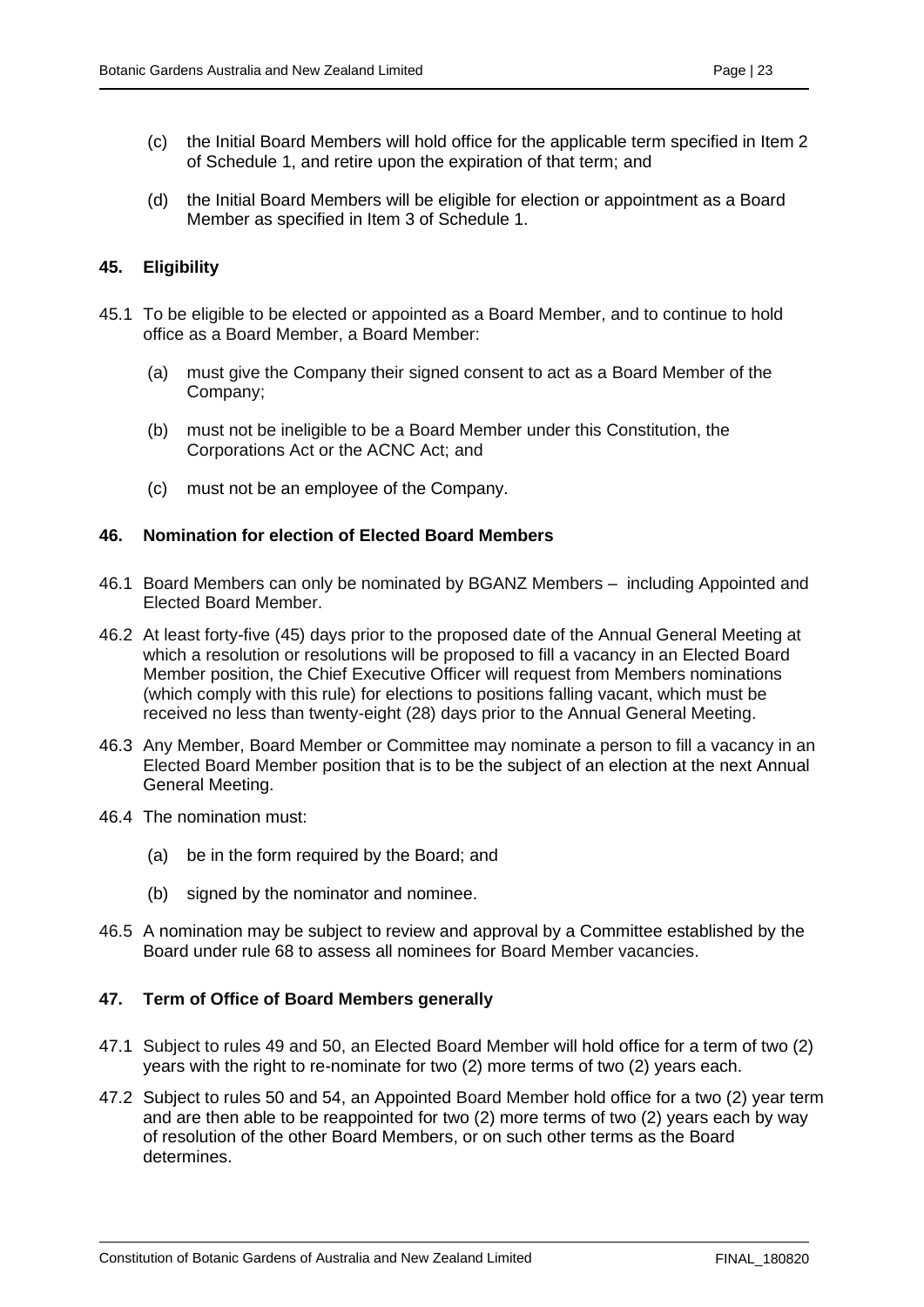47.3 The Chair and Deputy Chair can hold their respective position for a term of two (2) years and then a further period of two (2) years, subject to approval or any direction by the Board.

#### <span id="page-28-0"></span>**48. Office held until end of meeting**

48.1 A retiring Elected Board Member holds office until the end of the meeting at which that Elected Board Member retires but, subject to the requirement of this Constitution, including rule 50, is eligible for re-election or appointment as Appointed Board Members.

#### <span id="page-28-1"></span>**49. Elected Board Members elected at an Annual General Meeting**

- 49.1 At an Annual General Meeting:
	- (a) at which an Elected Board Member retires; or
	- (b) at the commencement of which there is a vacancy in the office of an Elected Board Member,
	- there will be a vote of the Members conducted in accordance with rule 36 to fill the vacancy by electing someone to that office.
- 49.2 Subject to rules 50 and 54, an Elected Board Member elected under rule 49.1(a) takes office at the end of the meeting at which they are elected for the term specified in rule 47.1.
- 49.3 An Elected Board Member elected under rule 49.1(b) is elected for the remainder of the term of office for the position that they are filing.

#### <span id="page-28-2"></span>**50. Maximum term of office for Board Members**

- 50.1 For the purpose of rule 50.1, a service:
	- (a) by a person filling a casual vacancy in an Elected Board Members position under rules 51.2 for any period will not be treated as a term;
	- (b) by a person in a Appointed Board Members position under rule 52 for any period will be treated as a term; and
	- (c) by a First Board Members prior to retirement in accordance with rule 44.1(c) will not be treated as or count as part of a term.
- 50.2 A Board Members who has served a maximum term in accordance with rule 47.1 shall not be eligible to be a Board Member for two (2) years following the completion of their maximum term.

#### <span id="page-28-3"></span>51. **Casual vacancy in ranks of Elected Board Members**

- 51.1 The Board may at any time appoint a person to fill a casual vacancy (as defined in rule 55) in the rank of the Member-Elected Board Members.
- 51.2 A person appointed under rule 51.1 holds office until the next Annual General Meeting at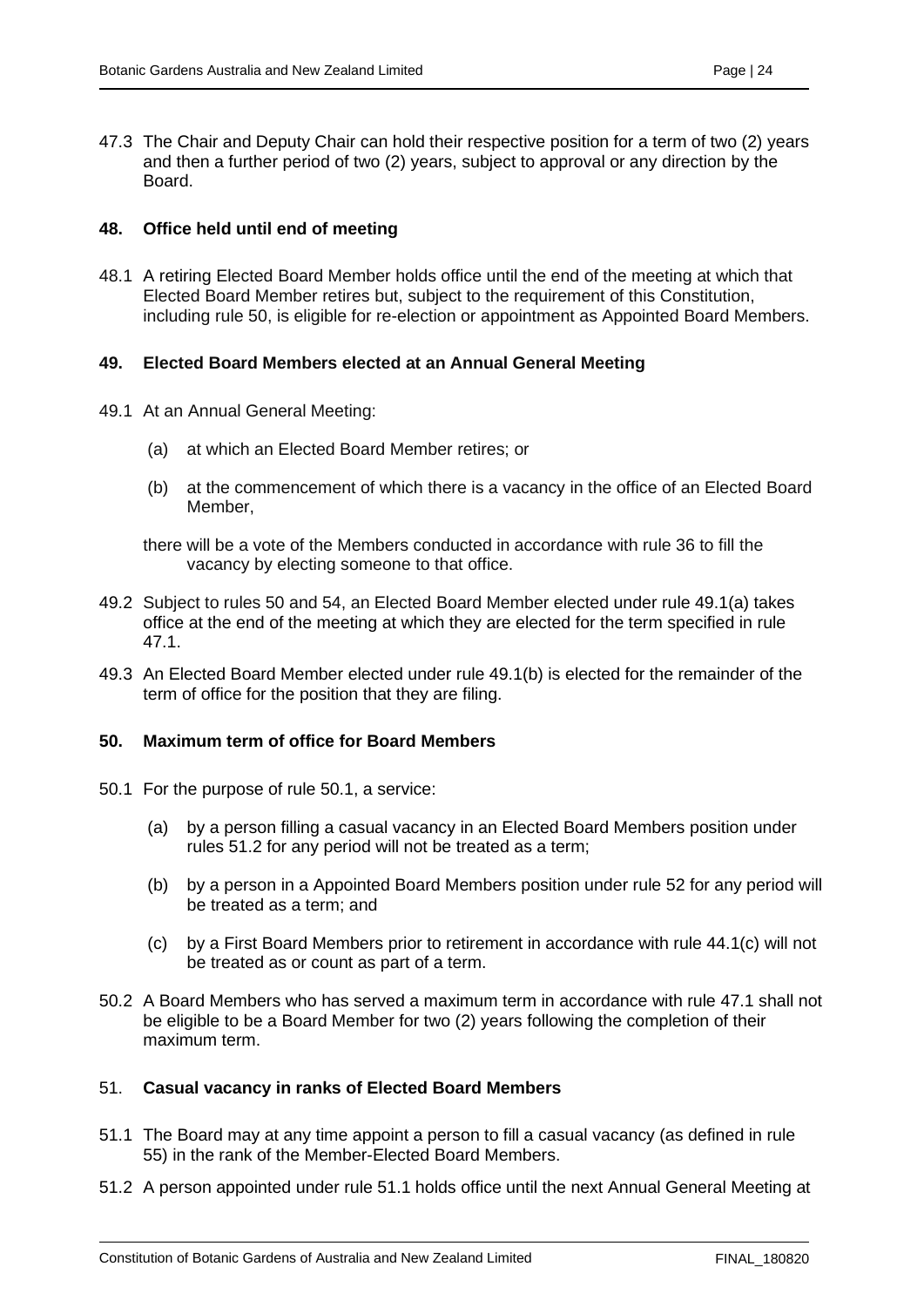which time the office becomes vacant for the purposes of rule 49.1(b) and the person can, subject to this Constitution, offer themselves for election.

#### <span id="page-29-0"></span>**52. Board-Appointed Board Members**

- 52.1 In addition to the Elected Board Members, the Board may themselves appoint up to five (5) persons to be Board Members because of their skills, experience or expertise. These persons will be known as the "Board-Appointed Board Members".
- 52.2 The proposed appointment of a person as a Board-Appointed Board Member may be subject to review and recommendation by a Committee established by the Board under rule 68 and specifically 68.6 to assess all nominees for Board Member vacancies. The role of the Committee may include identifying candidates to fill Board Member vacancies having regard to the particular skills, experience or expertise required on the Board to govern the Company's core business or advance the Company's vision, strategies and projects.
- 52.3 Subject to this Constitution, the Board may at any time appoint a person to fill a casual vacancy (as defined in rule 55) in the rank of the Board-Appointed Board Members on whatever terms the Board decide.

#### <span id="page-29-1"></span>**53. Remuneration of Board Members**

- 53.1 Board Members may not be remunerated for their services as Board Members except for the purposes of rule 53.2.
- 53.2 With the approval of the Board and subject to the Corporations Act, a Board Member may be paid be for:
	- (a) reasonable out of pocket expenses incurred by the Board Member in the performance of any duty as Board Member of the Company where the amount payable does not exceed an amount previously approved by the Board;
	- (b) goods or services supplied to the Company by the Board Member in a professional or technical capacity, other than in the capacity as Board Member, where:
		- (i) the provision of the service or goods has the prior approval of the Board; and
		- (ii) the amount payable is not more than an amount which commercially would be reasonable payment for the service;
	- (c) indemnification of, or payment of premiums on contracts of insurance for, the Board Member to the extent permitted by law and this Constitution.

#### <span id="page-29-2"></span>**54. Removal of Board Members**

- 54.1 Subject to rule 42, the Members may by resolution remove any Board Member from office in accordance with the Corporations Act.
- 54.2 Unless otherwise resolved at a General Meeting, a Board Member removed in accordance with rule 54.1 cannot be re-appointed as a Board Member within three (3) years of their removal.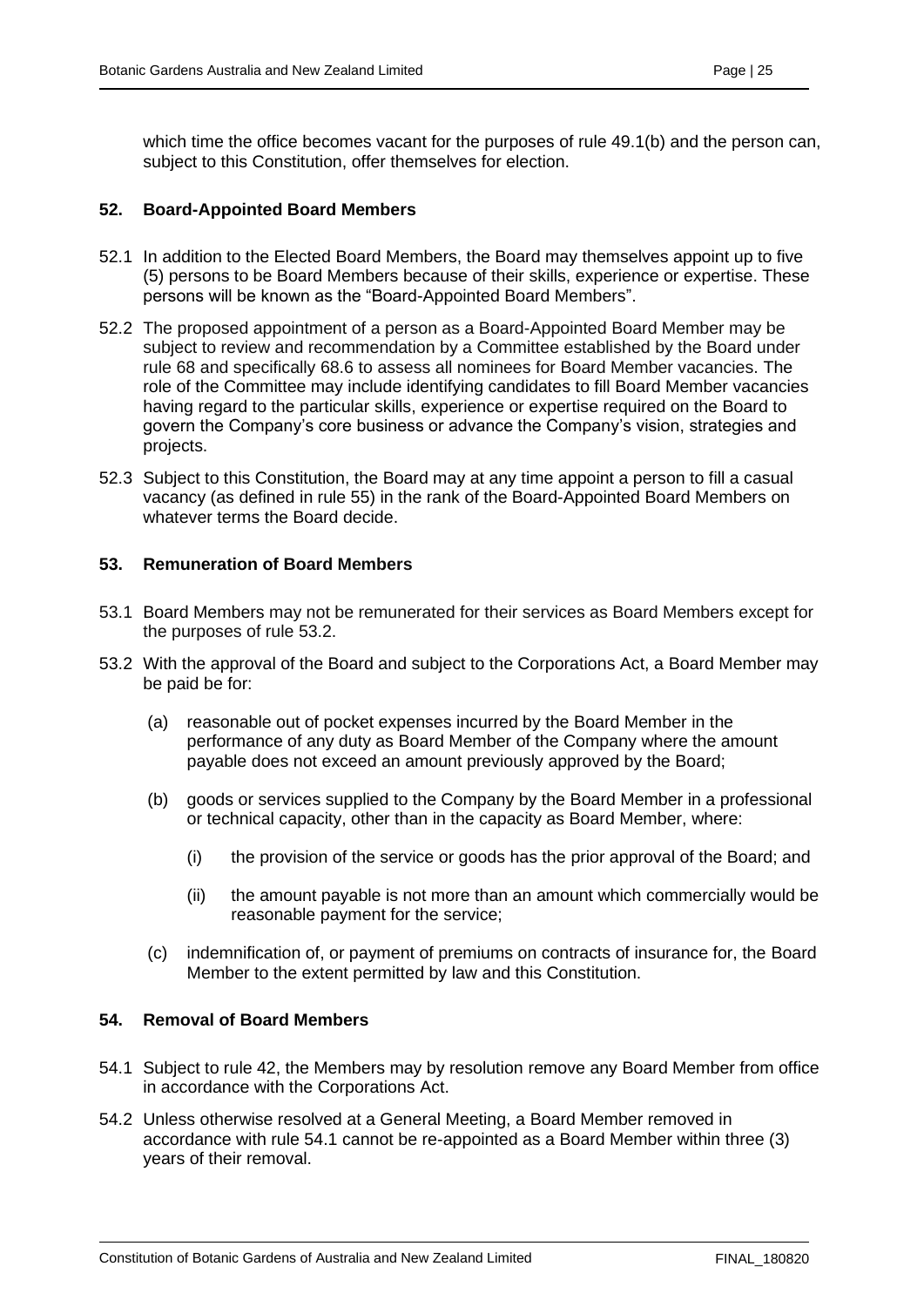#### <span id="page-30-0"></span>**55. Vacation of office**

- 55.1 The office of a Board Member immediately becomes vacant if the Board Member:
	- (a) resigns by notice in writing to the Company;
	- (b) is removed in accordance with rule 54;
	- (c) becomes of unsound mind or a person whose person or estate is liable to be dealt with in any way under the law relating to mental health;
	- (d) becomes bankrupt or makes any arrangement or composition with his or her creditors;
	- (e) dies;
	- (f) stops being a member of the Company;
	- (g) is a Representative of a Member, and that Member stops being a Member;
	- (h) is a Representative of a Member, and that Member notifies the Company that the Representative is no longer a Representative;
	- (i) fails to attend three (3) consecutive meetings of the Board without approval from the Board;
	- (j) becomes ineligible to be a Board Member under the Corporations Act or becomes prohibited from being a Board Member of a company by reason of any order or disqualification made under the Corporations Act;
	- (k) becomes ineligible to be a Board Member under the ACNC Act while the Company is a Registered Entity.
	- (l) ceases to be a Board Member by virtue of the Corporations Act.

#### <span id="page-30-1"></span>**56. Chair and Deputy Chair**

- 56.1 The Board shall elect one of the Board Member to the position of Chair of the Company.
- 56.2 The Board may elect one of the other Board Members to the position of Deputy Chair of the Company.

#### <span id="page-30-2"></span>**57. Alternate Board Member**

57.1 The Board cannot appoint an alternate.

## <span id="page-30-3"></span>**POWERS AND DUTIES OF BOARD MEMBERS**

#### <span id="page-30-4"></span>**58. Powers of Board**

58.1 The business of the Company is managed by the Board who may exercise all powers of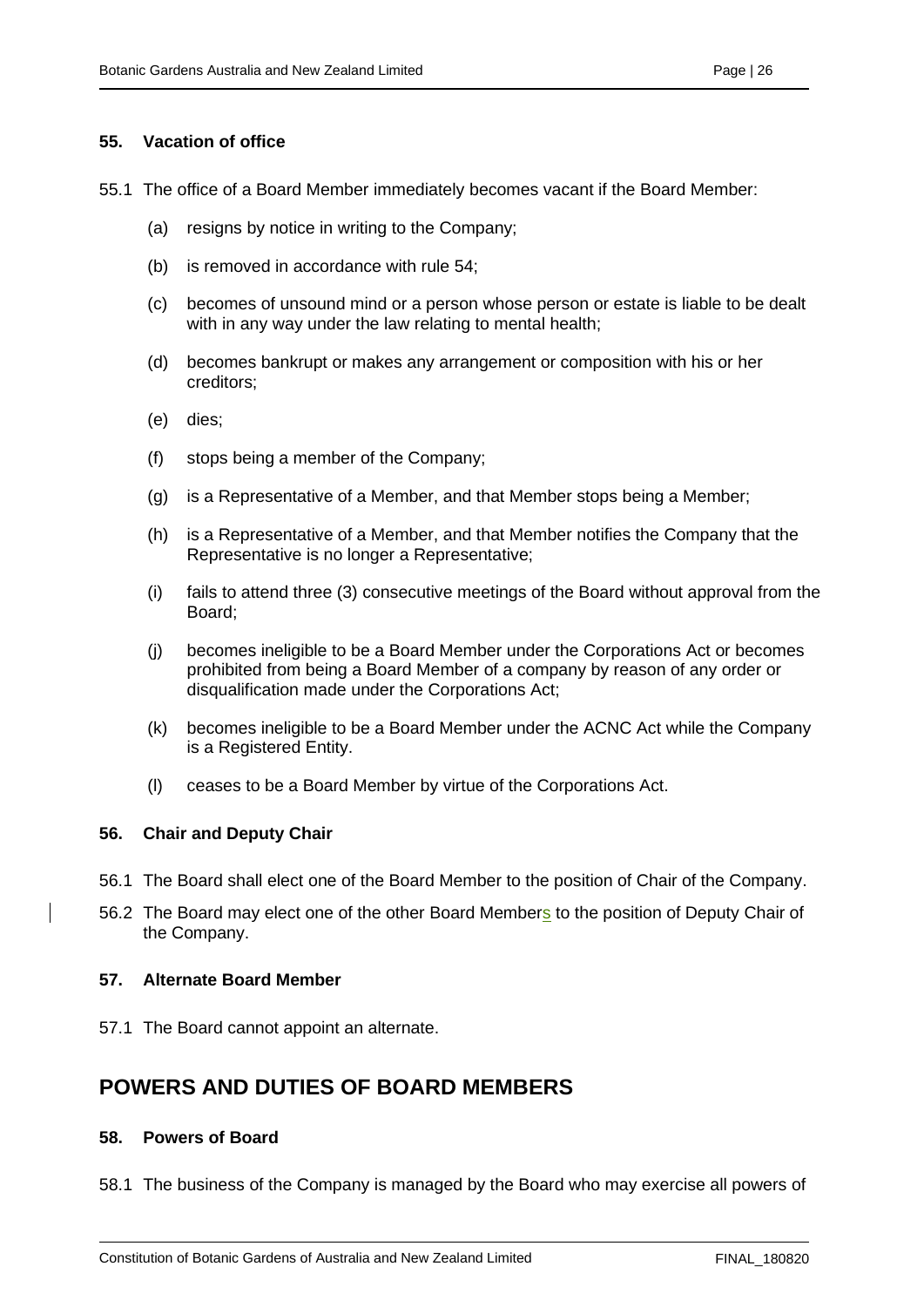the Company that this Constitution and the Corporations Act do not require to be exercised by the Company at a General Meeting.

- 58.2 The Board must decide on the responsible financial management of the Company including:
	- (a) any suitable written delegations of power under rule 58.3; and
	- (b) how money will be managed, such as how electronic transfers, negotiable instruments or cheques must be authorised and signed or otherwise approved.
- 58.3 The Board may delegate any of their powers and functions to a Committee, a Board Member, an employee of the Company (such as a Chief Executive Officer) or any other person, as they consider appropriate.
- 58.4 The delegation must be recorded in the Company's minute book.
- 58.5 Without limiting the generality of rule 58.1, the Board may exercise all the powers of the Company to:
	- (a) borrow money;
	- (b) mortgage or charge all or any part of its property
	- (c) issue debentures or give any other security for any debt liability, or obligation of the Company;
	- (d) commercialise, licence or otherwise exploit any intellectual property of the Company;
	- (e) acquire, sell, mortgage, lease or otherwise dispose or deal with real property;
	- (f) acquire or dispose of any interest in an entity;
	- (g) merge or amalgamate with an entity,

provided it does not cause the Company to no longer be a charity.

#### <span id="page-31-0"></span>**59. Duties of Board Members**

- 59.1 The Board Members must comply with their duties as Board Members under legislation and common law, and with the duties described in governance standard 5 of the regulations made under the ACNC Act which are:
	- (a) to exercise their powers and discharge their duties with the degree of care and diligence that a reasonable individual would exercise if they were a Board Member of the Company;
	- (b) to act in good faith in the best interests of the Company and to further the Objects of the Company set out in rule 4;
	- (c) not to misuse their position as a Board Member;
	- (d) not to misuse information they gain in their role as a Board Member;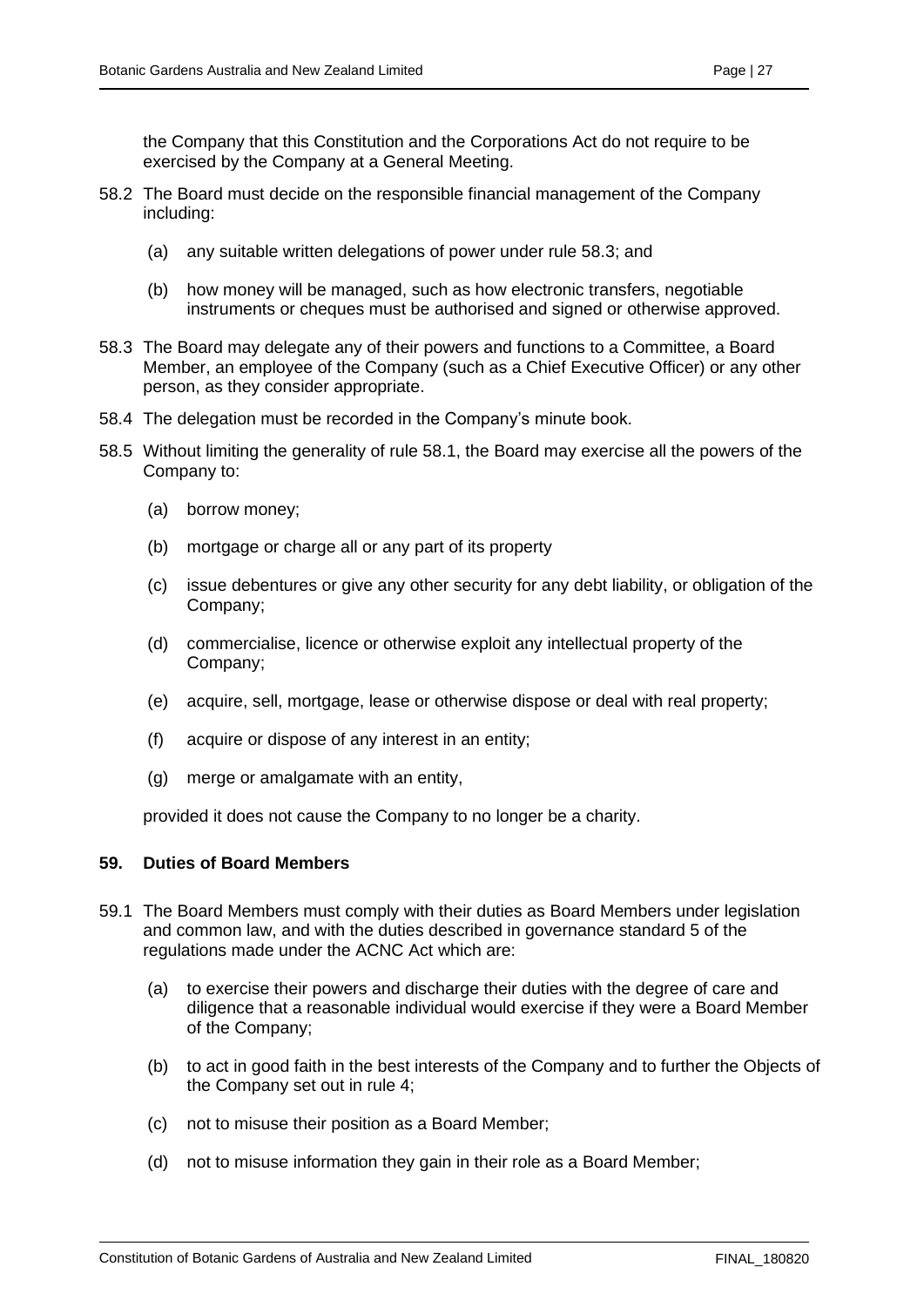- (e) to disclose any perceived or actual material conflicts of interest in the manner set out in rule 65
- (f) to ensure that the financial affairs of the Company are managed responsibly; and
- (g) not to allow the Company to operate while it is insolvent.

#### <span id="page-32-0"></span>**60. Governance Policies**

- 60.1 The Board may from time to time make governance policies which in their opinion are necessary or desirable for the control, administration and management of the Company's affairs and may amend, repeal and replace those policies.
- 60.2 Without limiting the generality of the foregoing, the Board shall adopt governance policies and procedures for the general conduct and management of business of the Board and regulation of the business of Committees in light of the general principles of good governance.
- 60.3 Where there is any inconsistency between this Constitution and a Governance Policy, the Constitution shall prevail to the extent of that inconsistency.

## <span id="page-32-1"></span>**PROCEEDINGS OF BOARD**

#### <span id="page-32-2"></span>**61. Board meetings**

- 61.1 A Board Member may at any time, and the Secretary must on the requisition of a Board Member, call a Board meeting.
- 61.2 A Board meeting may be held by the Board communicating with each other by any technological means by which they are able simultaneously to hear each other and to participate in discussion. The Board need not all be physically present in the same place for a Board meeting to be held. A Board Member who participates in a meeting held in accordance with this rule 61.2 is taken for all purposes, to be present, and entitled to vote at the meeting.
- 61.3 Subject to this Constitution, the Board may meet together, adjourn and regulate their meetings as they think fit.
- 61.4 At a meeting of the Board a quorum is fifty percent (50%) of the Board Member then holding office, or such greater number as may be fixed by the Board and the quorum must be present at all time during the meeting.
- 61.5 The continuing Board may act despite a vacancy in their number. However, if the number of Board Members is reduced below the number required for a quorum, the remaining Board Member may act only for the purpose of filling the vacancies to the extent necessary to bring their number up to that required for a quorum or to convene a General Meeting.
- 61.6 At least five (5) Board meetings, must take place each financial year.

#### <span id="page-32-3"></span>**62. Chairperson**

62.1 The Chair, or in the Chair's absence the Deputy Chair, will be the chairperson of Board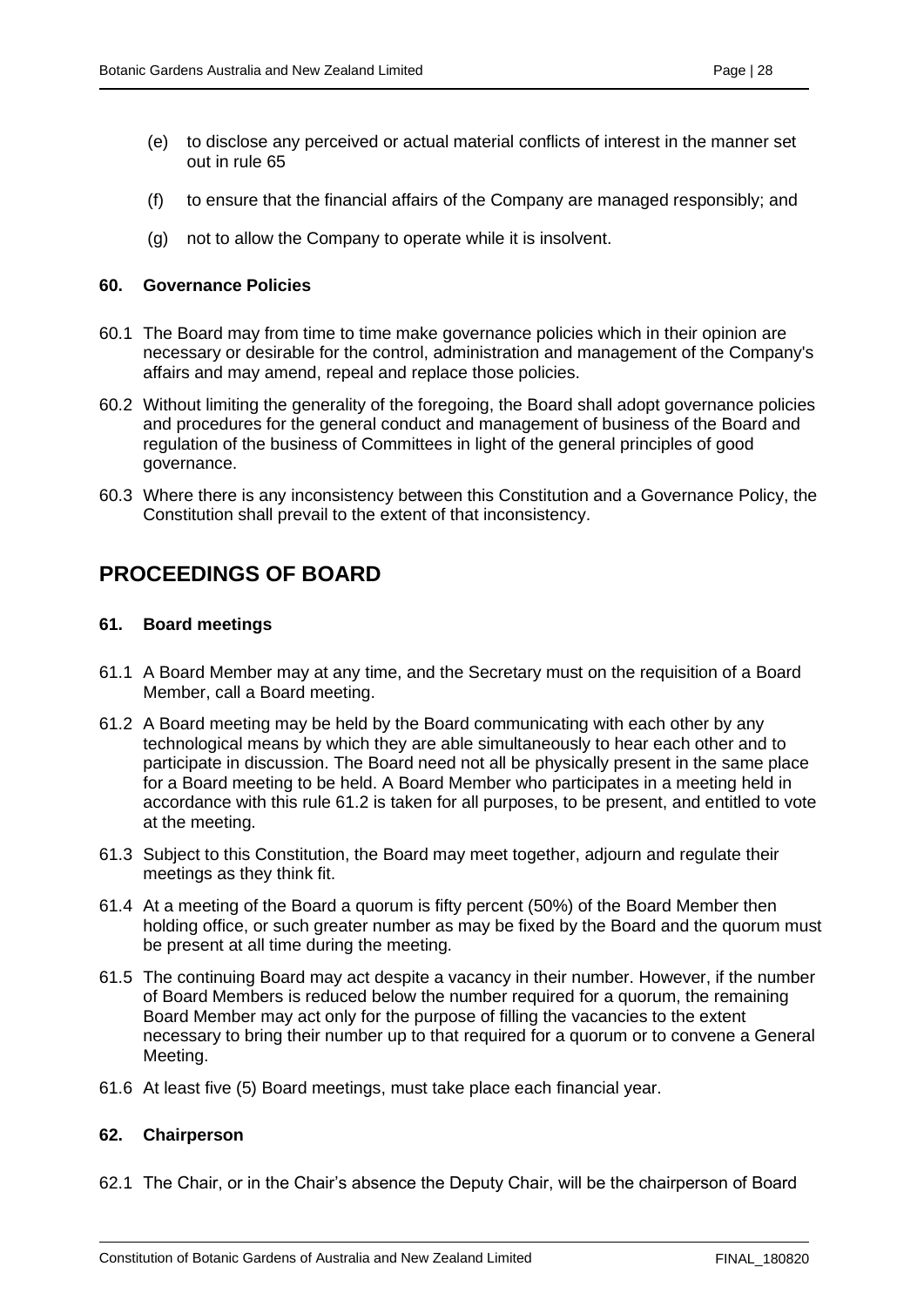meetings.

- 62.2 The Board Members present may elect one of the Board Members present as chairperson if:
	- (a) there is no Chair or Deputy Chair; or
	- (b) neither the Chair nor Deputy Chair is present within fifteen (15) minutes after the time appointed for holding the Board meeting.
- 62.3 If there is a dispute at a Board meeting about a question of procedure, the chairperson may determine the question.

#### <span id="page-33-0"></span>**63. Decision on questions**

- 63.1 Subject to this Constitution, questions arising at Board meeting are to be decided by a majority of votes of the Board Members present and voting and, subject to rule 65, each Board Member has one (1) vote.
- 63.2 The chairperson of a meeting has a casting vote in addition to the chairperson's deliberative vote if there is an equality of votes.

#### <span id="page-33-1"></span>**64. Written resolutions**

- 64.1 The Board may pass a resolution without a Board meeting being held if notice in writing of the resolution is given to all Board Member s and a majority of the Board Member s entitled to vote on the resolution (not being less than the number required for a quorum at a Board meeting) sign a document containing a statement that they are in favour of the resolution set out in the document.
- 64.2 Separate copies of the document may be used for signing by the Board Member s if the wording of the resolution and statement is identical in each copy. An email or other document produced by electronic means under the name of a Board Member with the Board Member's authority is taken to be a document signed by the Board Member for the purposes of rule 64.1 and is taken to be signed when received by the Company in legible form.
- 64.3 The resolution is passed when the last Board Member required to reach a majority for the purposes of rule 64.1 signs the document.
- 64.4 Rule 64 applies to meetings of Committees as if all members of the Committee were Board Member.

#### <span id="page-33-2"></span>**65. Board Members' interests**

- 65.1 A Board Member shall declare to the Board any material personal interest or related party transaction, as defined by the Corporations Act, as soon as practicable after that Board Member r becomes aware of their interest in the matter.
- 65.2 Where a Board Member declares a material personal interest or in the event of a related party transaction, that Board Member must absent himself or herself from discussion of such matter and shall not be entitled to vote in respect of such matter unless otherwise determined by the Board Member s.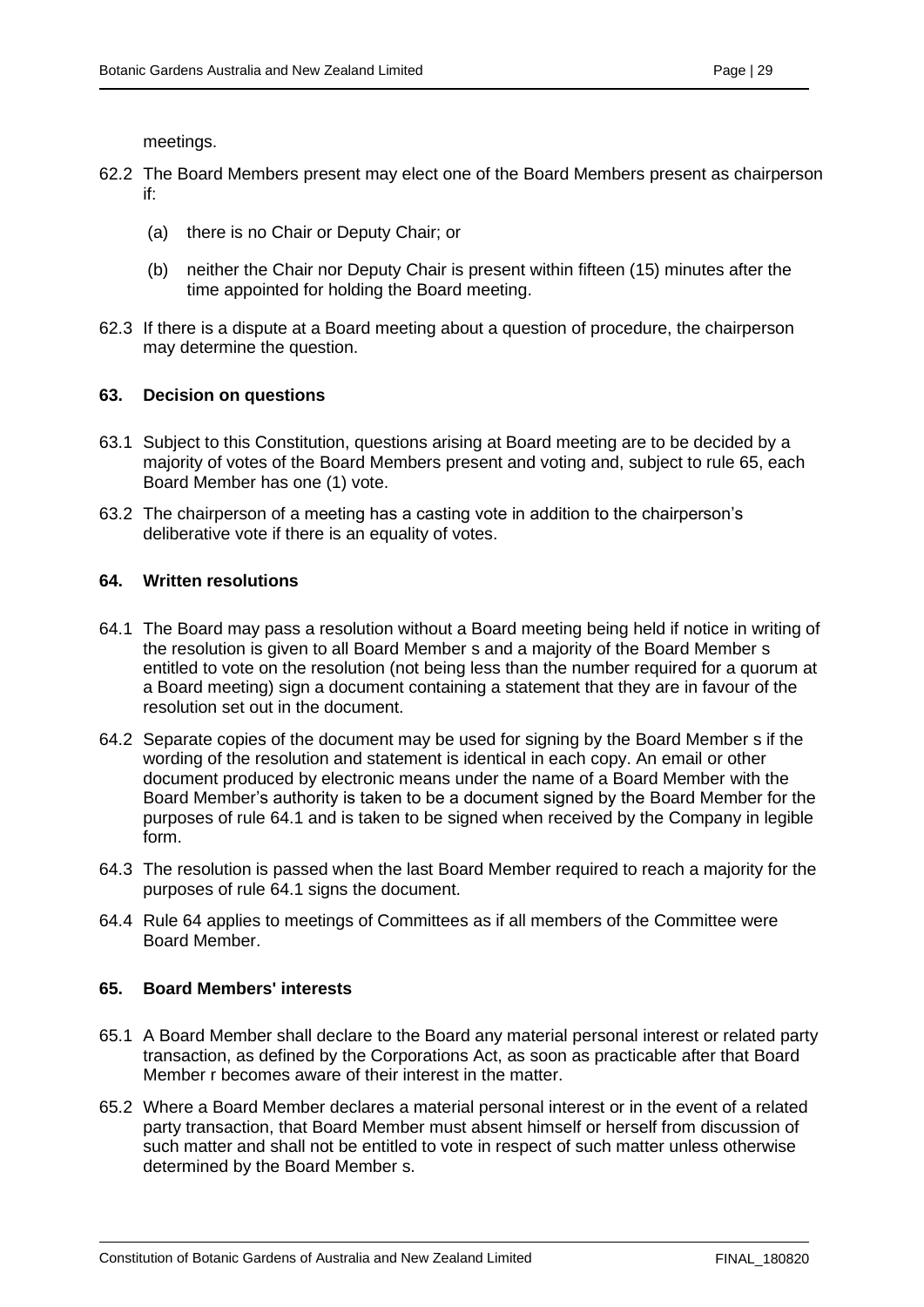- 65.3 In the event of any uncertainty in this regard, the issue shall immediately be determined by a vote of the Board or, if this is not possible, the matter shall be adjourned or deferred to the next meeting.
- 65.4 The Chief Executive Officer shall maintain a register of declared interests.

#### <span id="page-34-0"></span>**66. Remaining Board Members**

- 66.1 The Board may act even if there are vacancies on the Board.
- 66.2 If the number of Board Members is not sufficient to constitute a quorum at a Board meeting, the Board may act only to:
	- (a) appoint a Board Member; or
	- (b) convene a General Meeting.

#### <span id="page-34-1"></span>**67. Validity of acts of Board Members**

- 67.1 If it is discovered that:
	- (a) there was a defect in the appointment of a person as a Board Member or member of a Committee; or
	- (b) a person appointed to one of those positions was disqualified,

all acts of the Board Member or the Committee before the discovery was made are as valid as if the person had been duly appointed and was not disqualified.

#### <span id="page-34-2"></span>**68. Board Committees**

- 68.1 The Board may create, define and dissolve Committees from time to time and each Committee shall have a Terms of Reference determined or approved by the Board.
- 68.2 The chair of each Committee (or his/her nominee) may attend meetings, or parts of meetings, of the Members or Board at the invitation of the Board (if the chair is not a Board Member), where he or she may be invited to speak on the matters directly related to the terms of reference of his or her Committee.
- 68.3 The Board may delegate any of their powers, other than those which by law must be dealt with by the Board as a board, to a Committee or Committees.
- 68.4 The Board may at any time vary or revoke any delegation of power to a Committee.
- 68.5 A Committee appointed shall consist of such persons as the Board thinks fit and may include persons who are not Board Members, including persons with specialist technical skills, knowledge or experience.
- 68.6 A Committee to select Board Panel Selected Board Appointed Board Members will comprise The Chair, plus two other Board Members, including 1 from New Zealand. Other member/non-members may attend and assist the Committee but cannot vote on nominations.
- 68.7 A Committee must exercise its powers in accordance with any directions of the Board and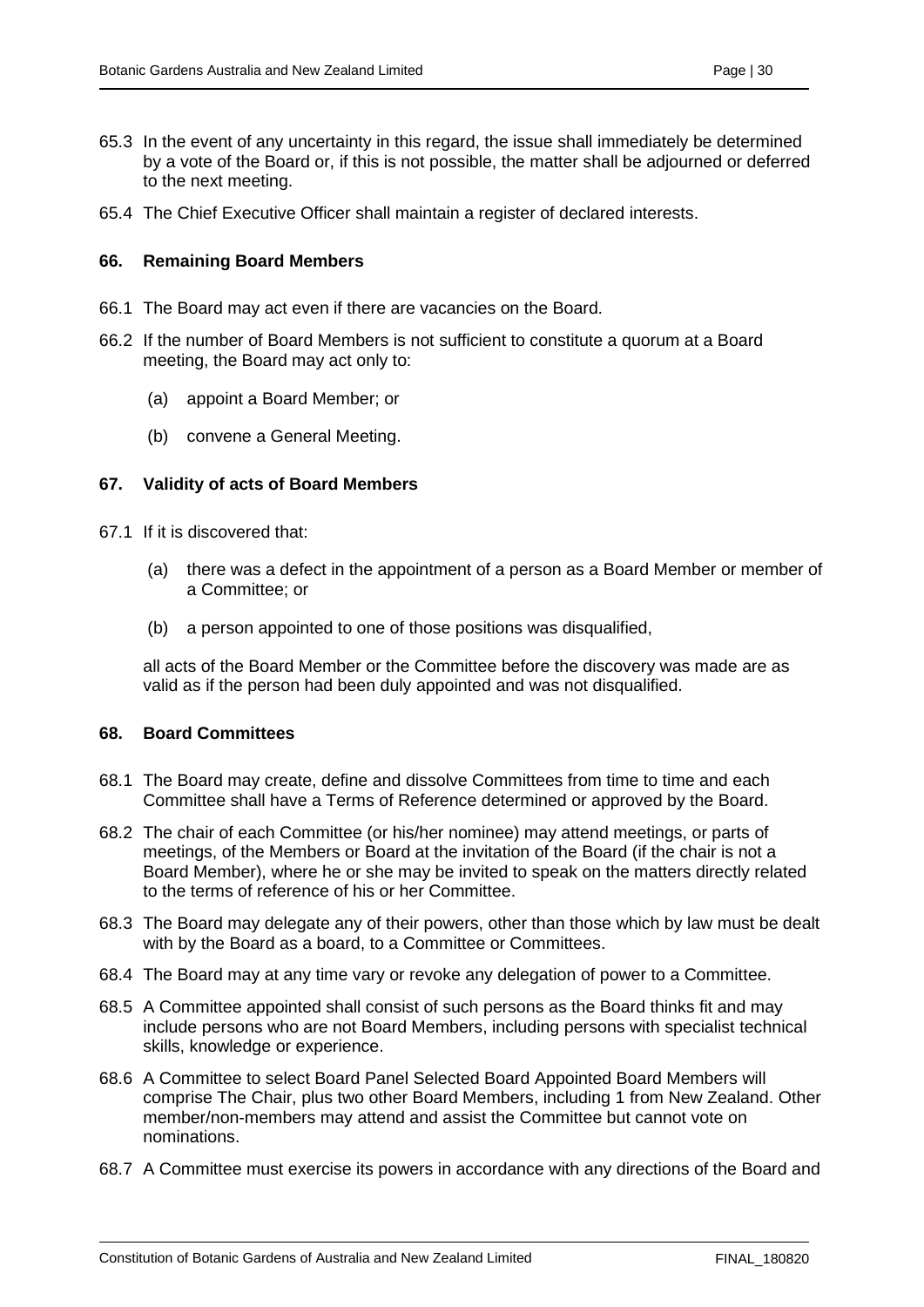a power exercised in that way is taken to have been exercised by the Board.

68.8 Meetings of any Committee will be governed by the provisions of this Constitution under rule 61which deal with Board meetings so far as they are applicable and are not inconsistent with any directions of the Board.

#### <span id="page-35-0"></span>**69. Minutes and registers**

- 69.1 The Board must cause minutes to be made of:
	- (a) the names of the Board Members present at all General Meetings, Board meetings and meetings of Committees;
	- (b) all proceedings and resolutions of General Meetings, Board meetings and meetings of Committees;
	- (c) all resolutions passed by Board in accordance with rule 64;
	- (d) all appointments of officers;
	- (e) all orders made by the Board and Committees; and
	- (f) all disclosures of interests made pursuant to rule 65.
- 69.2 Minutes must be signed by the chairperson of the meeting or by the chairperson of the next meeting.
- 69.3 The Company must keep all registers required by this Constitution and the Corporations Act.

#### <span id="page-35-1"></span>**70. Appointment of attorneys and agents**

- 70.1 The Board may from time to time by resolution or power of attorney appoint any person to be the attorney or agent of the Company:
	- (a) for the purposes;
	- (b) with the powers, authorities and discretions (not exceeding those exercisable by the Board under this Constitution);
	- (c) for the period; and
	- (d) subject to the conditions,

determined by the Board.

- 70.2 An appointment by the Board of an attorney or agent of the Company may be made in favour of:
	- (a) any company;
	- (b) the members, Board Members, nominees or managers of any company or firm; or
	- (c) any fluctuating body of persons whether nominated directly or indirectly by the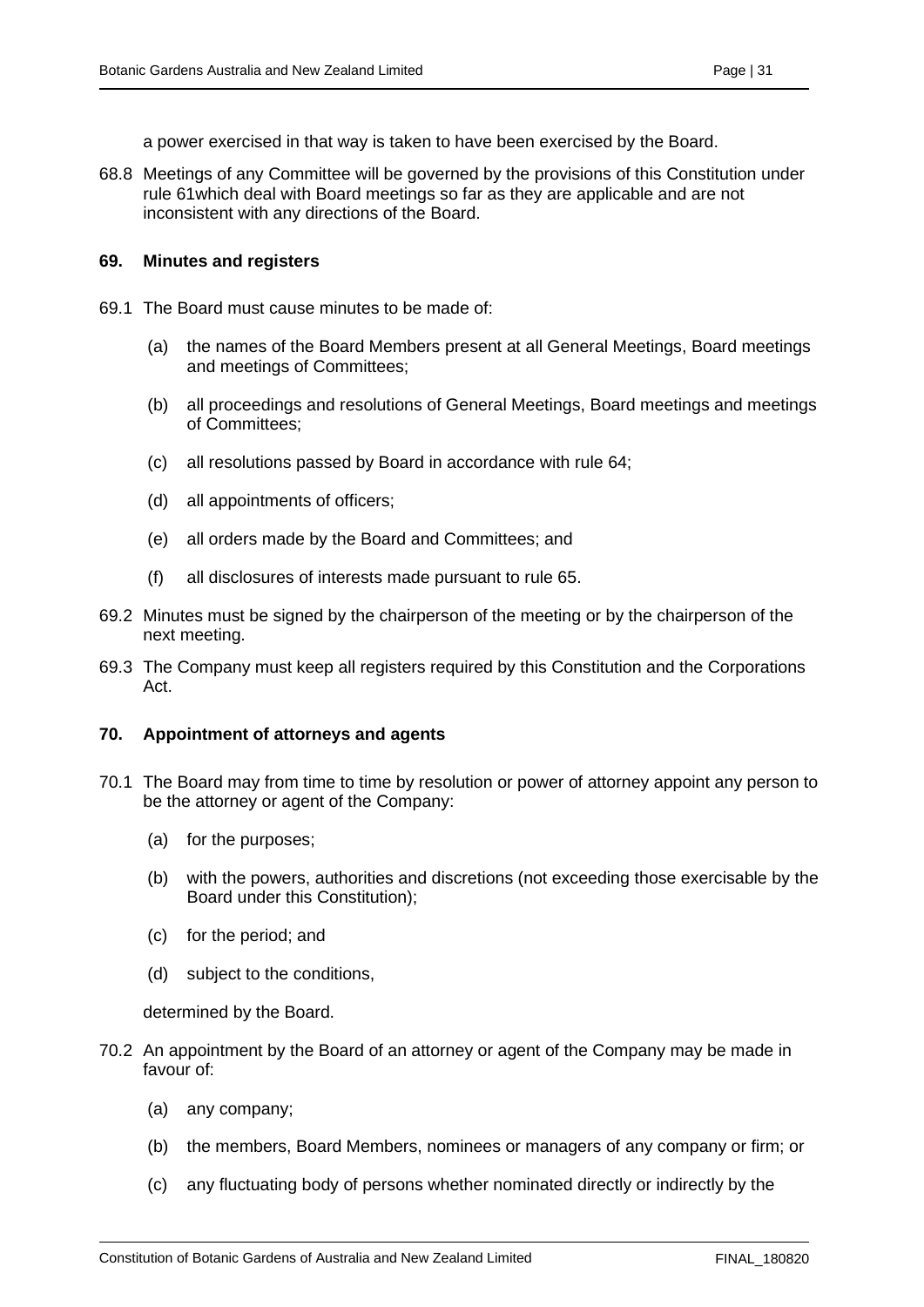Board.

- 70.3 A power of attorney may contain such provisions for the protection and convenience of persons dealing with an attorney as the Board think fit.
- 70.4 The Board may appoint attorneys or agents by electronic means to act for and on behalf of the Company.
- 70.5 An attorney or agent appointed under this rule 70 may be authorised by the Board to subdelegate all or any of the power authorities and discretions for the time being vested in it.

## <span id="page-36-0"></span>**CHIEF EXECUTIVE OFFICER**

#### <span id="page-36-1"></span>**71. Chief Executive Officer**

- 71.1 The Board may from time to time appoint and suspend or remove a person to the position of Chief Executive Officer of the Company, for the period and on the terms (including as to remuneration) as the Board see fit.
- 71.2 If the position of Chief Executive Officer is vacant, the Board may appoint any other person to act temporarily as Chief Executive Officer. Without limiting the generality of the foregoing, the Board may appoint the Chair or Deputy Chair to the position of Chief Executive Officer on a temporary basis for a period not exceeding 12 months, in which case that person shall resign as a Board Member under rule 55.1(a).
- 71.3 The Chief Executive Officer is not a member of the Board, but will have a standing invitation to attend meetings of the Board and any Committees and may speak on any matter, unless excused from doing so by the Chair or where the Board otherwise request.
- 71.4 The Chief Executive Officer will be responsible for the day-to-day management of the Company.
- 71.5 The Board may confer on the Chief Executive Officer any powers exercisable by the Board, subject to any terms and restrictions determined by the Board.
- 71.6 The Chief Executive Officer may be authorised by the Board to sub-delegate all or any of the powers vested in him or her.
- 71.7 The Board may at any time withdraw or vary any of the powers conferred on the Chief Executive Officer.

## <span id="page-36-2"></span>**SECRETARY AND OTHER OFFICERS**

#### <span id="page-36-3"></span>**72. Secretary**

- 72.1 There must be at least one (1) secretary of the Company appointed by the Board for a term and on conditions determined by the Board.
- 72.2 The Secretary is entitled to attend and be heard on any matter at all Board Meetings and General Meetings.
- 72.3 The Board may, suspend, remove or dismiss the Secretary.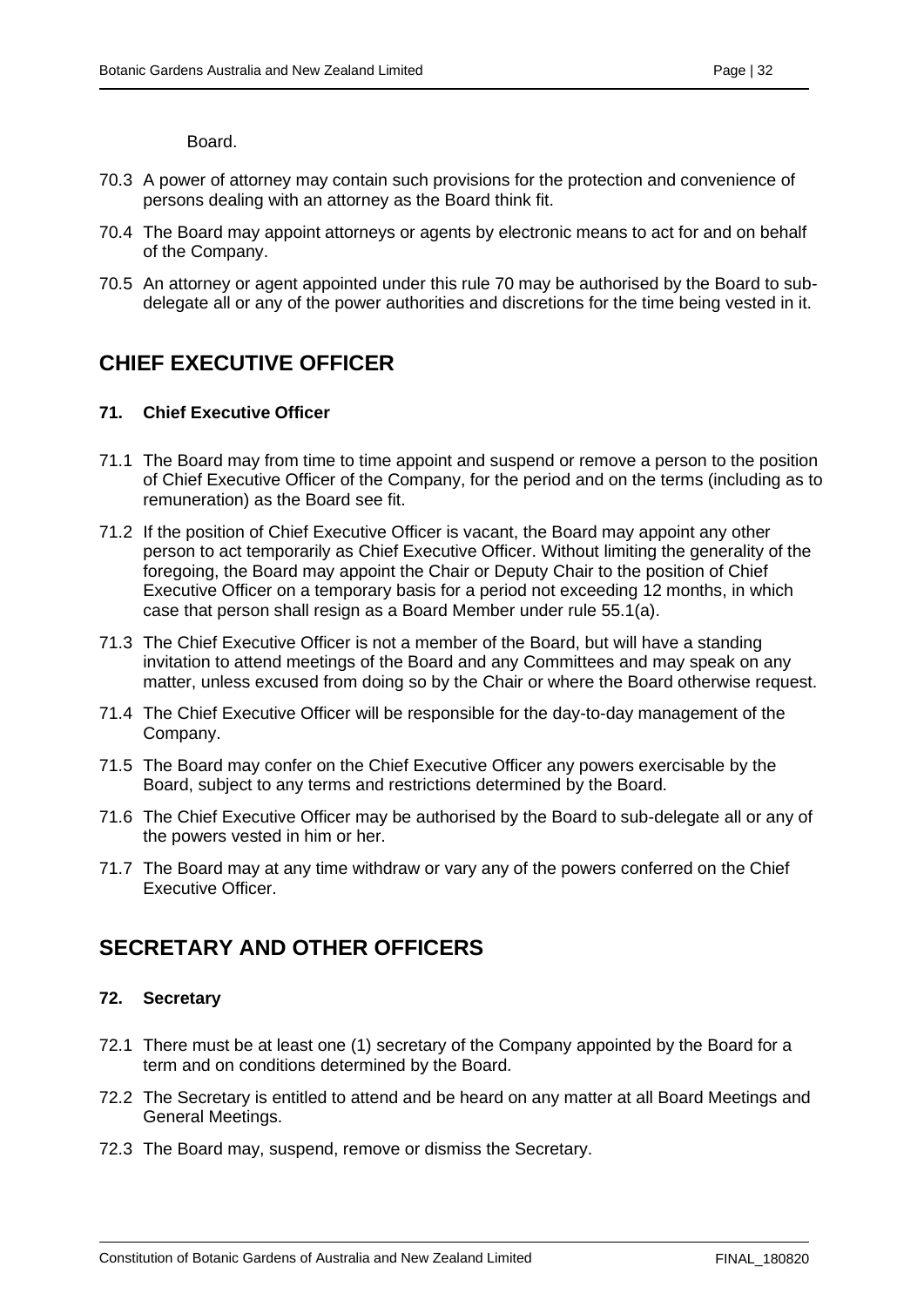#### <span id="page-37-0"></span>**73. Other officers**

- 73.1 The Board may from time to time:
	- (a) create any other position or positions in the Company with the powers and responsibilities as the Board may from time to time confer; and
	- (b) appoint any person, whether or not a Board Member, to any position or positions created under paragraph (a).
- 73.2 The Board at any time may terminate the appointment of a person holding a position created under rule 73.1 and may abolish the position.

## <span id="page-37-1"></span>**SEALS**

#### <span id="page-37-2"></span>**74. Common Seal**

- 74.1 The Company may at the option of the Board have a Seal.
- 74.2 If the Company has a Seal:
	- (a) the Board must provide for the safe custody of the Seal;
	- (b) the Seal must not be used without the authority of the Board or a Committee authorised to use the Seal;
	- (c) every document to which the Seal is affixed must be signed by a Board Member and be countersigned by another Board Member, the Secretary or another person appointed by the Board to countersign the document.
- 74.3 The Company may execute a document without using its Seal in accordance with the Corporations Act.

#### <span id="page-37-3"></span>**75. Duplicate Seal**

- 75.1 If the Company has a Seal, the Company may have one or more duplicate seals of the Seal each of which:
	- (a) must be a facsimile of the Seal with "Duplicate Seal" on its face; and
	- (b) must not be used except with the authority of the Board.

## <span id="page-37-4"></span>**INSPECTION OF RECORDS**

#### <span id="page-37-5"></span>**76. Times for inspection**

76.1 Except as otherwise required by the Corporations Act, the Board may determine whether and to what extent, and at what times and places and under what conditions, the accounting records and other documents of the Company or any of them will be open for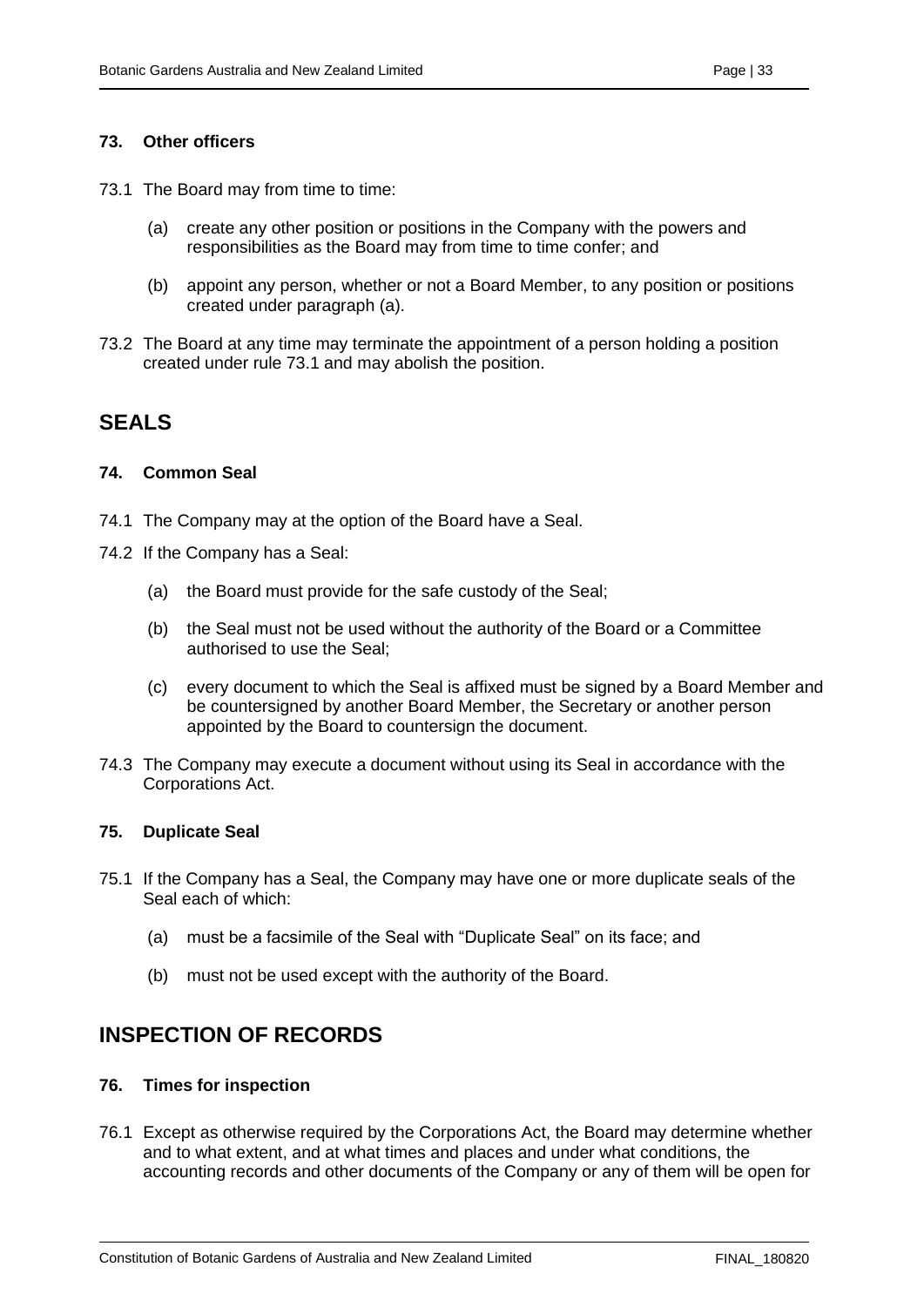inspection by Members other than Board.

76.2 Except as otherwise required by the Corporations Act, a Member other than a Board Member does not have the right to inspect any accounting records or other documents of the Company unless the Member is authorised to do so by a court order or a resolution of the Board.

## <span id="page-38-0"></span>**ACCOUNTS AND AUDIT**

#### <span id="page-38-1"></span>**77. Accounts and audit**

- 77.1 The Board must cause the Company to keep accounts of the business of the Company in accordance with the requirements of the Corporations Act and the ACNC Act.
- 77.2 The Board must cause the financial records of the Company to be audited in accordance with the requirements of the Corporations Act and the ACNC Act.

## <span id="page-38-2"></span>**FINANCIAL YEAR**

#### <span id="page-38-3"></span>**78. Company's financial year**

78.1 The Company's financial year is from 1 July to 30 June, unless the Board pass a resolution to change the financial year.

## <span id="page-38-4"></span>**NOTICES**

#### <span id="page-38-5"></span>**79. Service of notices**

- 79.1 Notice may be given by the Company to any person who is entitled to notice under this Constitution by:
	- (a) serving it on the person;
	- (b) sending it by email, post, courier, facsimile transmission or other electronic means to the person at the person's address shown in the Register or the address supplied by the person to the Company for sending notices to the person;
	- (c) any other means requested by the person and agreed to by the Company.
- 79.2 A notice sent by post or courier is taken to be served:
	- (a) by properly addressing, prepaying and posting a letter containing the notice; and
	- (b) on the seventh business day after the day on which it was posted or given to the courier for delivery.
- 79.3 A notice sent by email, facsimile transmission or other electronic means is taken to be served: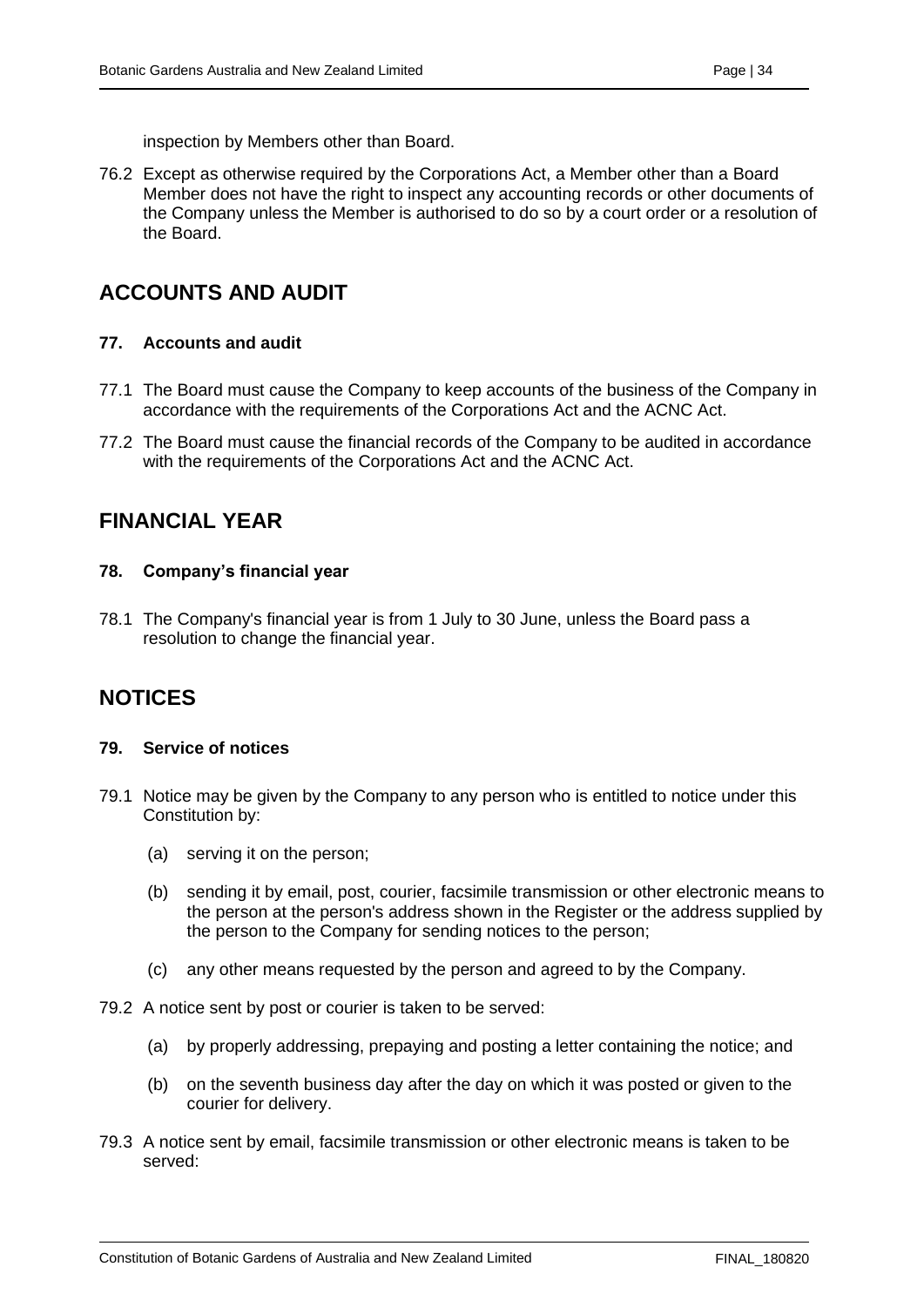- (a) by properly addressing the email, facsimile transmission or electronic document and sending it; and
- (b) on the day of transmission except if transmitted after 5.00pm in which case it is taken to be served on the next business day.
- 79.4 A Member whose registered address is not in Australia may specify in writing an address in Australia as the Member's registered address within the meaning of this rule.
- 79.5 A certificate in writing signed by a Board Member, Secretary or other officer of the Company that a document was addressed and sent is conclusive evidence of the giving of the notice.
- 79.6 Subject to the Corporations Act the signature to a written notice given by the Company may be written or printed, including electronic signature.

#### <span id="page-39-0"></span>**80. Persons entitled to notice**

- 80.1 Notice of every General Meeting must be given to:
	- (a) every Member;
	- (b) every Board Member and Secretary; and
	- (c) any Auditor.
- 80.2 No other person is entitled to receive notice of a General Meeting.
- 80.3 Notice of every Board meeting shall be given to every Board Member and Secretary. Such notice shall afford the Board Member a reasonable opportunity to participate in the meeting.

## <span id="page-39-1"></span>**INDEMNITY AND INSURANCE**

#### <span id="page-39-2"></span>**81. Indemnity and insurance**

- 81.1 To the extent permitted by the Corporations Act, the Company indemnifies every person who is or has been an officer of the Company against any liability incurred by that person as such an officer in respect of any act or omission whatsoever and howsoever occurring in defending proceedings, whether civil or criminal.
- 81.2 The Company may pay or agree to pay a premium in respect of a contract insuring a person who is or has been an officer of the Company against a liability incurred by the person as such an officer unless the liability arises out of:
	- (a) conduct involving a wilful breach of duty in relation to the Company; or
	- (b) without limiting paragraph (a), a contravention of sections 182 or 183 of the Corporations Act,

or for costs and expenses incurred by the person as such an officer or auditor in defending proceedings, whether civil or criminal and whatever their outcome.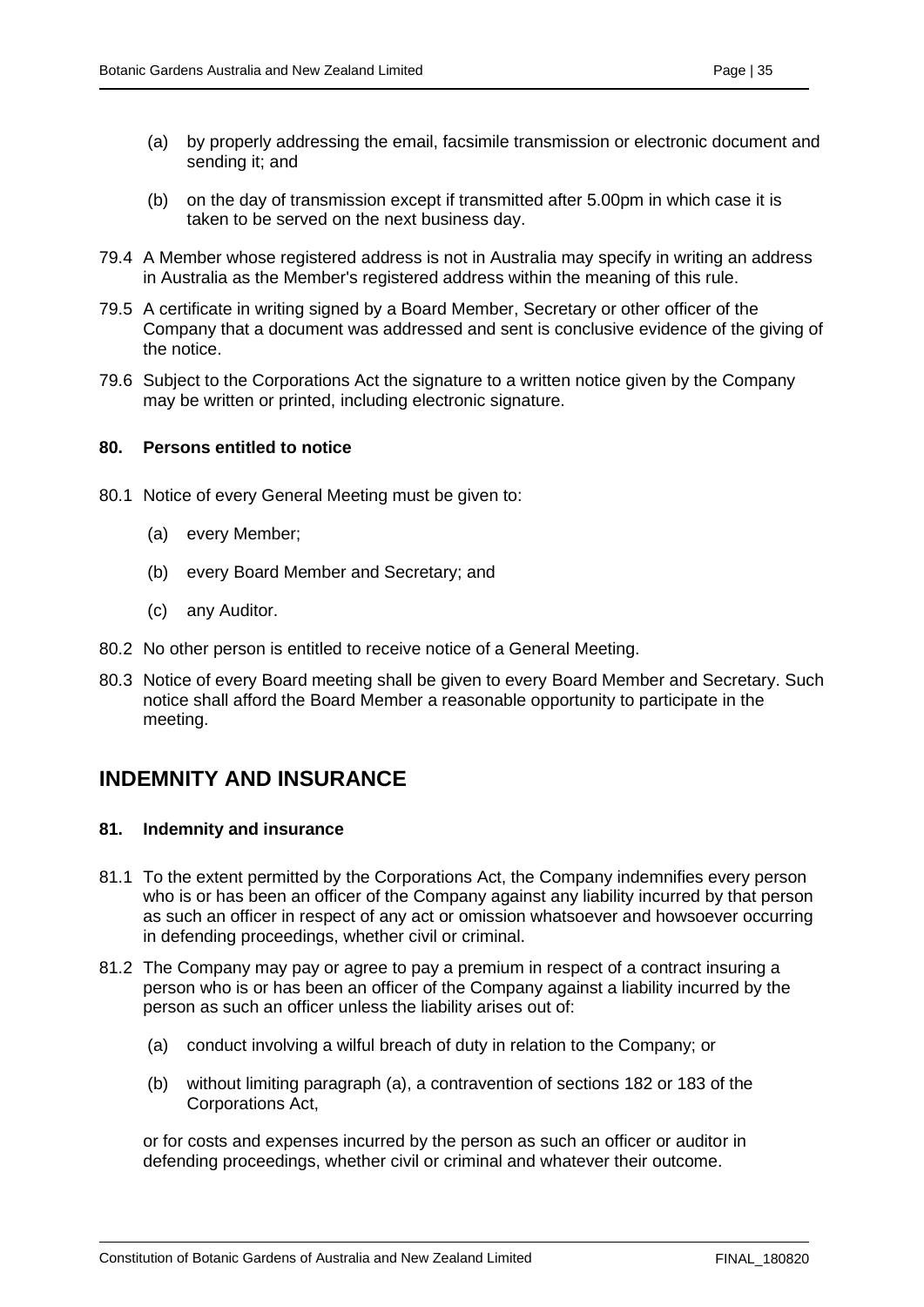- 81.3 Despite anything in this Constitution, a Board Member is not precluded from voting in respect of any contract or proposed contract of insurance merely because the contract insures or would insure the Board Member against a liability incurred by the Board Member as an officer of the Company or of a related body corporate.
- 81.4 In rule 81:

*indemnify* means indemnify except to the extent prohibited by section 199A of the Corporations Act;

*officer* has the meaning given to that term in section 9 of the Corporations Act; and

*pay* means a payment except to the extent prohibited by 199B of the Corporations Act.

## <span id="page-40-0"></span>**WINDING UP**

#### <span id="page-40-1"></span>**82. Contributions of Members**

- 82.1 If the Company is wound up:
	- (a) each Member; and
	- (b) each person who has ceased to be a Member in the preceding year, undertakes to contribute to the property of the Company for the:
	- (c) payment of debts and liabilities of the Company (in relation to paragraph 82.1(b), contracted before the person ceased to be a Member) and payment of costs, charges and expenses of winding up; and
	- (d) adjustment of the rights of the contributories amongst themselves,

such amount as may be required, not exceeding \$20 in aggregate.

#### <span id="page-40-2"></span>**83. Excess Property**

- 83.1 If on the winding up or dissolution of the Company, and after satisfaction of all its debts and liabilities, any property remains, that property:
	- (a) shall not be paid to or distributed amongst the Members or former members of the Company; but
	- (b) must be given or transferred to such Eligible Recipients as are determined by the Members at or before the time of winding-up or dissolution.
- 83.2 If the Members do not make the necessary determination under rule 83.1(b), the Company may apply to the Supreme Court of Victoria to determine such Eligible Recipients.

#### <span id="page-40-3"></span>**84. Environmental Organisation**

84.1 Establishment of a Public Fund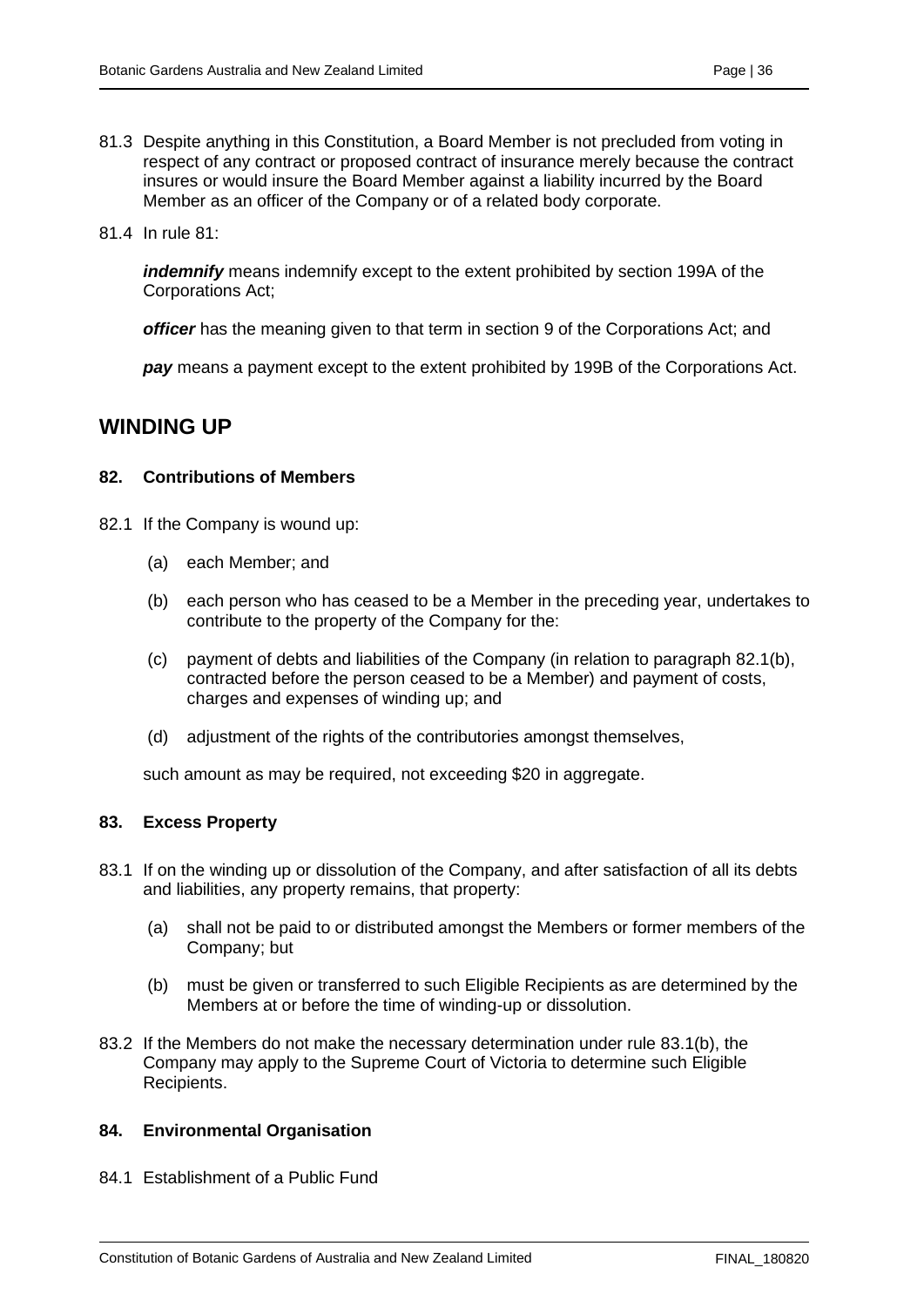- 84.2 The Company will establish and maintain a public fund to be called the 'BGANZ Public Fund' for the specific purpose of supporting the environmental objects/purposes of the Company. The Public Fund will be established to receive all gifts of money or property for this purpose and any money received because of such gifts must be credited to its bank account. The Public Fund must not receive any other money or property into its account and it must comply with subdivision 30-E of the Income Tax Assessment Act 1997 (Cth). The Public Fund will operate under the rules set out in Schedule 1.
- 84.3 Requirements of the Public Fund

The Company must inform the Department as soon as possible if:

- (a) the Company changes its name or the name of its Public Fund; or
- (b) there is any change to the membership of the management committee of the Public Fund; or
- (c) there has been any departure from the model rules for public funds located in the guidelines to the REO.
- 84.4 Ministerial rules

The Company agrees to comply with any rules that the Commonwealth Treasurer and/or the Minister may make, to ensure that gifts made to the Public Fund are only used for the Public Fund's principal purpose.

84.5 Not-for-profit

Without limiting clauses 4 and 6, the income and property of the Company must be applied solely in promotion of the Company's objects and no portion may be distributed, paid or transferred directly or indirectly by way of dividend, bonus or by way of profit to members, directors, (or trustees if relevant) or the Company.

84.6 Conduit Policy

Any allocation of funds or property to other persons or entities will be made in accordance with the established purposes of the Company and will not be influenced by the preference of a donor.

84.7 Winding - up or revocation

Notwithstanding clauses 82 and 83, in case of the winding-up or revocation of the Public Fund, any surplus assets are to be transferred to another fund with similar objectives that is on the REO.

#### 84.8 Statistical information

Statistical information requested by the Department on donations to the Public Fund will be provided within four months of the end of the financial year. An audited financial statement for the Company and its Public Fund will be supplied with the annual statistical return. The statement will provide information on the expenditure of Public Fund monies and the management of Public Fund assets.

#### 84.9 ACNC and ATO reporting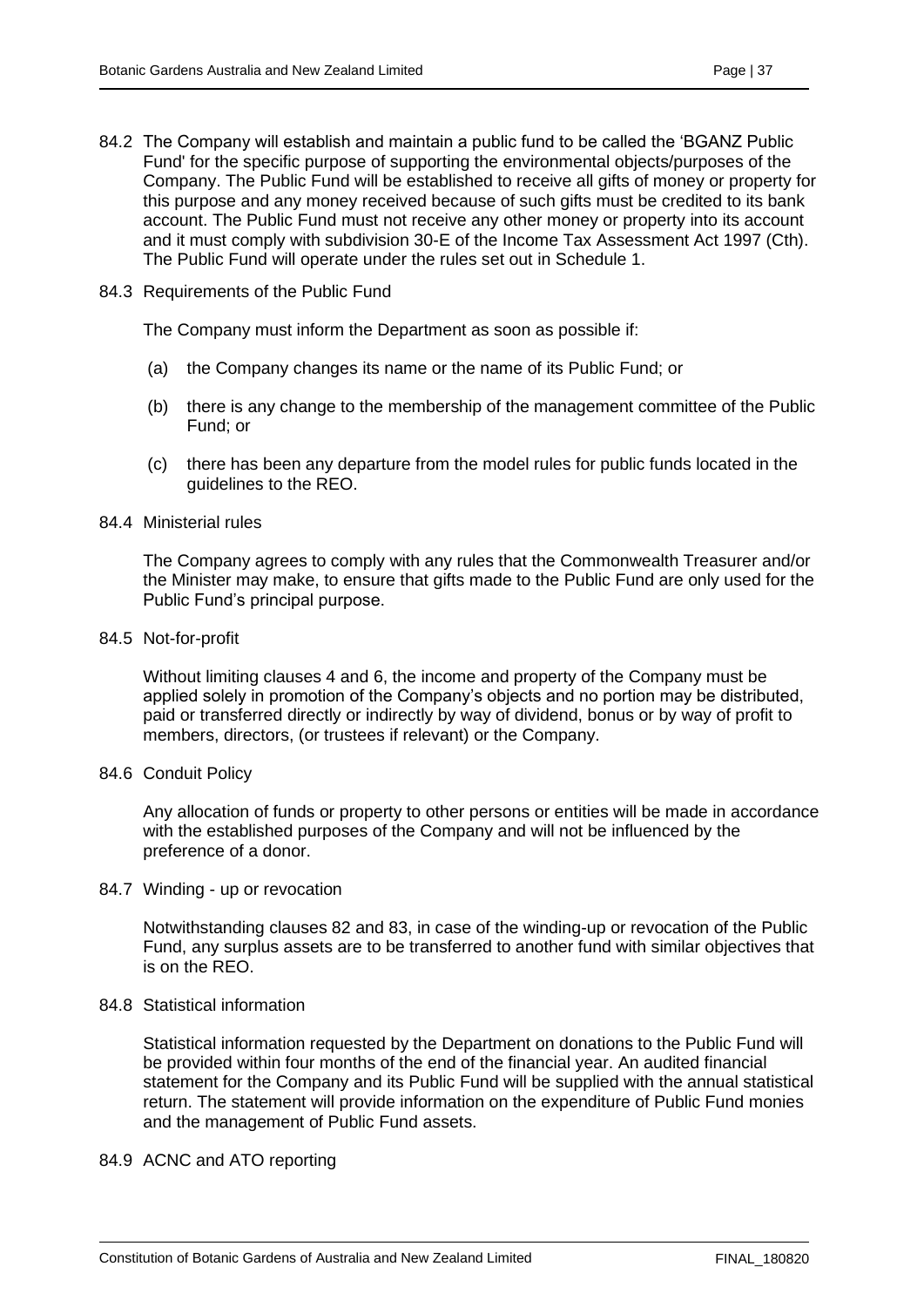The Company will notify the ACNC and ATO of any changes to its Constitution, board or Public Fund committee of management. The Company will provide the ACNC and ATO with any details including financial details, as required.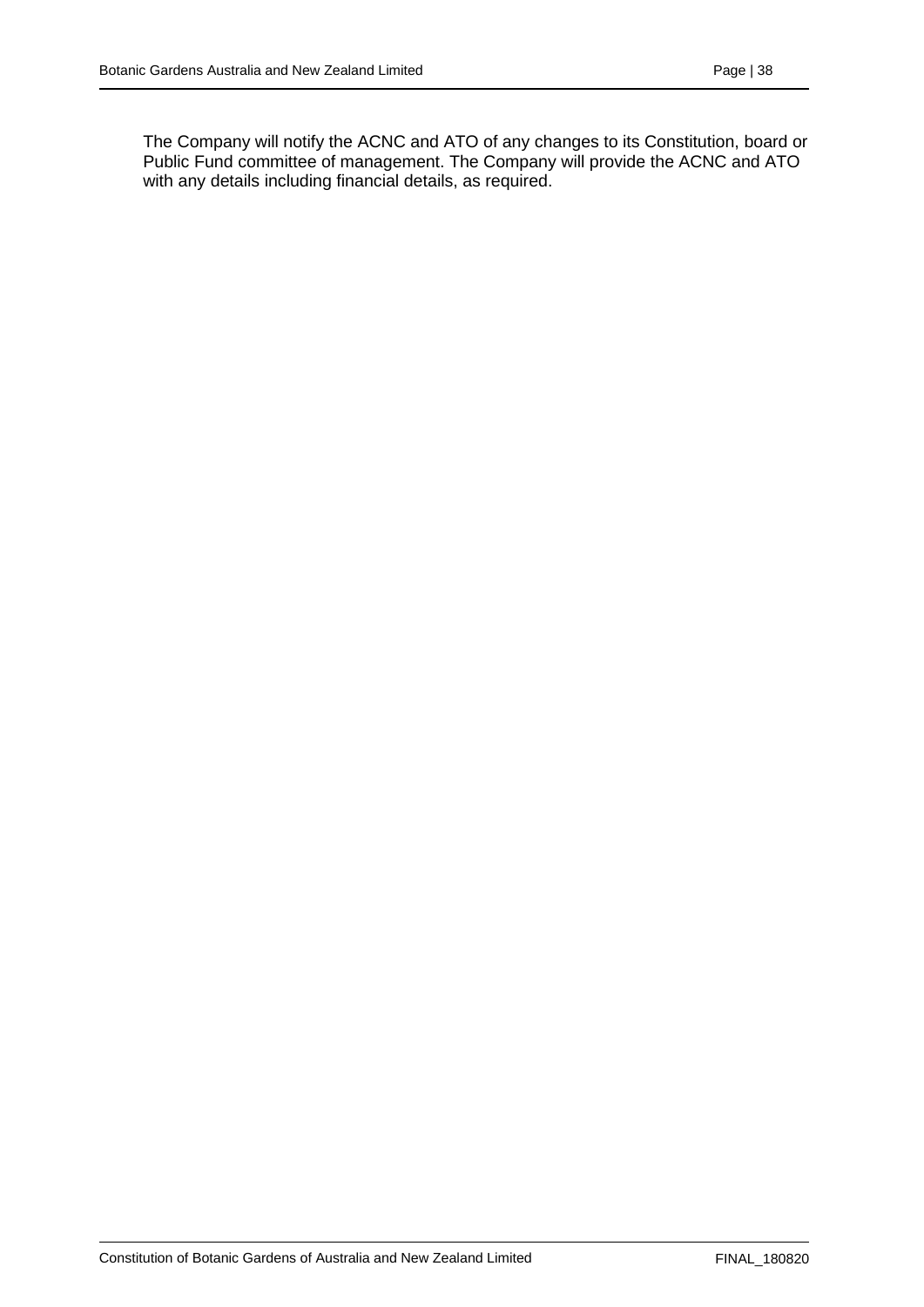## SCHEDULE 1

## First Board Members DRAFT

<span id="page-43-1"></span><span id="page-43-0"></span>

| Item 1 - Name                                      | Item $2 - Term$                      | Item 3 - Eligibility**                                                                                             |  |  |
|----------------------------------------------------|--------------------------------------|--------------------------------------------------------------------------------------------------------------------|--|--|
| <b>Member- Elected Board Members</b>               |                                      |                                                                                                                    |  |  |
| <b>Chris Russell</b>                               | Term ends 2024 AGM                   | Eligible for re-election or appointment as<br>Board Member at any AGM up to (but not<br>including) the 2028 AGM,   |  |  |
| <b>Wolfgang Bopp</b>                               | Term ends 2024 AGM                   | Eligible for re-election or appointment as a<br>Board Member at any AGM up to (but not<br>including) the 2027 AGM, |  |  |
|                                                    | Dr Leonie Scriven Term ends 2023 AGM | Eligible for re-election or appointment as a<br>Board Member at any AGM up to (but not<br>including) the 2028 AGM, |  |  |
| Peter Byron                                        | Term ends 2023 AGM                   | Eligible for re-election or appointment as<br>Board Member at any AGM up to (but not<br>including) the 2027 AGM    |  |  |
| <b>Board-Appointed Board Members</b>               |                                      |                                                                                                                    |  |  |
| <b>Lucy Sutherland</b><br>(Initial Board<br>Chair) | Term ends 2023 AGM                   | Eligible for re-appointment or election as a<br>Board Member at any AGM up to (but not<br>including) the 2027      |  |  |
| <b>Rohan Butler</b>                                | Term ends 2023 AGM                   | Eligible for re-appointment or election as a<br>Board Member at any AGM up to (but not<br>including) the 2028      |  |  |
| <b>Kate Russell</b>                                | Term ends 2024 AGM                   | Eligible for re-appointment or election as a<br>Board Member at any AGM up to (but not<br>including) the 2028 AGM, |  |  |
| To be confirmed                                    | Term ends 2024 AGM                   | Eligible for re-appointment or election as a<br>Board Member at any AGM up to (but not<br>including) the 2027 AGM, |  |  |
| To be confirmed                                    | Term ends 2024 AGM                   | Eligible for re-appointment or election as a<br>Board Member at any AGM up to (but not<br>including) the 2027 AGM  |  |  |